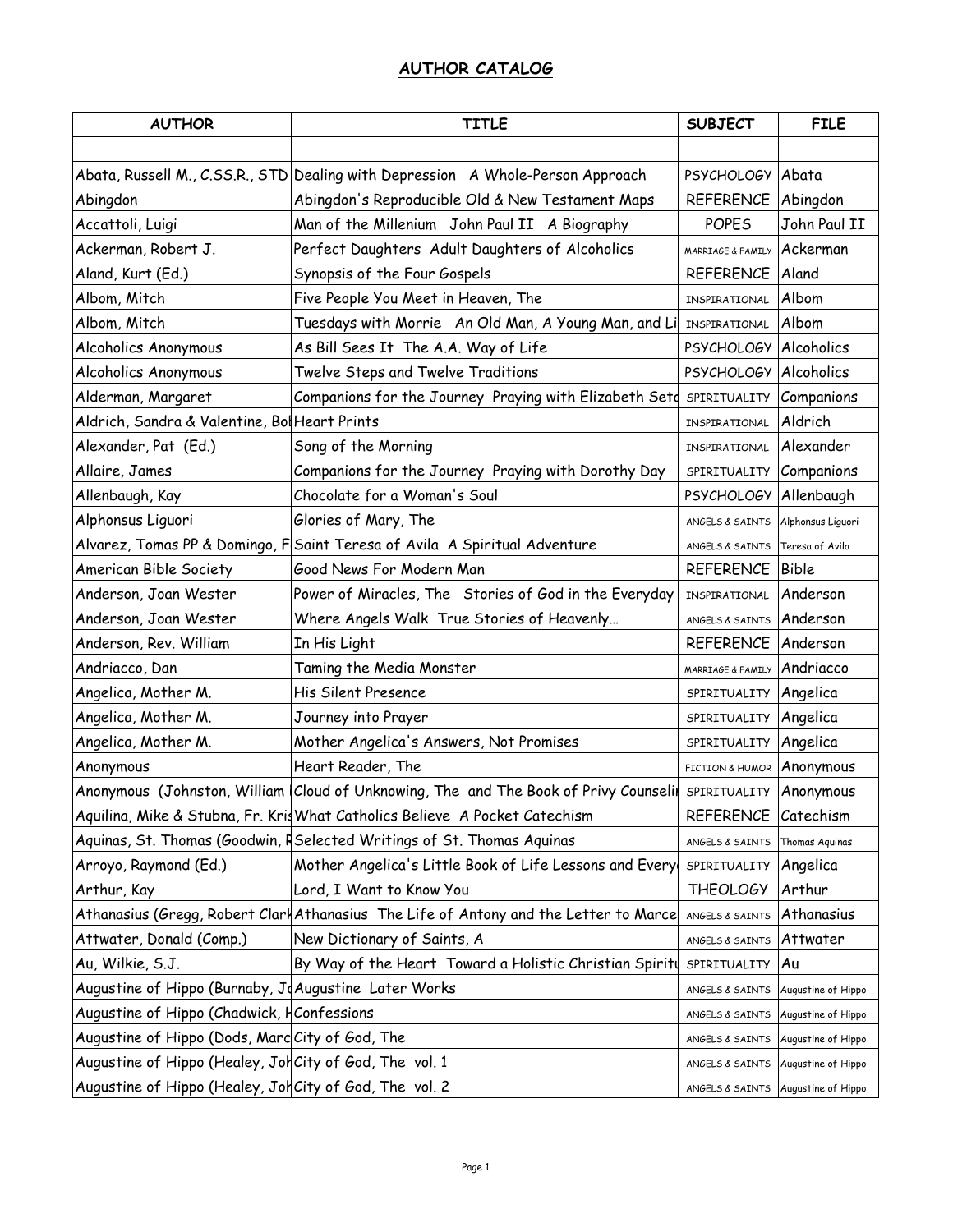|                                                            | Augustine of Hippo (Leineweber Love One Another, My Friends St. Augustine's Homilies | ANGELS & SAINTS Augustine of Hippo   |              |
|------------------------------------------------------------|--------------------------------------------------------------------------------------|--------------------------------------|--------------|
|                                                            | Augustine of Hippo (Pusey, Dr. [  Confessions of Saint Augustine, The                | ANGELS & SAINTS Augustine of Hippo   |              |
|                                                            | Augustine of Hippo(Clark, Mary Augustine of Hippo, Selected Writings                 | ANGELS & SAINTS Augustine of Hippo   |              |
| Aurelio, John R.                                           | Returnings Life-After-Death Experiences: A Christian                                 | <b>THEOLOGY</b>                      | Aurelio      |
| Backus, William & Chapian, Mari Telling Yourself the Truth |                                                                                      | PSYCHOLOGY Backus                    |              |
| Bagiackas, Joseph                                          | Mighty in Spirit Experiencing the Seven Gifts of the Hd                              | SPIRITUALITY Bagiackas               |              |
| Bailey, Raymond                                            | Thomas Merton on Mysticism                                                           | SPIRITUALITY                         | Merton       |
| Baldwin, Anne B.                                           | Catherine of Siena A Biography                                                       | ANGELS & SAINTS Catherine of Siena   |              |
| Baldwin, Lou                                               | Call to Sanctity, A. The Formation and Life of Mother K                              | <b>BIOGRAPHY Baldwin</b>             |              |
| Baldwin, Robert F.                                         | End of the World, The: A Catholic View                                               | CHURCH TEACHING Baldwin              |              |
| Ball, Ann                                                  | Handbook of Catholic Sacramentals, A                                                 | <b>SACRAMENTS</b>                    | Ball         |
| Ball, Ann                                                  | Litany of Mary, A                                                                    | <b>MARY</b>                          | Ball         |
| Ball, Ann                                                  | Modern Saints, Their Lives and Faces Book 1                                          | ANGELS & SAINTS                      | Ball         |
| Ball, Ann                                                  | Modern Saints, Their Lives and Faces Book 2                                          | ANGELS & SAINTS                      | Ball         |
| Baram, Robert (ed.)                                        | Spiritual Journeys Toward the Fullness of Faith                                      | SPIRITUALITY                         | Baram        |
| Barbaric, Fr. Slavko, O.F.M                                | Pray With the Heart! Medugorje Manual of Prayer                                      | SPIRITUALITY                         | Barbaric     |
| Barbeau, Clayton C.                                        | Joy of Marriage, The                                                                 | MARRIAGE & FAMILY Barbeau            |              |
| Bardi, Msgr. Joseph                                        | Mother Seton Wife, Mother, Educator, Foundress, Sain                                 | ANGELS & SAINTS Elizabeth Seton      |              |
| Barry, William A., S.J.                                    | God's Passionate Desire and Our Response                                             | SPIRITUALITY                         | Barry        |
| Barry, William A., S.J.                                    | Paying Attention to God Discernment in Prayer                                        | SPIRITUALITY                         | Barry        |
|                                                            |                                                                                      |                                      |              |
| Barry, William A., S.J.                                    | Who Do You Say I Am? Meeting the Historical Jesus in                                 | <b>JESUS</b>                         | Barry        |
| Bass, Ellen & Davis, Laura                                 | Courage to Heal A Guide for Women Survivors of Child.                                | PSYCHOLOGY Bass                      |              |
| Bass, Ellen & Thornton, Louise (I                          | I Never Told Anyone Writings by Women Survivors of C                                 | PSYCHOLOGY Bass                      |              |
| Bausch, William                                            | New Look at the Sacraments, A                                                        | SACRAMENTS                           | Bausch       |
| Bausch, William J.                                         | Hands-On Parish, The                                                                 | <b>MINISTRY &amp; MISSION Bausch</b> |              |
| Bausch, William J.                                         | Pilgrim Church                                                                       | CHURCH HISTORY Bausch                |              |
| Bausch, William J.                                         | While You Were Gone A Handbook for returning Cathol                                  | REFERENCE Bausch                     |              |
| Beamer, Lisa                                               | Let's Roll Ordinary People, Extraordinary Courage                                    | <b>BIOGRAPHY</b> Beamer              |              |
| Beattie, Melody                                            | Beyond Codependency and Getting Better All the Time                                  | PSYCHOLOGY Beattie                   |              |
| Beattie, Melody                                            | Codependent No More How to Stop Controlling Others                                   | PSYCHOLOGY Beattie                   |              |
| Beattie, Melody                                            | Codependent's Guide to the Twelve Steps                                              | PSYCHOLOGY Beattie                   |              |
| Becton, Randy                                              | Everyday Evangelism Making a Difference for Christ WH                                | SPIRITUALITY                         | Becton       |
| Beiting, Fr. Ralph W.                                      | Promise of Faith, The With Christ We Can Do All Thing                                | SOCIAL JUSTICE Beiting               |              |
| Beiting, Ralph W.                                          | Called to the Mountains                                                              | MINISTRY & MISSION Beiting           |              |
| Bellord, Rev. James, D.D.                                  | Meditations on Christian Dogma, vol 1                                                | CHURCH TEACHING                      | Bellord      |
| Bellord, Rev. James, D.D.                                  | Meditations on Christian Dogma, vol 2                                                | CHURCH TEACHING Bellord              |              |
| Benedict XVI                                               | God is Love (Deus Caritas Est) Encyclical Letter                                     | <b>POPES</b>                         | Benedict XVI |
| Benedict XVI                                               | Saved in Hope (Spe Salvi) Encyclical Letter                                          | <b>POPES</b>                         | Benedict XVI |
| Benedict XVI (Joseph Ratzinge Jesus of Nazareth            |                                                                                      | <b>POPES</b>                         | Benedict XVI |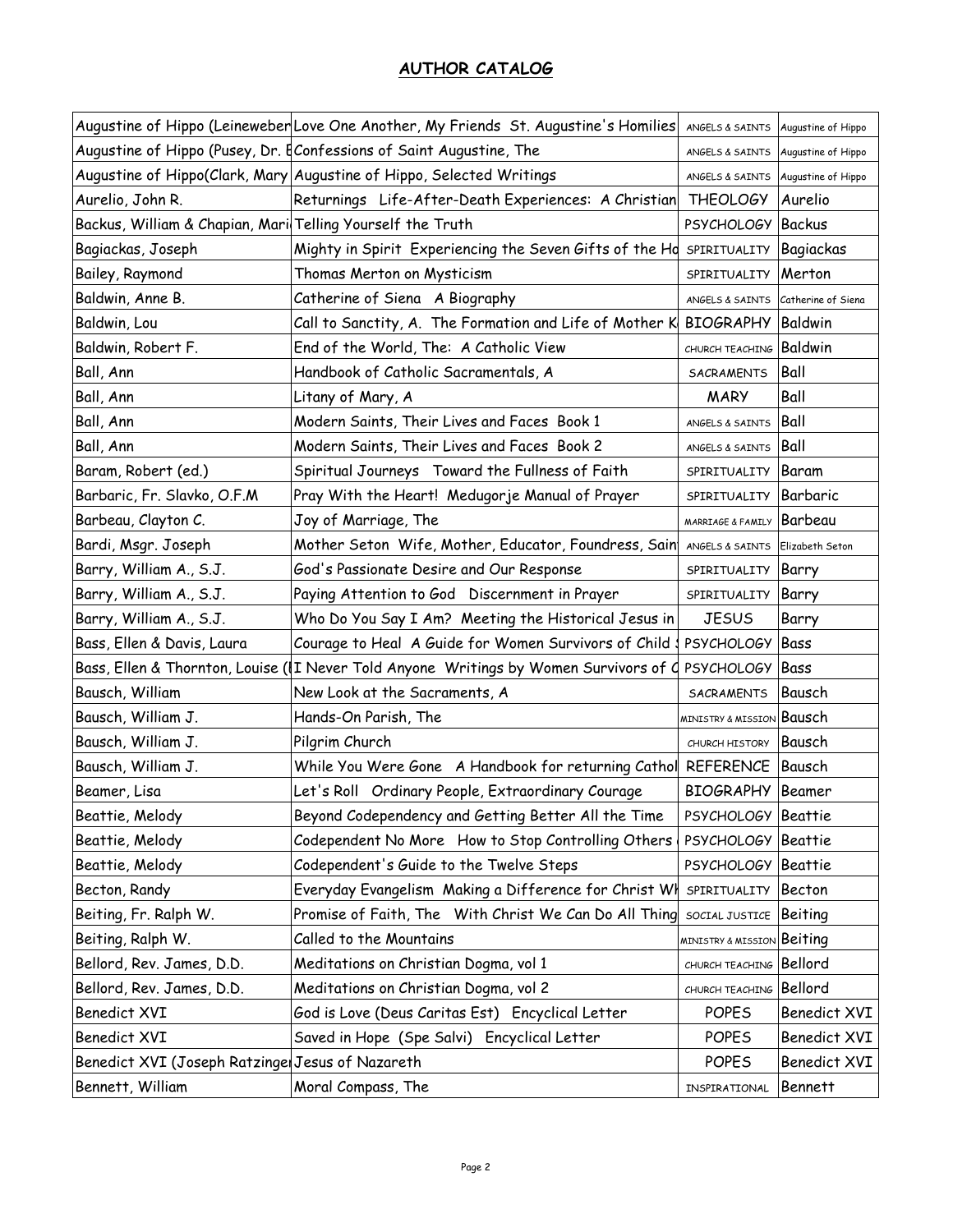| Bennett, William J.            | Book of Virtues, The                                                                    | SPIRITUALITY                           | Bennett           |
|--------------------------------|-----------------------------------------------------------------------------------------|----------------------------------------|-------------------|
| Benson, Peter L.               | All Kids are Our Kids                                                                   | MARRIAGE & FAMILY                      | Benson            |
| Benson, Peter L. (et. al.)     | What Kids Need to Succeed Proven Practical Ways to R MARRIAGE & FAMILY                  |                                        | Benson            |
| Benvenga, Nancy                | Healing the Wound of Emotional Abuse A Journey Wort                                     | MARRIAGE & FAMILY                      | Benvenga          |
| Bergan, Jacqueline S.          | Companions for the Journey Praying with Ignatius of Lo                                  | SPIRITUALITY                           | Companions        |
|                                | Bergan, Jacqueline Syrup & S. M Take and Receive Birth A Guide for Prayer               | SPIRITUALITY                           | Take              |
|                                | Bergan, Jacqueline Syrup & S. M Take and Receive Forgiveness A Guide for Prayer         | SPIRITUALITY                           | Take              |
|                                | Bergan, Jacqueline Syrup & S. M Take and Receive Freedom A Guide for Prayer             | SPIRITUALITY                           | Take              |
|                                | Bergan, Jacqueline Syrup & S. M Take and Receive Love A Guide for Prayer                | SPIRITUALITY                           | Take              |
|                                | Bergan, Jacqueline Syrup & S. M Take and Receive Surrender A Guide for Prayer           | SPIRITUALITY                           | Take              |
| Bergant, Dianne                | Collegeville Bible Commentary, The                                                      | <b>REFERENCE</b>                       | Bergant           |
| Bermejo, Luis M., S.J.         | Light Beyond Death                                                                      | CHURCH TEACHING Bermejo                |                   |
| Bernardin, Joseph Cardinal     | Gift of Peace, The Personal Reflections by Joseph Card                                  | SPIRITUALITY                           | Bernardin         |
| Bernier, Paul, S.S.S.          | Eucharist, Celebrating its Rhythm in Our Lives                                          | SACRAMENTS                             | Bernier           |
|                                | Bernstein, Carl & Politit, Marco His Holiness John Paul II and the Hidden History of Ou | <b>POPES</b>                           | John Paul II      |
| Bickle, Bruce & Jantz, Stan    | God is in the Small Stuff for Your Marriage                                             | MARRIAGE & FAMILY                      | <b>Bickle</b>     |
| Billy, Dennis                  | Under the Starry Night A Wayfarer's Guide Through a                                     | SPIRITUALITY                           | <b>Billy</b>      |
| Bisgrove, Margaret             | Where Two are Gathered                                                                  | <b>MINISTRY &amp; MISSION Bisgrove</b> |                   |
| Bishop, Jim                    | Day Christ Died, The                                                                    | <b>JESUS</b>                           | Bishop            |
| Bloom                          | Beginning to Pray                                                                       | SPIRITUALITY                           | Bloom             |
| Bluestein, Jane                | Mentors, Masters, and Mrs. MacGregor                                                    | INSPIRATIONAL                          | Bluestein         |
| Blume, E. Sue                  | Secret Survivors Uncovering Incest and its Aftereffec                                   | PSYCHOLOGY Blume, E.                   |                   |
| Blume, Sheila B.               | Alcoholism and Depression                                                               | PSYCHOLOGY Blume, S.                   |                   |
|                                | Bodo, Murray & Sing, Susan Sai Retreat with Francis & Clare of Assisi, A Following Our  | ANGELS & SAINTS                        | Francis of Assisi |
| Booher, Dianna                 | Worth of a Woman's Words The Power of what We Sal INSPIRATIONAL                         |                                        | Booher            |
| Booth, Edwin P                 | Martin Luther, The Great Reformer (Heroes of the Fait BIOGRAPHY                         |                                        | Heroes            |
| Borg, Marcus J.                | Jesus A New Vision Spirit, Culture and the Life of Disci                                | <b>JESUS</b>                           | Borg              |
| Bosco, Antoinette              | One Day He Beckoned One Woman's Story of the Diffe SPIRITUALITY                         |                                        | Bosco             |
| Bosco, Antoinette              | Pummeled Heart, The Finding Peace Through Pain                                          | SPIRITUALITY                           | Bosco             |
| Boyer, Rev. Mark               | Day By Day Through the Easter Season                                                    | SPIRITUALITY                           | Easter            |
| Boylan, M. Eugene, O. Cist. R. | This Tremendous Lover                                                                   | SPIRITUALITY                           | Boylan            |
| Bradshaw, John                 | Homecoming Reclaiming and Championing Your Inner Chil                                   | <b>PSYCHOLOGY</b>                      | Bradshaw          |
| Brennan, Patrick               | Way of Forgiveness, The                                                                 | SPIRITUALITY                           | Brennan           |
| Breslin, John B. SJ            | Substance of Things Hoped For                                                           | FICTION & HUMOR                        | <b>Breslin</b>    |
| Brokering, Herbert             | Unto us is Born                                                                         | INSPIRATIONAL                          | <b>Brokering</b>  |
| Broughton, Rosemary            | Companions for the Journey Praying with Teresa of Avil                                  | SPIRITUALITY                           | Companions        |
| Brouwer, Sigmund               | Carpenter's Cloth, The Christ's Journey to the Cross ar                                 | <b>JESUS</b>                           | Brouwer           |
| Brown, Evelyn M.               | Kateri Tekawitha Mohawk Maid                                                            | ANGELS & SAINTS                        | Kateri Tekakwitha |
| Brown, H. Jackson Jr.          | Live and Learn and Pass It On People Ages 5 to 95                                       | INSPIRATIONAL                          | Brown, H. J.      |
| Brown, Raphael                 | Life of Mary as Seen by the Mystics, The                                                | <b>MARY</b>                            | <b>Brown</b>      |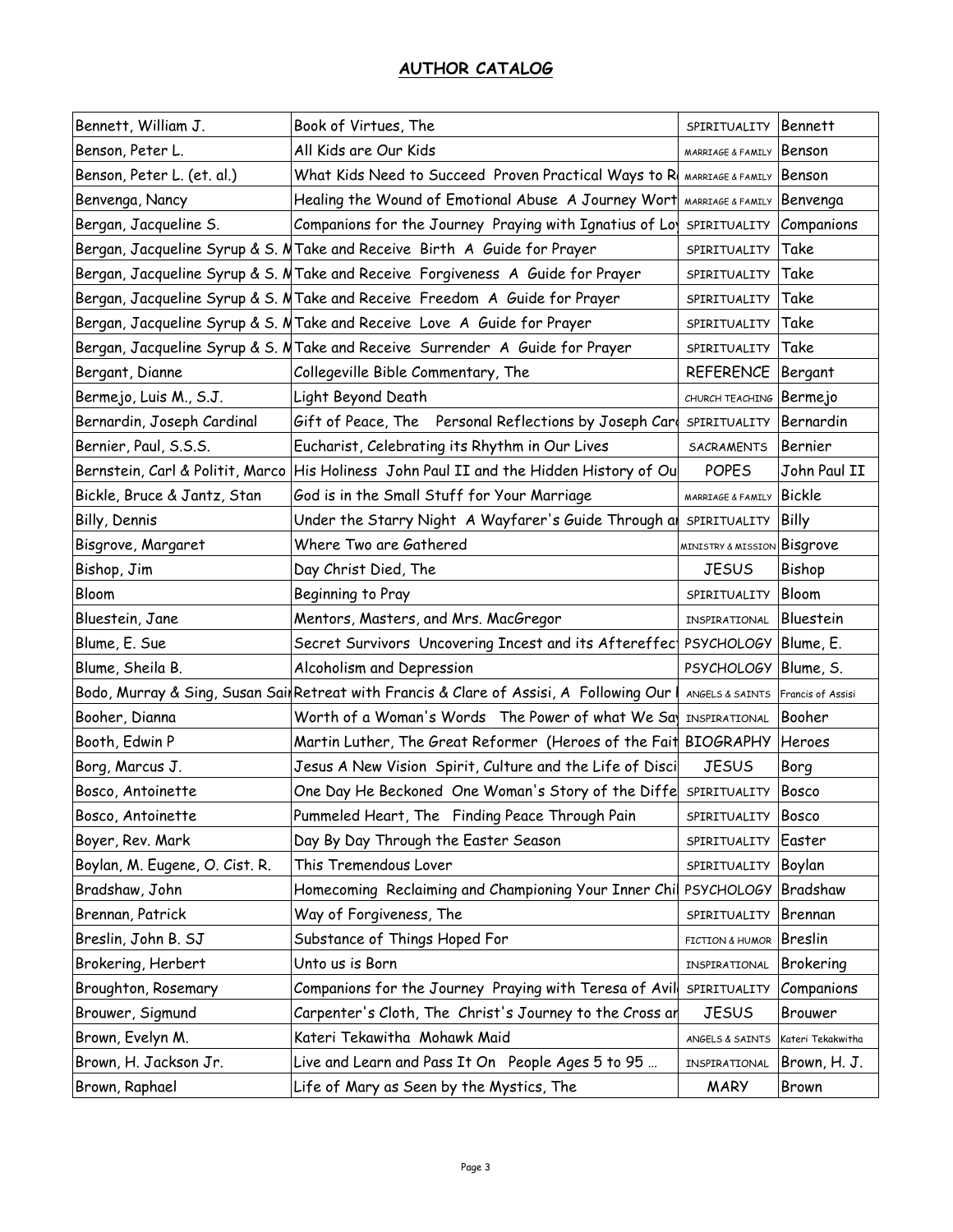| Brown, Ron                                        | <b>Unfinished Business</b>                                                           | <b>BIOGRAPHY</b> Brown             |                    |
|---------------------------------------------------|--------------------------------------------------------------------------------------|------------------------------------|--------------------|
| Brueggemann, Walter                               | Bible Makes Sense, The                                                               | <b>REFERENCE</b>                   | Brueggemann        |
| Buby, Bertrand, SM                                | Mary, The Faithful Disciple                                                          | <b>MARY</b>                        | Buby               |
| Buckely, Cornelius, SJ                            | Your Word, O Lord Meditation for College Students and                                | SPIRITUALITY                       | <b>Buckley</b>     |
| Bunson, Margaret R.                               | Kateri Tekawitha Mystic of the Wilderness                                            | ANGELS & SAINTS                    | Kateri Tekakwitha  |
|                                                   | Burns, Helen Marie & Carney, SHCompanions for the Journey Praying with Catherine McA | SPIRITUALITY Companions            |                    |
| Burt, Donald X.                                   | Reflections on a Dying Life                                                          | SPIRITUALITY                       | Burt               |
| Bush, William                                     | To Quell the Terror The Gtrue Story of the Carmelite                                 | ANGELS & SAINTS                    | Bush               |
| Caldwell, Taylor                                  | Great Lion of God                                                                    | FICTION & HUMOR Caldwell           |                    |
| Campbell, Ross, M.D.                              | How to Really Love Your Teenager                                                     | MARRIAGE & FAMILY Campbell         |                    |
| Canfield, Jack (et. al.)                          | 3rd Serving of Chicken Soup for the Soul, A                                          | PSYCHOLOGY Canfield                |                    |
| Canfield, Jack (et. al.)                          | 5th Portion of Chicken Soup for the Soul, A                                          | PSYCHOLOGY Canfield                |                    |
| Canfield, Jack (et. al.)                          | Chicken Soup for the Christian Family Soul                                           | PSYCHOLOGY Canfield                |                    |
| Canfield, Jack (et. al.)                          | Chicken Soup for the College Soul                                                    | PSYCHOLOGY Canfield                |                    |
| Canfield, Jack (et. al.)                          | Chicken Soup for the Golfer's Soul                                                   | PSYCHOLOGY Canfield                |                    |
| Canfield, Jack (et. al.)                          | Chicken Soup for the Pet Lover's Soul                                                | PSYCHOLOGY Canfield                |                    |
| Canfield, Jack (et. al.)                          | Chicken Soup for the Soul                                                            | PSYCHOLOGY Canfield                |                    |
| Canfield, Jack (et. al.)                          | Chicken Soup for the Soul Stories for a Better World                                 | PSYCHOLOGY Canfield                |                    |
| Canfield, Jack (et. al.)                          | Chicken Soup for the Woman's Soul                                                    | PSYCHOLOGY Canfield                |                    |
| Canfield, Jack (et. al.)                          | Second Chicken Soup for the Woman's Soul, A                                          | PSYCHOLOGY Canfield                |                    |
| Canon Law Society of America                      | Code of Canon Law Latin-English Edition                                              | REFERENCE Canon                    |                    |
| Capacchione, Lucie, Ph.D.                         | Recovery of Your Inner Child                                                         | PSYCHOLOGY Capacchione             |                    |
| Carlson, Pauls & Hawkins, Peter Listening for God |                                                                                      | INSPIRATIONAL                      | Carlson            |
| Carmichael, Nancy                                 | Your Life, God's Home Knowing the Joy of His Presence                                | SPIRITUALITY Carmichael            |                    |
| Carmody, John                                     | Cancer and Faith Reflections on Living with a Terminal:                              | INSPIRATIONAL                      | Carmody            |
| Carnahan, Ann                                     | Vatican, The Behind the Scenes in the Holy City                                      | <b>POPES</b>                       | Carnahan           |
| Carol, Joy                                        | Journeys of Courage Remarkable Stories of the Healing INSPIRATIONAL                  |                                    | Carol              |
| Carretto, Carlo                                   | Letters from the Desert                                                              | SPIRITUALITY Carretto              |                    |
| Carty, Rev. Charles Mortimer                      | Padre Pio, the Stigmatist                                                            | ANGELS & SAINTS                    | <b>Pio</b>         |
| Casey, Michael                                    | Toward God The Ancient Wisdom of Western Prayer                                      | SPIRITUALITY                       | Casey              |
| Casper, Henry, SJ                                 | History of the Catholic Church in Nebraska vol 1                                     | CHURCH HISTORY                     | Casper             |
| Casper, Henry, SJ                                 | History of the Catholic Church in Nebraska vol 2                                     | CHURCH HISTORY                     | Casper             |
| Casper, Henry, SJ                                 | History of the Catholic Church in Nebraska vol 3                                     | CHURCH HISTORY                     | Casper             |
| Castelli, Jim (ed.)                               | How I Pray People of Different Religions Share with us                               | <b>THEOLOGY</b>                    | Castelli           |
| Castillo, Ana                                     | Goddess of America                                                                   | <b>MARY</b>                        | Castillo           |
| Cather, Willa                                     | Death Comes for the Archbishop                                                       | FICTION & HUMOR                    | Cather             |
| Catherine of Sienna (Noffke, Si Dialogue, The     |                                                                                      | ANGELS & SAINTS                    | Catherine of Siena |
| Catherine of Sienna (Thorold, A                   | Dialogue of Saint Catherine of Siena                                                 | ANGELS & SAINTS Catherine of Siena |                    |
| Catholic Bishops' Conferences                     | One Bread One Body                                                                   | SACRAMENTS Catholic                |                    |
| Catholic Exchange                                 | Guide to the Passion, A 100 Questions About the Passion                              | REFERENCE Catholic                 |                    |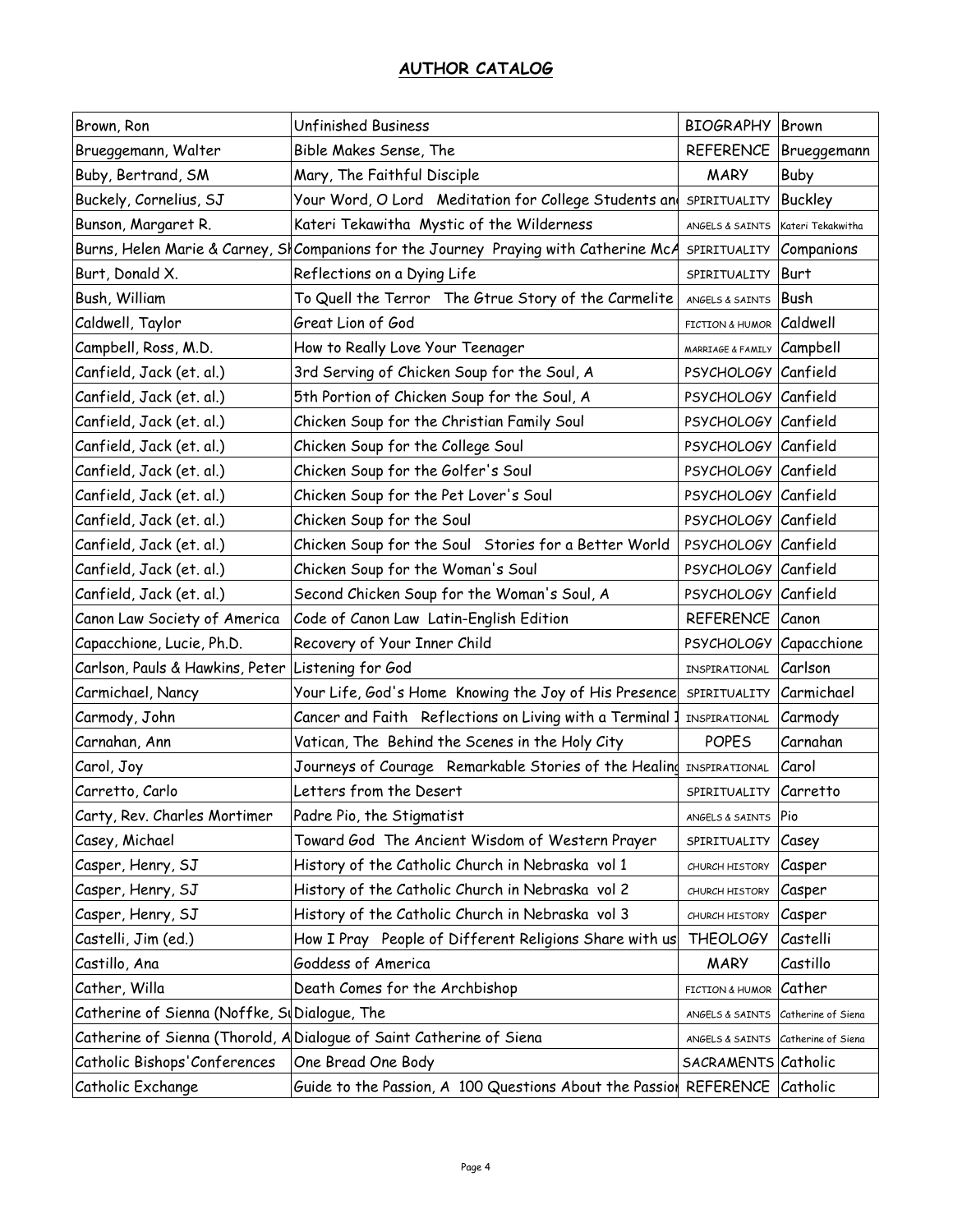|                                  | Catholic Layman's Library, The Encyclopedic Dictionary Abraham - Ext'ism, vol 7 | REFERENCE Catholic           |                  |
|----------------------------------|---------------------------------------------------------------------------------|------------------------------|------------------|
|                                  | Catholic Layman's Library, The Encyclopedic Dictionary Faith - Orthodox, vol 8  | <b>REFERENCE</b>             | Catholic         |
|                                  | Catholic Layman's Library, The Encyclopedic Dictionary Papacy - X-Y-Z, vol 9    | REFERENCE Catholic           |                  |
|                                  | Catholic Layman's Library, The Following the Saints Jan - Apr, vol 4            | REFERENCE Catholic           |                  |
| Catholic Layman's Library, The   | Following the Saints Sep - Dec, vol 6                                           | <b>REFERENCE</b>             | Catholic         |
|                                  | Catholic Layman's Library, The Following the Saints May - Aug, vol 5            | REFERENCE Catholic           |                  |
| Catholic Layman's Library, The   | Growing in Grace, Christian Formation, vol 10                                   | REFERENCE Catholic           |                  |
| Catholic Layman's Library, The   | Understanding the Bible - New Testament, vol 2                                  | <b>REFERENCE</b>             | Catholic         |
| Catholic Layman's Library, The   | Understanding the Bible - Old Testament, vol 1                                  | <b>REFERENCE</b>             | Catholic         |
| Catholic Layman's Library, The   | Understanding the Liturgy - Christian Worship, vol 3                            | <b>REFERENCE</b>             | Catholic         |
| Cavallini, Giuliana              | Saint Martin de Porres, Apostle of Charity                                      | ANGELS & SAINTS              | Martin de Porres |
| Cavanaugh, Kate                  | Mother's Day                                                                    | INSPIRATIONAL                | Cavanaugh        |
| Celebrate 2000!                  | Reflections on Jesus, the Holy Spirit, and the Father                           | <b>POPES</b>                 | John Paul II     |
| Celebrate 2000!                  | Reflections on the Holy Spirit                                                  | <b>POPES</b>                 | John Paul II     |
| Champlin, Joseph M.              | Behind Closed Doors A Handbook on How to Pray                                   | SPIRITUALITY                 | Champlin         |
| Champlin, Joseph M.              | Father Champlin on Contemporary Issues The Ten Comr                             | SOCIAL JUSTICE               | Champlin         |
| Champlin, Joseph M.              | Important Office of Immense Love, An A Handbook for                             | SACRAMENTS                   | Champlin         |
| Champlin, Joseph M.              | Should We Marry?                                                                | MARRIAGE & FAMILY            | Champlin         |
| Champlin, Joseph M.              | Stations of the Cross with Pope John Paul II                                    | <b>LITURGY</b>               | Champlin         |
| Champlin, Joseph M.              | Together for Life                                                               | <b>SACRAMENTS</b>            | Champlin         |
| Champlin, Joseph M.              | With Hearts Light as Feathers                                                   | SACRAMENTS                   | Champlin         |
| Champlin, Rev. Joseph            | Marginal Catholic, The                                                          | <b>THEOLOGY</b>              | Champlin         |
| Champlin, Rev. Joseph            | What It Means to Be Catholic                                                    | <b>THEOLOGY</b>              | Champlin         |
| Chandler, Phyllis & Burney, Joan | Sharing the Faith with Your Child (from birth to age 6)                         | MARRIAGE & FAMILY            | Chandler         |
| Chatman, Delle                   | Death of a Parent, The Reflections for Adults Mourning INSPIRATIONAL            |                              | Chatman          |
| Chervin, Ronda                   | Widow's Walk Encouragement, Comfort, and Wisdom fr                              | ANGELS & SAINTS              | Chervin          |
| Chervin, Ronda De Sola           | Prayers of the Women Mystics                                                    | SPIRITUALITY                 | Chervin          |
| Chesto, Kathleen O'Connell       | Family Prayer for Family Times                                                  | MARRIAGE & FAMILY Chesto     |                  |
| Chesto, Kathleen O'Connell       | Risking Hope Fragile Faith in the Healing Process                               | PSYCHOLOGY Chesto            |                  |
| Chesto, Kathleen O'Connell       | Why Are the Dandelions Weeds?                                                   | SPIRITUALITY                 | Chesto           |
| Clairmont, Patsy                 | Normal is Just a Setting on Your Dryer and God Uses Cr                          | FICTION & HUMOR              | Clairmont        |
| Clark, Chap & Dee                | Daughters and Dads Building Lasting Relationships                               | MARRIAGE & FAMILY            | Clark            |
| Clark, Mary Higgins              | My Gal Sunday                                                                   | FICTION & HUMOR              | <b>Clark</b>     |
| Clifford, Patricia Hart          | Sitting Still An Encounter with Christian Zen                                   | SPIRITUALITY                 | Clifford         |
| Cline, Foster, M.D. & Fay, Jim   | Parenting Teens with Love and Logic                                             | MARRIAGE & FAMILY            | Cline            |
| Coffey, Kathy                    | Hidden Women of the Gospels                                                     | SPIRITUALITY                 | Coffey           |
| Coffey, Kathy                    | Immersed in the Sacred Discovering the "Small S" Sac                            | SACRAMENTS Coffey            |                  |
| Coleman, John A., SJ (ed.)       | One Hundred Years of Catholic Social Thought Celebra                            | SOCIAL JUSTICE               | Coleman          |
| Coles, Robert                    | Spirituality of Children The Inner Lives of Children                            | SPIRITUALITY                 | Coles            |
| Congregation for the Clergy      | General Directory for Catechesis                                                | CHURCH TEACHING Congregation |                  |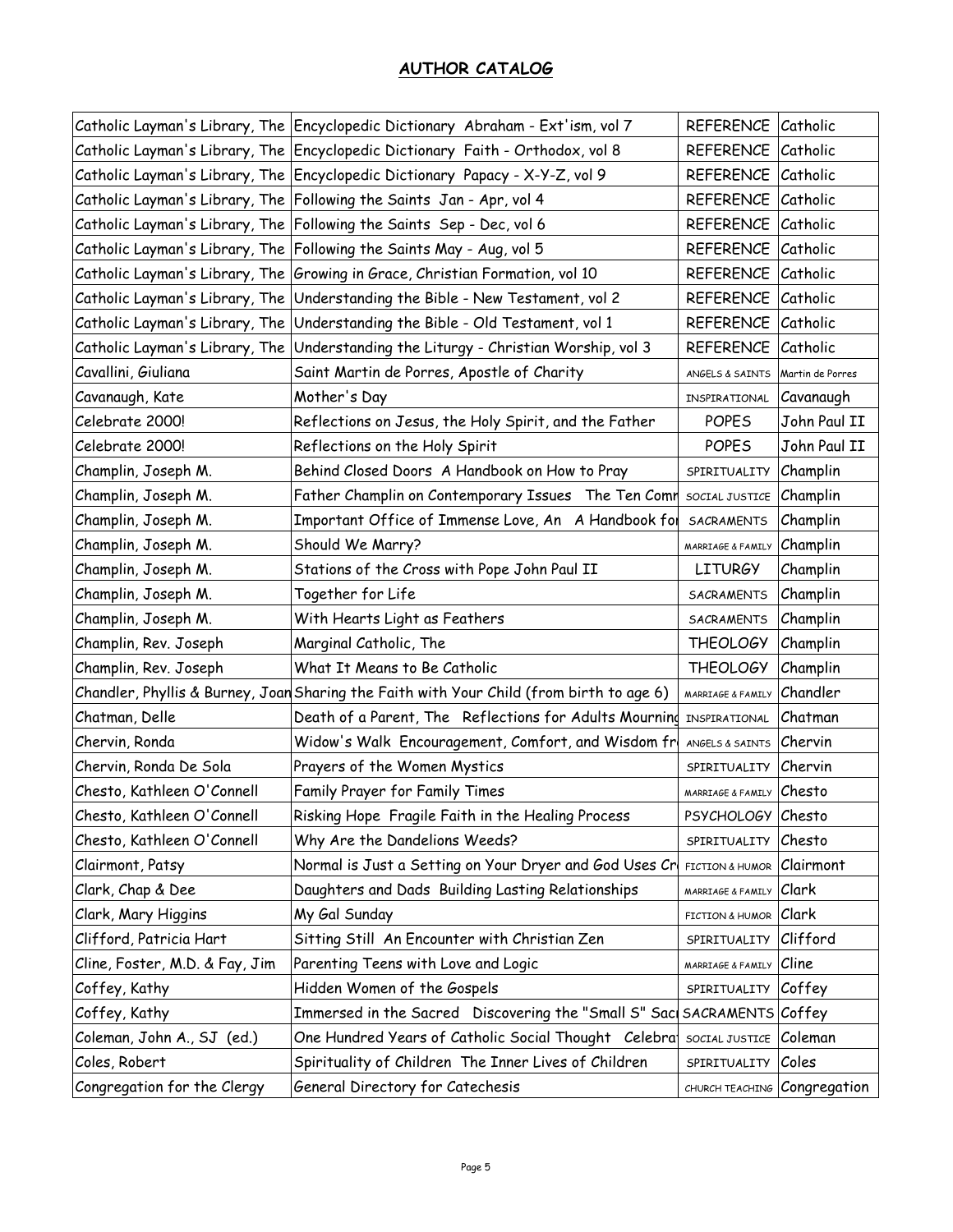| Conlon, James             | Earth Story, Sacred Story                                                                | SOCIAL JUSTICE Conlon             |                    |
|---------------------------|------------------------------------------------------------------------------------------|-----------------------------------|--------------------|
| Connell, Janice           | Meetings with Mary                                                                       | <b>MARY</b>                       | Connell            |
| Connolly, Francis X.      | Saint Philip of the Joyous Heart                                                         | ANGELS & SAINTS                   | Philip Neri        |
| Conroy, Maureen, R.S.M.   | Discerning Heart, The Discovering a Personal God                                         | SPIRITUALITY Conroy               |                    |
| Cosby, Bill               | Fatherhood                                                                               | MARRIAGE & FAMILY Cosby           |                    |
| Costello, Andrew, C.SS.R. | How to Deal with Difficult People                                                        | PSYCHOLOGY Costello               |                    |
| Cowen, James              | Francis A Saint's Way                                                                    | ANGELS & SAINTS Francis of Assisi |                    |
| Craig, Mary               | Spark from Heaven                                                                        | <b>MARY</b>                       | Craig              |
|                           | Crisman, William H., M.Div. S.T. Opposite of Everything is True, The Reflections on Deni | PSYCHOLOGY Crisman                |                    |
| Crocker, H. W. III        | Triumph The Power and the Glory of the Catholic Churd                                    | CHURCH HISTORY                    | Crocker            |
|                           | Crudele, John, C.S.P. & Erickson Making Sense of Adolescence How to Parent from the H    | MARRIAGE & FAMILY Crudele         |                    |
| Cruden, Alexander, A.M.   | Cruden's Complete Concordance                                                            | <b>REFERENCE Dictionary</b>       |                    |
| Cumming, John (Ed.)       | Letters from Saints to Sinners                                                           | ANGELS & SAINTS <b>Cumming</b>    |                    |
| Cunningham, Lawrence      | Saint Francis of Assisi                                                                  | ANGELS & SAINTS                   | Francis of Assisi  |
| Currie, David B.          | Born Fundamentalist, Born Again Catholic                                                 | CHURCH TEACHING Currie            |                    |
| Curry, Cathleen L.        | When Your Spouse Dies                                                                    | PSYCHOLOGY Curry                  |                    |
| Curtayne, Alice           | Saint Catherine of Siena                                                                 | ANGELS & SAINTS                   | Catherine of Siena |
| Cwiekowski, Frederick J.  | Beginnings of the Church, The                                                            | CHURCH HISTORY Cwiekowski         |                    |
| Dalrymple, John           | Living the Richness of the Cross                                                         | <b>JESUS</b>                      | Dalrymple          |
| Daniel-Rops, Henri (Ed.)  | This is the Mass                                                                         | <b>LITURGY</b>                    | Daniel-Rops        |
| D'Arcy, Paula             | Gift of the Red Bird                                                                     | SPIRITUALITY                      | D'Arcy             |
| Darcy-Berube, Francoise   | Religious Education at a Crossroads                                                      | SOCIAL JUSTICE                    | Darcy-Berube       |
| Davies, Michael           | Saint John Fisher                                                                        | ANGELS & SAINTS                   | John Fisher        |
| Davis, Laura              | Allies in Healing When the Person You Love Was Sexuall                                   | PSYCHOLOGY Davis                  |                    |
| Day, Dorothy              | Long Loneliness, The An Autobiography                                                    | <b>BIOGRAPHY</b>                  | Day                |
| De La Bedoyere, Michael   | Francis A Biography of the Saint of Assisi                                               | ANGELS & SAINTS Francis of Assisi |                    |
| de Mello, Anthony         | Heart of the Enlightened, The A Book of Story-Meditat                                    | SPIRITUALITY                      | de Mello           |
| de Mello, Anthony         | One Minute Wisdom                                                                        | SPIRITUALITY                      | de Mello           |
| de Mello, Anthony         | Sadhana: A Way to God Christian Exercises in Eastern                                     | SPIRITUALITY                      | de Mello           |
| de Mello, Anthony         | Song of the Bird, The                                                                    | INSPIRATIONAL                     | de Mello           |
| de Mello, Anthony         | Way to Love, The The Last Meditations of Anthony de N                                    | SPIRITUALITY                      | de Mello           |
| De Monfort, St. Louis     | Secret of the Rosary, The                                                                | ANGELS & SAINTS                   | Louis De Monfort   |
| De Monfort, St. Louis     | Secret of the Rosary, The                                                                | ANGELS & SAINTS                   | Louis De Monfort   |
| De Monfort, St. Louis     | True Devotion to the Blessed Virgin                                                      | ANGELS & SAINTS                   | Louis De Monfort   |
| de Vinck, Christopher     | Finding Heaven Stories of Going Home                                                     | INSPIRATIONAL                     | de Vinck           |
| de Vinck, Christopher     | Power of the Powerless, The A Brother's Legacy of Lov                                    | <b>BIOGRAPHY</b>                  | de Vinck           |
| de Vinck, Christopher     | Simple wonders A Book of Reflections                                                     | INSPIRATIONAL                     | de Vinck           |
| de Waal, Esther           | Lost in Wonder Rediscovering the Spiritual Art of Atte                                   | SPIRITUALITY                      | de Waal            |
| de Waal, Esther (Ed.)     | Celtic Vision, The                                                                       | SPIRITUALITY                      | de Waal            |
| de Wohl, Louis            | Citadel of God A Novel about St. Benedict                                                | FICTION & HUMOR                   | de Wohl            |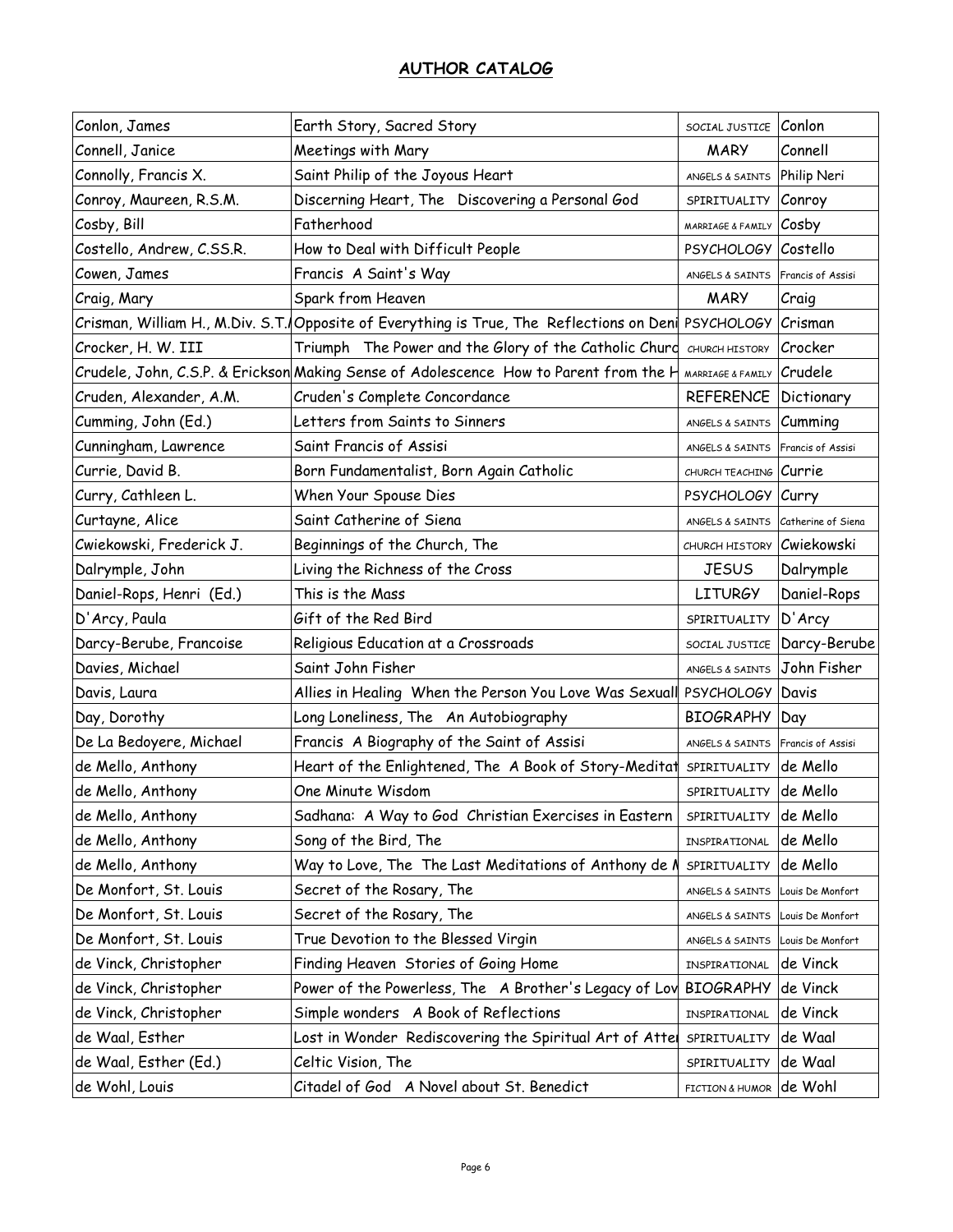| de Wohl, Louis                                           | Lay Siege to Heaven A Novel about St. Catherine of Sid FICTION & HUMOR |                                         | de Wohl          |
|----------------------------------------------------------|------------------------------------------------------------------------|-----------------------------------------|------------------|
| de Wohl, Louis                                           | Set All Afire                                                          | FICTION & HUMOR                         | de Wohl          |
| DeBlassie, Paul III                                      | Deep Prayer Healing for the Hurting Soul                               | SPIRITUALITY                            | DeBlassie        |
| DeGrandis, Fr. Robert, S.S.J.                            | Coming to Life Being Baptized in the Holy Spirit                       | SPIRITUALITY                            | DeGrandis        |
| DeGrandis, Fr. Robert, S.S.J.                            | Gift of Prophecy, The                                                  | SPIRITUALITY                            | <b>DeGrandis</b> |
| DeGrandis, Fr. Robert, S.S.J.                            | Gift of Tongues, The                                                   | SPIRITUALITY                            | DeGrandis        |
| DeGrandis, Fr. Robert, S.S.J.                            | <b>Intergenerational Healing</b>                                       | SPIRITUALITY DeGrandis                  |                  |
| DeGrandis, Fr. Robert, S.S.J.                            | Resting in the Spirit                                                  | SPIRITUALITY                            | <b>DeGrandis</b> |
| DeGrandis, Fr. Robert, S.S.J.                            | To Forgive is Divine                                                   | SPIRITUALITY                            | <b>DeGrandis</b> |
| DeGrandis, Rev. Robert, S.S.J.                           | Healing Through the Mass                                               | <b>LITURGY</b>                          | DeGrandis        |
| DeGrandis, Rev. Robert, S.S.J.                           | Inner Healing Through Meditation of the Stations of the                | <b>LITURGY</b>                          | <b>DeGrandis</b> |
| Delaney, John                                            | Woman Clothed with the Sun, A                                          | <b>MARY</b>                             | Delaney          |
| Delaney, John J.                                         | Dictionary of Saints                                                   | ANGELS & SAINTS                         | Delaney          |
| Delaney, John J. (Ed.)                                   | Saints for all Seasons                                                 | ANGELS & SAINTS                         | Delaney          |
| DeLuca, Giuseppe                                         | Altar, Gift and Gospel                                                 | <b>JESUS</b>                            | DeLuca           |
| Devine, Richard J., C.M.                                 | Good Care, Painful Choices Medical Ethics for Ordinary                 | SOCIAL JUSTICE                          | Devine           |
| Digiacome, James & Walsh, Joh So You Want to do Ministry |                                                                        | <b>MINISTRY &amp; MISSION Digiacome</b> |                  |
| Dillard, Annie                                           | Pilgrim at Tinker Creek                                                | FICTION & HUMOR                         | Dillard          |
| Dobson, Dr. James                                        | Home with a Heart Encouragement for Families                           | MARRIAGE & FAMILY                       | Dobson           |
| Dodds, Bill & Michael, O.P.                              | Living the Beatitudes Today Happily Ever After Begins                  | <b>THEOLOGY</b>                         | Dodds            |
| Dodds, Monica                                            | Catholic Guide to Caring for Your Aging Parent                         | <b>REFERENCE</b>                        | Dodds            |
| Doherty, Catherine de Hueck                              | Poustinia Christian Spirituality of the East for Western               | SPIRITUALITY                            | Doherty          |
| Dollen, Msgr. Charles J. (Ed.)                           | <b>Traditional Catholic Prayers</b>                                    | <b>LITURGY</b>                          | Dollen           |
| Dominian, Jack                                           | Depression What is it? How do we cope?                                 | PSYCHOLOGY Dominian                     |                  |
| Donders, Joseph G.                                       | Charged with the Spirit                                                | <b>MINISTRY &amp; MISSION Donders</b>   |                  |
| Dotterweich, Kass P.                                     | You Break It You Buy It                                                | MARRIAGE & FAMILY Dotterweich           |                  |
| Douglas, Katherine Anne                                  | Short Stories for Long Rainy Nights (Simple Tales of Lif               | FICTION & HUMOR                         | Douglas          |
| Downs, Thomas                                            | Parish as a Learning Community, The                                    | <b>MINISTRY &amp; MISSION DOWNS</b>     |                  |
| Doyle, Dennis M.                                         | <b>Communion Ecclesiology</b>                                          | CHURCH TEACHING Doyle                   |                  |
| Drane, Augusta Theodosia                                 | Life of Saint Dominic, The                                             | ANGELS & SAINTS                         | Dominic          |
| Dubay, Thomas, S.M.                                      | Fire Within St. Teresa of Avila, St. John of the cross, o              | SPIRITUALITY                            | Dubay            |
| Duffy, Eamon                                             | Saints and Sinners A History of the Popes                              | <b>POPES</b>                            | Duffy            |
| Duffy, Regis A., OFM                                     | On Becoming a Catholic: The Challenge of Christian Initi               | CHURCH TEACHING                         | Duffy            |
| Duggan, Robert (ed.)                                     | Conversion and the Catechuminate                                       | <b>THEOLOGY</b>                         | Duggan           |
| Dunne, John S.                                           | Love's Mind An Essay on Contemplative Life                             | SPIRITUALITY                            | Dunne            |
| Durka, Gloria                                            | Companions for the Journey Praying with Hidegard of Bi                 | SPIRITUALITY                            | Companions       |
| Durka, Gloria                                            | Companions for the Journey Praying with Julian of Norw                 | SPIRITUALITY                            | Companions       |
| Dwyer, John C.                                           | Church History Twenty Centuries of Catholic Christiani                 | CHURCH HISTORY                          | Dwyer            |
| Dwyer, Vincent, O.C.S.O.                                 | Lift Your Sails The Challenge of Being a Christian                     | SPIRITUALITY                            | Dwyer            |
| Eck, Diana L.                                            | Encountering God A Spiritual Journey from Bozeman to                   | SPIRITUALITY                            | Eck              |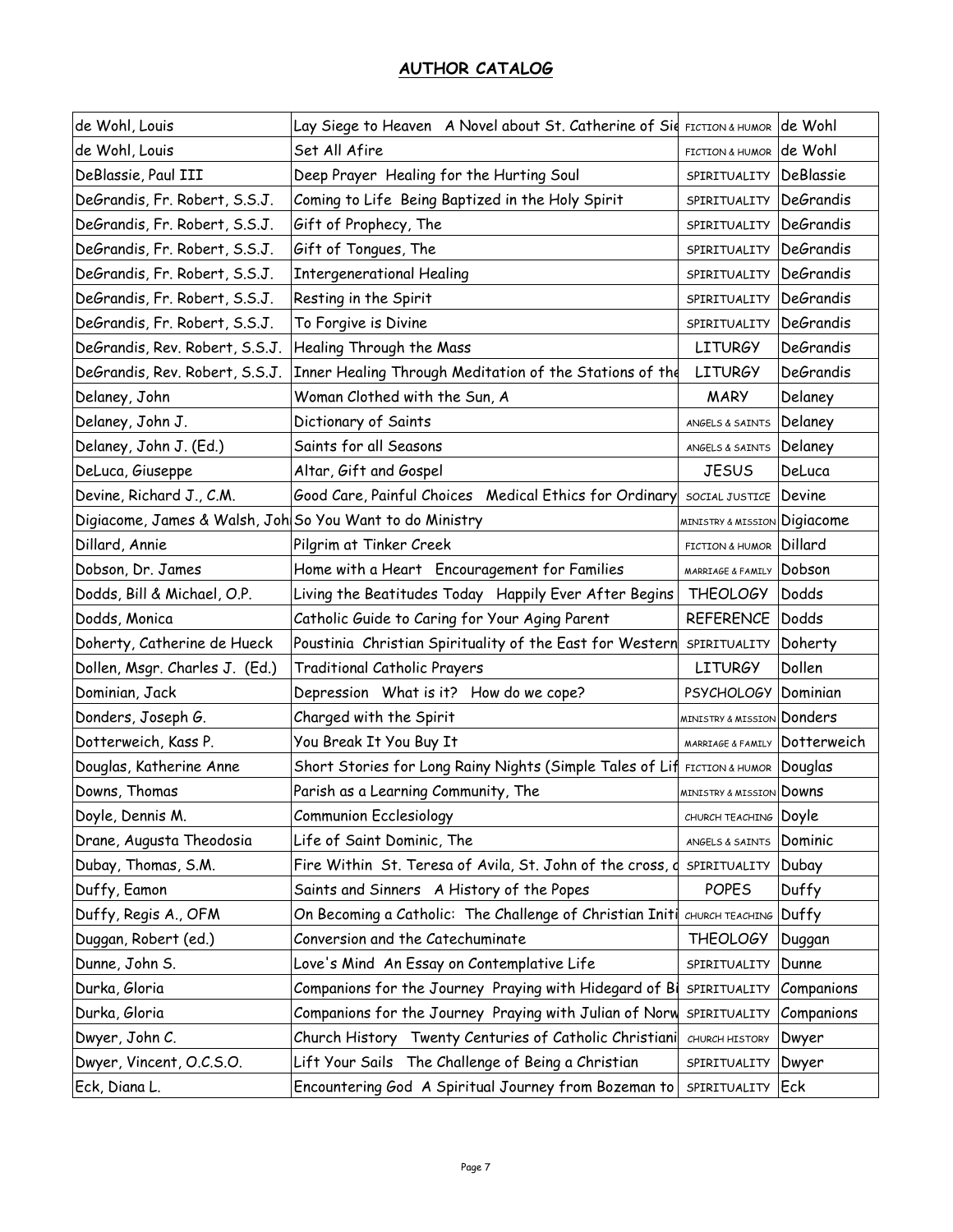| Eco, Umberto                   | Name of the Rose, The                                                 | FICTION & HUMOR ECO                      |                     |
|--------------------------------|-----------------------------------------------------------------------|------------------------------------------|---------------------|
| Edwards, Jonathan              | Religious Affections, The                                             | <b>THEOLOGY</b>                          | Edwards             |
| Egan, Eileen                   | Such a Vision of the Street Mother Teresa - The Spirit                | ANGELS & SAINTS                          | Teresa of Calcutta  |
| Ekstrom, Reynolds R.           | New Concise Catholic Dictionary                                       | <b>REFERENCE   Dictionary</b>            |                     |
| Elkind, David                  | All Grown Up and No Place to Go Teenagers in Crisis                   | <b>MARRIAGE &amp; FAMILY</b>             | Elkind              |
| Ellsberg, Robert               | Blessed Among All Women Women saints, prophets, and                   | ANGELS & SAINTS                          | Ellsberg            |
| Enzler, Clarence J.            | Let Us Be What We Are                                                 | SPIRITUALITY Enzler                      |                     |
| Erdman, Chris William          | Beyond Chaos Living the Christian Family in a World Lik               | SOCIAL JUSTICE                           | Erdman              |
| Evans, Richard Paul            | Christmas Box, The                                                    | FICTION & HUMOR                          | Evans               |
| Evans, Richard Paul            | Timepiece                                                             | FICTION & HUMOR Evans                    |                     |
| Evely, Louis                   | That Man is You                                                       | SPIRITUALITY                             | Evely               |
| Ezell, Suzanne                 | Living Simply in God's Abundance                                      | INSPIRATIONAL                            | Ezell               |
| Farrow, John                   | Damien the Leper A Life of Magnificent Courage, Devot                 | ANGELS & SAINTS Damien de Veuster        |                     |
| Fay, Jim & Fay, Charles, Ph.D. | Love and Logic Magic for Early Childhood                              | MARRIAGE & FAMILY <b>Fay</b>             |                     |
| Fehren, Fr. Henry              | God Spoke One Word                                                    | <b>LITURGY</b>                           | Fehren              |
| Fehren, Fr. Henry              | That's the Spirit Faith For Our Time                                  | SPIRITUALITY                             | Fehren              |
| Felber, Marta                  | Finding Your Way After Your Spouse Dies                               | PSYCHOLOGY Felber                        |                     |
| Ferder, Fran                   | Words Made Flesh Scripture, Psychology and Human Cor                  | PSYCHOLOGY Ferder                        |                     |
| Ferguson, Donna                | If I'd Known Then What I Know Now The High Cost of                    | SPIRITUALITY Ferguson                    |                     |
| Fierro, Nancy                  | Hildegard of Bingen and Her Vision of the Feminine                    | ANGELS & SAINTS Hildegard of Bingen      |                     |
| Fink, John F.                  | <b>Married Saints</b>                                                 | <b>ANGELS &amp; SAINTS Fink</b>          |                     |
| Fink, Peter E. S.J.            | New Dictionary of Sacramental Worship, The                            | REFERENCE                                | Dictionary          |
| Finley, Mitch                  | Catholic is Wonderful How to Make the Most of It                      | <b>MINISTRY &amp; MISSION Finley</b>     |                     |
| Finley, Mitch                  | Your Family in Focus Appreciating What You Have Mak MARRIAGE & FAMILY |                                          | Finley              |
| Finnerty, Rev. D. Joseph (Ed.) | Morning and Evening Prayer                                            | <b>LITURGY</b>                           | Finnerty            |
| Fischer, Balthasar             | Signs, Words, and Gestures                                            | <b>LITURGY</b>                           | Fischer             |
| Fischer, H. J.                 | Pope Benedict XVI A Personal Portrait                                 | <b>POPES</b>                             | <b>Benedict XVI</b> |
| Fisher, Edward                 | Mission in Burma                                                      | MINISTRY & MISSION Fisher, E.            |                     |
| Fisher, Lillian M.             | Kateri Tekakwitha The Lily of the Mohawks                             | ANGELS & SAINTS                          | Kateri Tekakwitha   |
| Fitzgerald, Rev. William       | Beyond Easter A Catholic Journey                                      | SPIRITUALITY                             | Fitzgerald          |
| Fitzgerald, Rev. William       | One Hundred Cranes Praying with the Chorus of Creation                | SPIRITUALITY                             | Fitzgerald          |
| Fitzgerald, Rev. William       | Seasons of the Earth and Heart Becoming Aware of Nat                  | SPIRITUALITY                             | Fitzgerald          |
| Fitzgerald, Rev. William       | Speaking About Death                                                  | <b>MINISTRY &amp; MISSION Fitzgerald</b> |                     |
| Fitzgerald, William John       | Blessings for the Fast Paced & Cyberspace                             | SPIRITUALITY Fitzgerald                  |                     |
| Fitzgerald, William John       | Contemporary Celtic Prayer Book, A                                    | <b>LITURGY</b>                           | Fitzgerald          |
| Fitzgerald, William John       | Stories of Coming Home Finding Spirituality in our Mess               | SPIRITUALITY                             | Fitzgerald          |
| Fitzgerald, William John       | Words of Comfort What to Say at Time of Sadness and                   | INSPIRATIONAL                            | Fitzgerald          |
| Flannery, Austin (Ed.)         | Vatican Council II The Basic Sixteen Documents Const                  | REFERENCE                                | Vatican II          |
| Flannery, Austin (Ed.)         | Vatican Council II The Conciliar and Post Conciliar Docu              | <b>REFERENCE</b>                         | Vatican II          |
| Fletcher, Dr. Kingsley         | Prayer and Fasting                                                    | <b>THEOLOGY</b>                          | Fletcher            |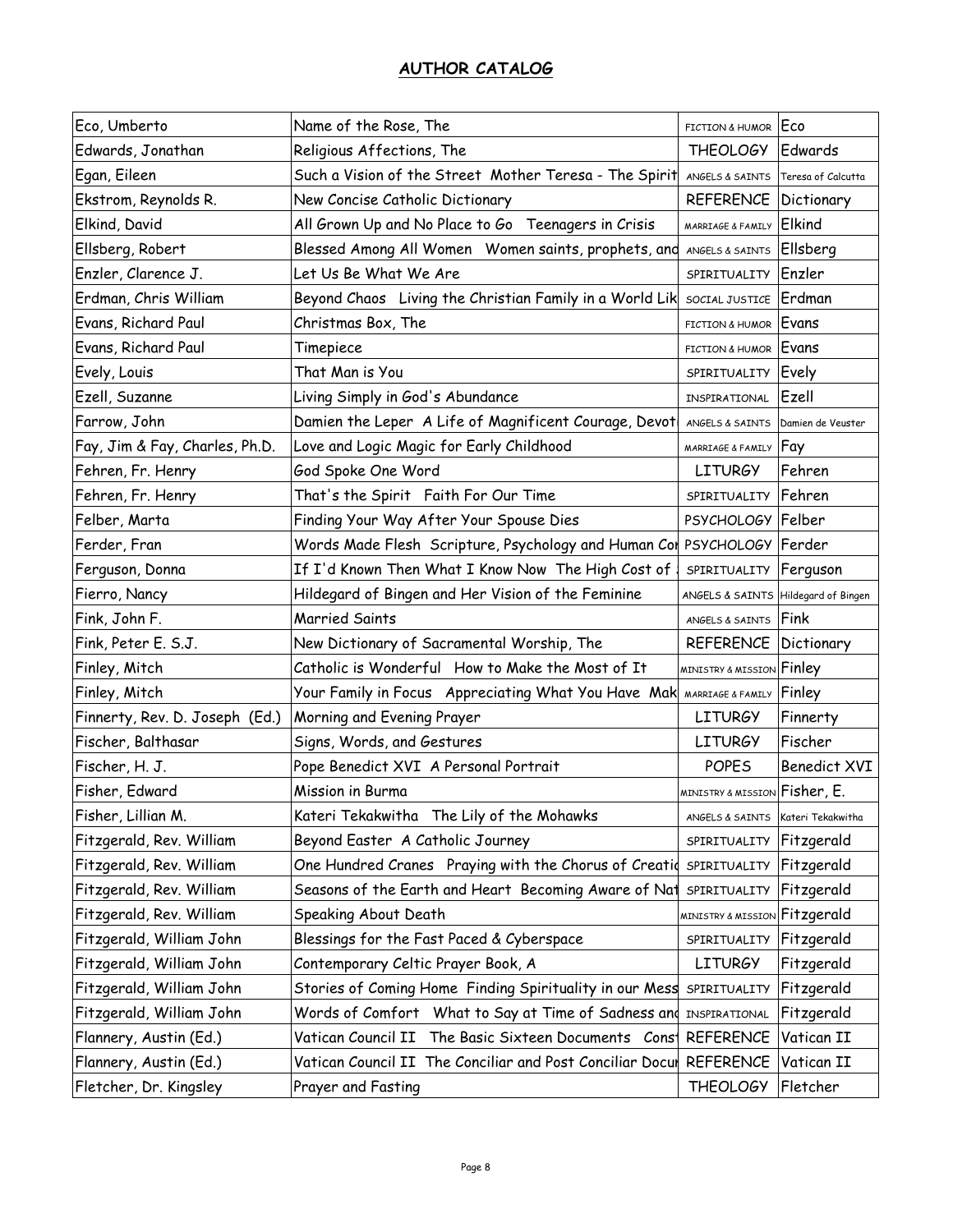| Foa, Edna B., Ph.D. & Wilson, RelObsessions and Compulsions |                                                                                        | PSYCHOLOGY   Foa            |              |
|-------------------------------------------------------------|----------------------------------------------------------------------------------------|-----------------------------|--------------|
| Foley, Leonard, O.F.M.                                      | What's Happening to Confession?                                                        | SACRAMENTS Foley            |              |
| Fonck, Rev. Leopold                                         | Parables of the Gospel                                                                 | REFERENCE Fonck             |              |
| Forest, Jim                                                 | Love is the Measure A Biography of Dorothy Day                                         | <b>BIOGRAPHY</b> Forest     |              |
| Forliti, John E., D.Min.                                    | Reverence for Life and Family                                                          | MARRIAGE & FAMILY           | Forliti      |
| Foster, Richard & Smith, James Devotional Classics          |                                                                                        | INSPIRATIONAL               | Foster       |
| Fox, Matthew                                                | Coming of the Cosmic Christ, The                                                       | <b>JESUS</b>                | Fox          |
| <b>Franciscan Friars</b>                                    | Handbook on Guadalupe                                                                  | <b>MARY</b>                 | Franciscan   |
| Frank, Harry                                                | Atlas of the Bible Lands                                                               | <b>REFERENCE Frank</b>      |              |
| Freeman, Eileen Elias                                       | Touched by Angels True Cases of Close Encounters of tl                                 | ANGELS & SAINTS             | Freeman      |
| Freire, Paulo                                               | Pedagogy of the Oppressed                                                              | SOCIAL JUSTICE Freire       |              |
| Fremantle, Anne                                             | Saints Alive! The Lives of Thirteen Heroic Saints                                      | ANGELS & SAINTS Fremantle   |              |
| French, R. M. (tr.)                                         | Way of a Pilgrim, The / The Pilgrim Continues His Way                                  | SPIRITUALITY                | French       |
| Friedman, Edwin H.                                          | Friedman's Fables                                                                      | FICTION & HUMOR             | Friedman     |
| Friel, John & Linda                                         | Adult Children The Secrets of Dysfunctional Families                                   | MARRIAGE & FAMILY           | Friel        |
| Frydenger, Tom & Adrienne                                   | Blended Family, The                                                                    | MARRIAGE & FAMILY Frydenger |              |
| Galazka, Grzegorz                                           | Testimony of the Cross                                                                 | <b>POPES</b>                | John Paul II |
| Gallagher, Joseph                                           | Christian Under Pressure, The                                                          | SPIRITUALITY                | Gallagher    |
| Gallagher, Joseph                                           | Christian Under Pressure, The                                                          | SPIRITUALITY                | Gallagher    |
|                                                             | Gangloff, Sr. Mary Francis OJF Remarkable Women Remarkable Wisdom                      | INSPIRATIONAL               | Gangloff     |
|                                                             |                                                                                        |                             |              |
| Gheon, Henri                                                | Mary Mother of God                                                                     | <b>MARY</b>                 | Gheon        |
| Ghezzi, Bert                                                | Becoming More Like Jesus                                                               | SPIRITUALITY                | Ghezzi       |
| Ghezzi, Bert                                                | Mystics & Miracles True Stories of Lives Touched by Go                                 | SPIRITUALITY                | Ghezzi       |
| Ghezzi, Bert                                                | Voices of the Saints A Year of Readings                                                | ANGELS & SAINTS             | Ghezzi       |
| Ghezzi, Bert (Ed.)                                          | Keeping Your Kids Catholic                                                             | MARRIAGE & FAMILY Ghezzi    |              |
| Ghezzi, Bert (et. al.)                                      | Guiltless Catholic Parenting from A to Z                                               | MARRIAGE & FAMILY Ghezzi    |              |
| Giansanti, Gianni                                           | John Paul II 1920-2005                                                                 | <b>POPES</b>                | John Paul II |
| Gibran, Kahlil                                              | Garden of the Prophet, The                                                             | INSPIRATIONAL               | Gibran       |
| Gibran, Kahlil                                              | Prophet, The                                                                           | INSPIRATIONAL               | Gibran       |
| Gibran, Kahlil                                              | Sand and Foam                                                                          | INSPIRATIONAL               | Gibran       |
| Gibran, Kahlil                                              | Tear and a Smile, A                                                                    | INSPIRATIONAL               | Gibran       |
|                                                             | Gibson, Audrey & Kneaves, Kierd Companions for the Journey Praying with Louise de Mari | SPIRITUALITY                | Companions   |
| Gilles, Anthony                                             | People of God The History of Catholic Christianity                                     | CHURCH HISTORY              | Gilles       |
| Girzone, Joseph F.                                          | Joshua                                                                                 | FICTION & HUMOR             | Girzone      |
| Girzone, Joseph F.                                          | Joshua and the Children                                                                | FICTION & HUMOR             | Girzone      |
| Girzone, Joseph F.                                          | Joshua and the City                                                                    | FICTION & HUMOR             | Girzone      |
| Girzone, Joseph F.                                          | Joshua and the Shepherd                                                                | FICTION & HUMOR             | Girzone      |
| Girzone, Joseph F.                                          | Joshua in the Holy Land                                                                | FICTION & HUMOR             | Girzone      |
| Girzone, Joseph F.                                          | Never Alone A Personal Way to God                                                      | SPIRITUALITY                | Girzone      |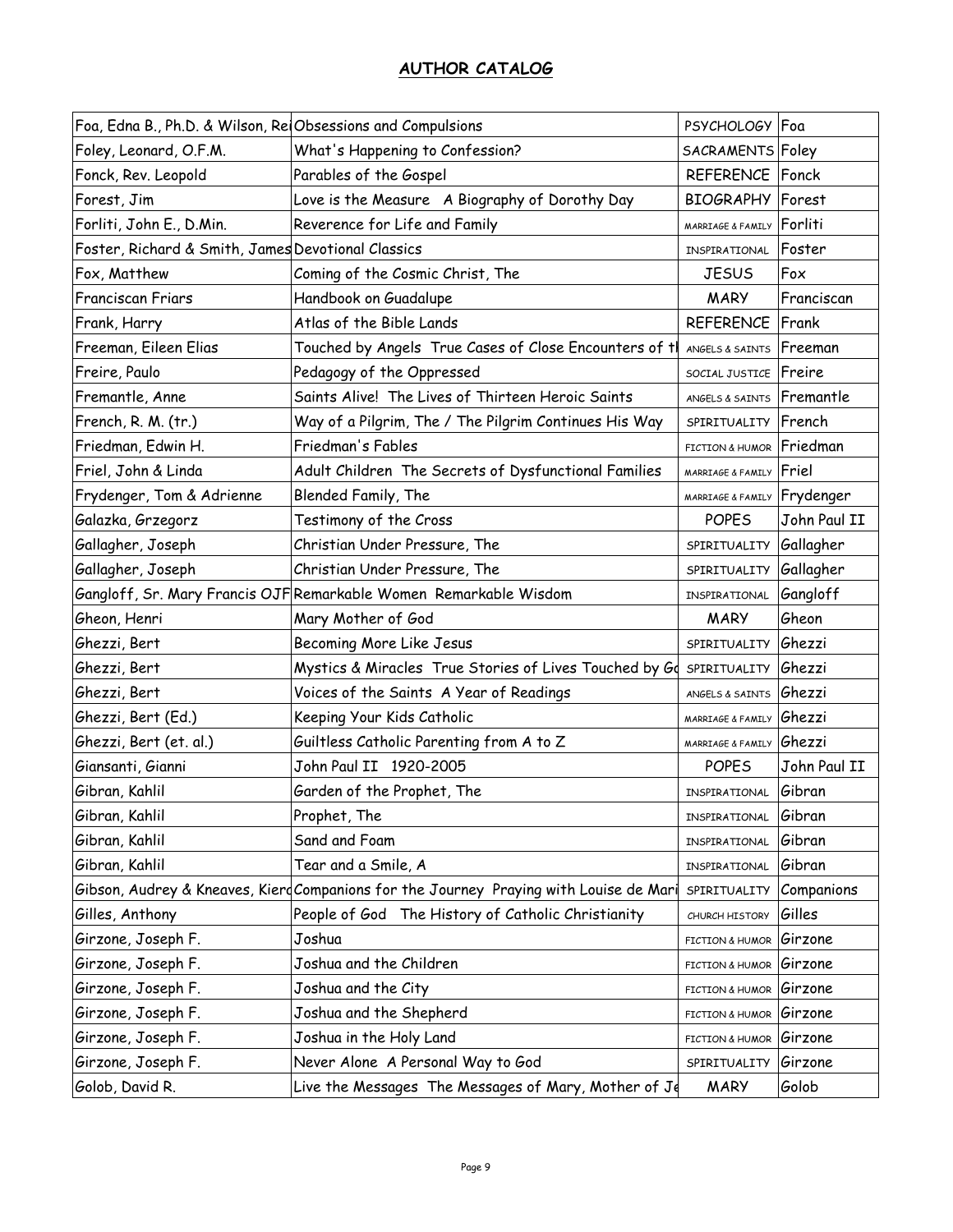| Goodier, Most Rev. Alban                                     | Public Life of Our Lord Jesus Christ, vol 1                                               | <b>JESUS</b>            | Goodier   |
|--------------------------------------------------------------|-------------------------------------------------------------------------------------------|-------------------------|-----------|
| Goodier, Most Rev. Alban                                     | Public Life of Our Lord Jesus Christ, vol 2                                               | <b>JESUS</b>            | Goodier   |
| Gray, Alice (Comp.)                                          | Christmas Stories for the Heart                                                           | INSPIRATIONAL           | Gray      |
| Gray, Alice (Comp.)                                          | Stories for a Woman's Heart                                                               | INSPIRATIONAL           | Gray      |
| Gray, John, Ph.D.                                            | What Your Mother Couldn't Tell You & Your Father Didn                                     | MARRIAGE & FAMILY       | Gray      |
| Gray, John, PhD.                                             | Men Are From Mars, Women Are From Venus                                                   | PSYCHOLOGY Gray         |           |
| Greeley, Andrew                                              | Great Mysteries: An Essential Catechism                                                   | CHURCH TEACHING Greeley |           |
| Greeley, Andrew                                              | Sex The Catholic Experience                                                               | MARRIAGE & FAMILY       | Greeley   |
| Greeley, Andrew (et. al.)                                    | Seven Deadly Sins Stories on Human Weakness and Vir                                       | FICTION & HUMOR         | Greeley   |
| Greeley, Andrew M.                                           | May the Wind Be at Your Back The Prayer of Saint Patr                                     | ANGELS & SAINTS         | Patrick   |
| Greeley, Rev. Andrew                                         | Catholic Myth, The                                                                        | <b>THEOLOGY</b>         | Greeley   |
| Green, Thomas H., S.J.                                       | Darkness in the Marketplace The Christian at Prayer in                                    | SPIRITUALITY            | Green, T  |
| Green, Thomas H., S.J.                                       | Opening to God A Guide to Prayer                                                          | SPIRITUALITY            | Green, T  |
| Green, Thomas H., S.J.                                       | Prayer and Common Sense                                                                   | SPIRITUALITY            | Green, T  |
| Green, Thomas H., S.J.                                       | Vacation With the Lord A Personal, Directed Retreat w SPIRITUALITY                        |                         | Green, T  |
| Green, Thomas H., S.J.                                       | Weeds Among the Wheat Discernment: Where Prayer                                           | SPIRITUALITY            | Green, T  |
| Green, Thomas H., S.J.                                       | When the Well Runs Dry Prayer Beyond the Beginnings                                       | SPIRITUALITY            | Green, T  |
| Greene, Graham                                               | Power and the Glory, The                                                                  | FICTION & HUMOR         | Greene    |
| Greteman, James, C.S.C. & Dunn When Divorce Happens          |                                                                                           | MARRIAGE & FAMILY       | Greteman  |
| Gribble, Richard                                             | History and Devotion of the Rosary                                                        | <b>MARY</b>             | Gribble   |
| Grimaldi, Jennifer                                           | Dawn's First Light                                                                        | INSPIRATIONAL           | Grimaldi  |
| Grimes, Nicki                                                | Portrait of Mary                                                                          | <b>MARY</b>             | Grimes    |
| Grisar, Hartmann, SJ                                         | Martin Luther His Life and Work                                                           | BIOGRAPHY Grisar        |           |
| Groeschel, Benedict J., C.F.R.                               | Arise from Darkness What to Do When Life Doesn't Md PSYCHOLOGY Groeschel                  |                         |           |
| Groeschel, Benedict J., C.F.R.                               | Heaven in Our Hands Living the Beatitudes                                                 | REFERENCE Groeschel     |           |
| Groeschel, Benedict, C.F.R.                                  | Healing the Original Wound Reflections on the Full Meal SPIRITUALITY                      |                         | Groeschel |
| Groeschel, Benedict, C.F.R.                                  | King, Crucified and Risen, The Meditations on the Passio SPIRITUALITY                     |                         | Easter    |
|                                                              | Groeschel, Fr. Benedict J. C.F.R Still, Small Voice, A A Practical Guide on Reported Reve | SPIRITUALITY            | Groeschel |
| Groeschel, Rev. Benedict J., C.F In the Presence of Our Lord |                                                                                           | SACRAMENTS              | Groeschel |
| Groeschel, Rev. Benedict, CFR                                | Healing the Original Wound                                                                | <b>THEOLOGY</b>         | Groeschel |
| Gruters, Peter Christopher                                   | March for Love Heaven is on the Move                                                      | SPIRITUALITY            | Gruters   |
| Guardini, Romano                                             | Art of Praying, The The Principles and Methods of Chris                                   | SPIRITUALITY            | Guardini  |
| Guiley, Rosemary Ellen                                       | Quotable Saint, The Words of Wisdom from Thomas Ad                                        | ANGELS & SAINTS         | Guiley    |
| Gulley, Philip                                               | Hometown Tales                                                                            | INSPIRATIONAL           | Gulley    |
| Hadidian, Allen (et. al.)                                    | <b>Creative Family Times</b>                                                              | MARRIAGE & FAMILY       | Hadidian  |
| Hahn, Scott                                                  | Hail Holy Queen                                                                           | <b>MARY</b>             | Hahn      |
| Hahn, Scott                                                  | Lamb's Supper, The The Mass as Heaven on Earth                                            | <b>LITURGY</b>          | Hahn      |
| Hahn, Scott                                                  | Rome Sweet Home                                                                           | <b>THEOLOGY</b>         | Hahn      |
| Haight, Robert, S.J.                                         | Experience and Language of Grace                                                          | <b>THEOLOGY</b>         | Haight    |
|                                                              |                                                                                           |                         |           |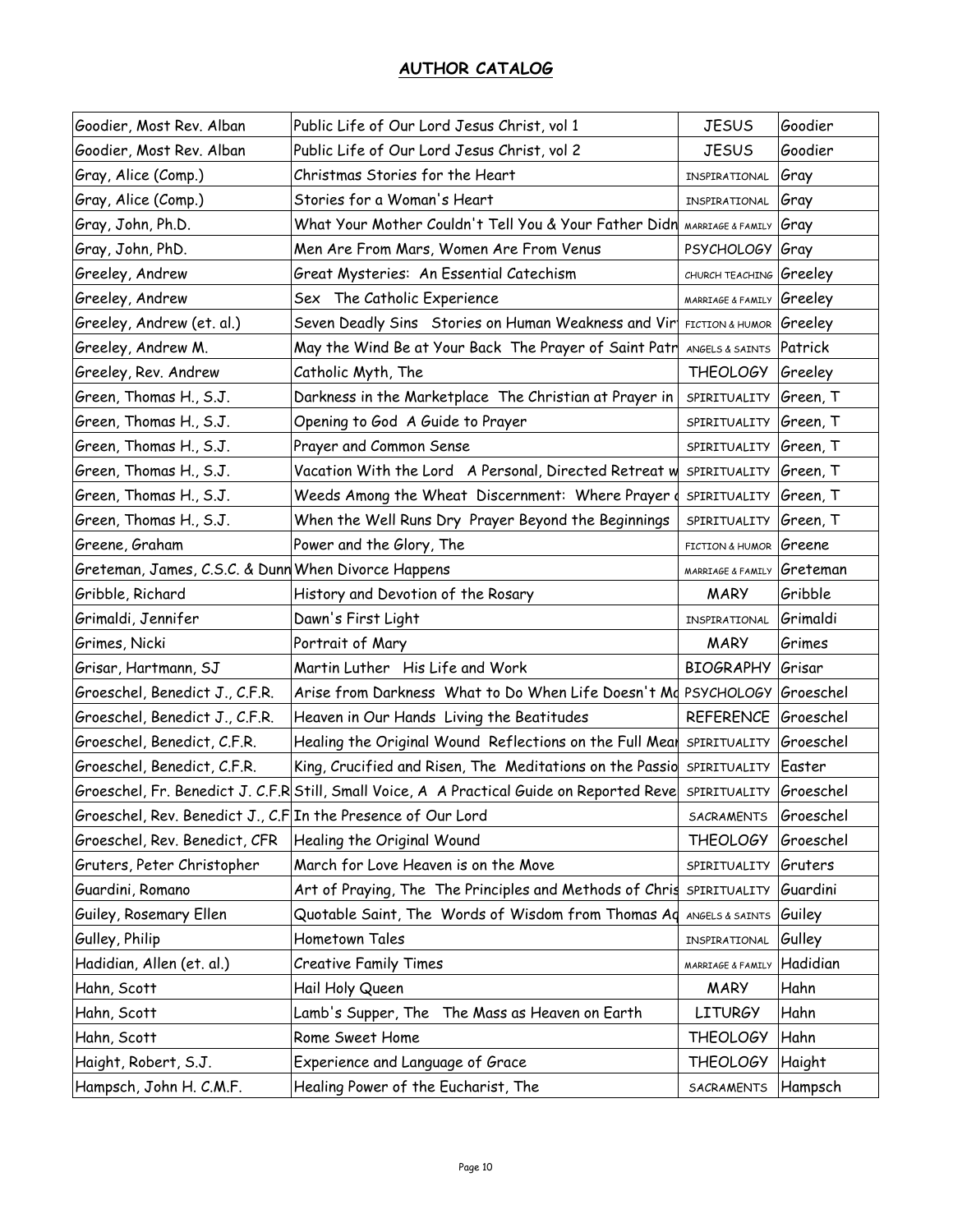| Hanson, James E., CSC       | If I'm a Christian, Why Be a Catholic? The Biblical Roo THEOLOGY |                                      | Hanson           |
|-----------------------------|------------------------------------------------------------------|--------------------------------------|------------------|
| Happ, Robert P.             | Boys Town Revolution in Youth Care                               | MINISTRY & MISSION                   | Happ             |
| Hardick, Lothar, OFM        | "He Came to You so that You Might Come to Him" The $\mathfrak l$ | ANGELS & SAINTS                      | Anthony of Padua |
| Harris, Maria               | Dance of the Spirit The Seven Steps to Women's Spirit            | SPIRITUALITY Harris                  |                  |
| Harris, Maria               | Faith of Parents, The                                            | MARRIAGE & FAMILY                    | Harris           |
| Harris, Maria               | Fashion Me a People                                              | <b>MINISTRY &amp; MISSION Harris</b> |                  |
| Harris, Maria               | Proclaim Jubilee A Spirituality for the Twenty-First Cel         | SPIRITUALITY Harris                  |                  |
| Harter, Michael, S.J. (Ed.) | Hearts on Fire Praying with Jesuits                              | SPIRITUALITY                         | Harter           |
| Haughton, Rosemary          | Transformation of Man, The                                       | MINISTRY & MISSION Haughton          |                  |
| Hauser, Richard J., S.J.    | Finding God in Troubled Times The Holy Spirit and Suff           | SPIRITUALITY                         | Hauser           |
| Hauser, Richard J., S.J.    | In His Spirit A Guide to Today's Spirituality                    | SPIRITUALITY                         | Hauser           |
| Hayes, Diana L.             | Trouble Don't Last Always Soul Prayers                           | SPIRITUALITY                         | Hayes            |
| Hays, Edward                | Ascent of the Mountain of God Daily Reflections for the          | SPIRITUALITY                         | Lent             |
| Hays, Edward                | Feathers on the Wind                                             | SPIRITUALITY                         | Hays             |
| Hays, Edward                | Gospel of Gabriel, The                                           | REFERENCE                            | Hays             |
| Hays, Edward                | Holy Fools & Mad Hatters A Handbook for Hobbyhorse               | SPIRITUALITY                         | Hays             |
| Hays, Edward                | In Pursuit of the Great White Rabbit                             | SPIRITUALITY                         | Hays             |
| Hays, Edward                | Lenten Labyrinth, The Daily Reflections For The Journe           | SPIRITUALITY                         | Lent             |
| Hays, Edward                | Pray All Ways                                                    | SPIRITUALITY                         | Hays             |
| Hays, Edward                | Prayer Notes to a Friend                                         | SPIRITUALITY                         | Hays             |
| Hays, Edward                | Prayers for a Planetary Pilgrim A Personal Manual for Pr         | SPIRITUALITY                         | Hays             |
| Hays, Edward                | Prayers for the Domestic Church                                  | <b>LITURGY</b>                       | Hays             |
| Hays, Edward                | Prayers for the Servants of God                                  | SPIRITUALITY                         | Hays             |
| Hays, Edward                | Secular Sanctity                                                 | SPIRITUALITY                         | Hays             |
| Hays, Edward                | St. George and the Dragon and the Quest for the Holy G           | FICTION & HUMOR                      | Hays             |
| Hays, Edward                | Twelve and One-Half Keys                                         | FICTION & HUMOR                      | Hays             |
| Heald, Cynthia              | Becoming a Woman of Purpose (A Bible Study on)                   | SPIRITUALITY                         | Heald            |
| Heffernan, Eileen, FSP      | Fifty-Seven Saints                                               | ANGELS & SAINTS                      | Heffernan        |
| Heller, David               | Talking to Your Child About God                                  | MARRIAGE & FAMILY Heller             |                  |
| Hemfelt, Robert (et. al.)   | Love is a Choice Recovery For Codependent Relationship           | MARRIAGE & FAMILY                    | Hemfelt          |
| Henderson, Lois T.          | Lydia                                                            | <b>FICTION &amp; HUMOR</b>           | Henderson        |
| Henderson, Lois T.          | Ruth                                                             | FICTION & HUMOR                      | Henderson        |
| Henriot, Peter J. (et. al.) | Catholic Social Teaching Our Best Kept Secret                    | SOCIAL JUSTICE                       | Henriot          |
| Hermes, Kathryn J., FSP     | Surviving Depression A Catholic Approach                         | PSYCHOLOGY Hermes                    |                  |
| Hershey, Terry              | Sacred Necessities                                               | SPIRITUALITY                         | Hershey          |
| Hickman, Martha Whitmore    | Healing After Loss Daily Meditations for Working Thro            | INSPIRATIONAL                        | Hickman          |
| Hifler, Joyce               | Think on These Things                                            | INSPIRATIONAL                        | Hifler           |
| Higgs, Liz Curtis           | Mixed Signals                                                    | FICTION & HUMOR                      | Higgs            |
| Hill, Grace Livingston      | Strange Proposal, The                                            | FICTION & HUMOR                      | <b>Hill</b>      |
| Hoffman, Charles            | Twice Chosen                                                     | CHURCH TEACHING Hoffman              |                  |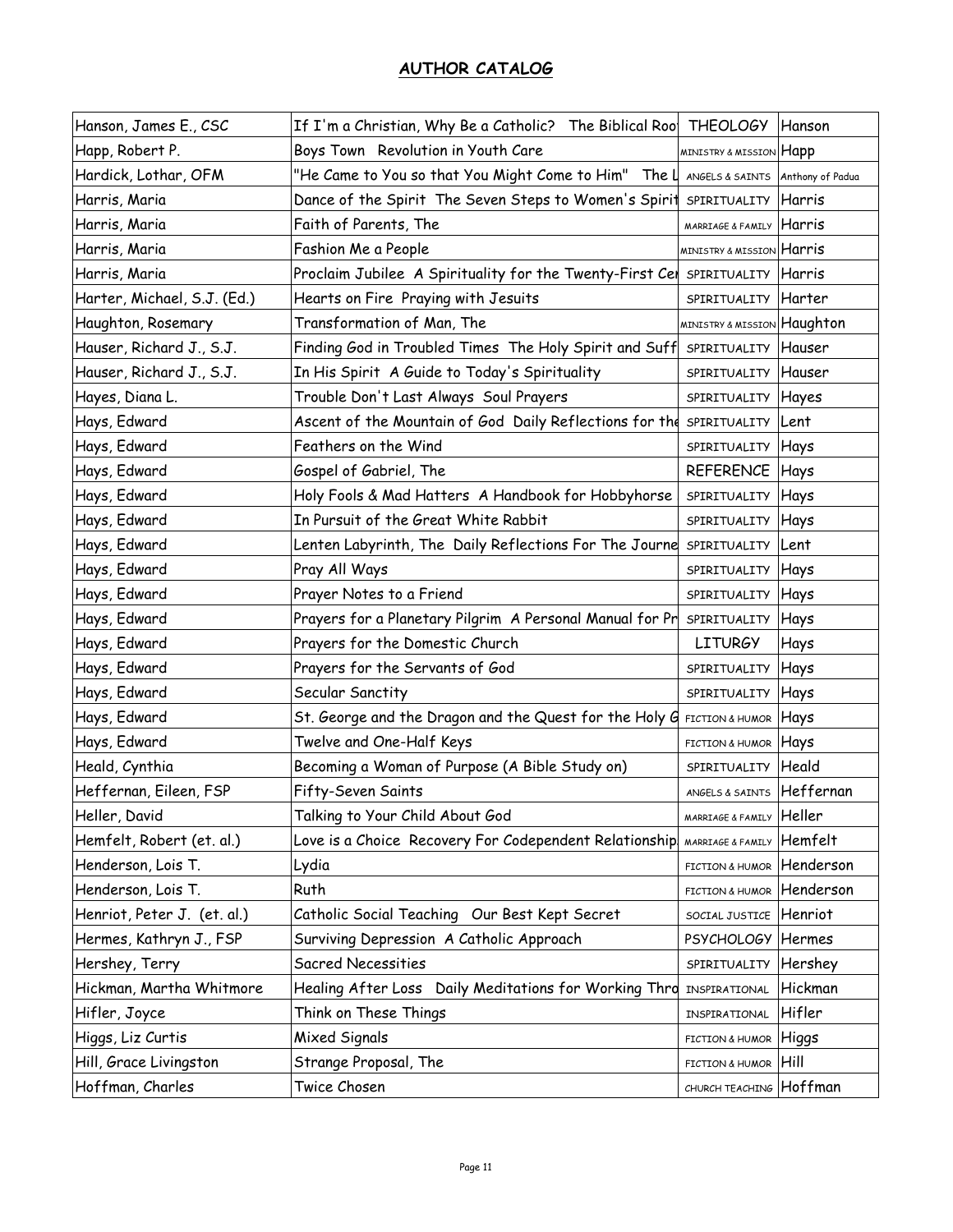| Hogan, Frances                                              | Can You Trust the Bible?                                               | REFERENCE Hogan                   |                   |
|-------------------------------------------------------------|------------------------------------------------------------------------|-----------------------------------|-------------------|
| Holt, Pat & Ketterman, Grace, MWhen You Feel Like Screaming |                                                                        | MARRIAGE & FAMILY                 | Holt              |
| Honor Books                                                 | God's Little Devotional Book for Moms                                  | INSPIRATIONAL                     | Honor             |
| Hopkins, Robert                                             | Sean's Legacy An AIDS Awakening                                        | <b>BIOGRAPHY Hopkins</b>          |                   |
| Hornsby, Sarah                                              | Jesus Be In My Christmas Morning and Evening Meditat                   | SPIRITUALITY                      | Advent            |
| House, Adrian                                               | Francis of Assisi A Revolutionary Life                                 | ANGELS & SAINTS                   | Francis of Assisi |
| Houselander, Caryll                                         | Child in Winter, A Advent, Christmas, and Epiphany with                | SPIRITUALITY Advent               |                   |
| Houser, Richard J.                                          | Moving in the Spirit Becoming a Contemplative in Action                | SPIRITUALITY                      | Houser            |
| Howard, Katherine                                           | Companions for the Journey Praying with Benedict                       | SPIRITUALITY Companions           |                   |
| Huck, Gabe                                                  | Liturgy Documents                                                      | <b>LITURGY</b>                    | Huck              |
| Huebsch, Bill                                               | New Look at Prayer, A Searching for Bliss                              | SPIRITUALITY                      | Huebsch           |
| Huebsch, Bill                                               | <b>Rethinking Sacraments</b>                                           | <b>SACRAMENTS</b>                 | Huebsch           |
| Huebsch, Bill                                               | Spirituality of Wholeness, A The New Look at Grace                     | SPIRITUALITY Huebsch              |                   |
| Huebsch, Bill                                               | Vatican II in Plain English The Constitutions                          | REFERENCE                         | Vatican II        |
| Huelsman, Richard J., S.J.                                  | Pray                                                                   | SPIRITUALITY                      | Huelsman          |
| Hughes, Philip                                              | History of the Church, A The Church and the World in                   | CHURCH HISTORY                    | Hughes            |
| Hull, John & Elmore, Tim                                    | Pivotal Praying Connecting with God in Times of Great N                | SPIRITUALITY                      | Hull              |
| Hupp, Msgr. Robert P.                                       | Boystown Revolution in Youth Care                                      | MARRIAGE & FAMILY                 | Hupp              |
| Hurnard, Hannah                                             | Hind's Feet on High Places                                             | FICTION & HUMOR Hurnard           |                   |
| Hurnard, Hannah                                             | Mountains of Spices                                                    | FICTION & HUMOR Hurnard           |                   |
| Hutchinson, Gloria                                          | Six Ways to Pray from Six Great Saints                                 | SPIRITUALITY Hutchinson           |                   |
| Imbach, Jeffrey D.                                          | Recovery of Love, The Christian Mysticism and the Addi                 | SPIRITUALITY                      | Imbach            |
|                                                             | Ingatius Loyola (Olin, John C. (E Autobiography of St. Ignatius Loyola | ANGELS & SAINTS                   | Ignatius Loyola   |
| International Commission on Eng Book of Blessings           |                                                                        | SACRAMENTS International          |                   |
| Jacobsen, Wayne                                             | In My Father's Vineyard                                                | INSPIRATIONAL                     | Jacobsen          |
| Jantzen, Grace M.                                           | Julian of Norwich Mystic and Theologian                                | ANGELS & SAINTS Julian of Norwich |                   |
| Jarvis, F. Washington                                       | Prophets, Poets, Priests, and Kings The Old Testament                  | <b>THEOLOGY</b>                   | Jarvis            |
| Jenkins, Philip                                             | New Anti-Catholicism, The The Last Acceptable Prejud                   | <b>THEOLOGY</b>                   | Jenkins           |
| Jensen, Margaret                                            | First We Have Coffee                                                   | INSPIRATIONAL                     | Jensen            |
| John of the Cross (Kavanaugh, k                             | Collected Works of St. John of the Cross, The                          | ANGELS & SAINTS                   | John of the Cross |
| John Paul II                                                | Crossing the Threshold of Hope                                         | <b>POPES</b>                      | John Paul II      |
| John Paul II                                                | Gospel of Life, The (Evangelium Vitae)                                 | <b>POPES</b>                      | John Paul II      |
| John Paul II                                                | Mercy of God (Dives in Misericordia)                                   | <b>POPES</b>                      | John Paul II      |
| John Paul II                                                | On Human Work (Laborem Exercens)                                       | <b>POPES</b>                      | John Paul II      |
| John Paul II                                                | On the Hundredth Anniversary of Rerum Novarum                          | <b>POPES</b>                      | John Paul II      |
| John Paul II                                                | On the Permanent Validity of the Church's Missionary M                 | <b>POPES</b>                      | John Paul II      |
| John Paul II                                                | On the Relationship Between Faith and Reason (Fides et                 | <b>POPES</b>                      | John Paul II      |
| John Paul II                                                | Place Within, The The Poetry of Pope John Paul II                      | POPES                             | John Paul II      |
| John Paul II                                                | Prayers and Devotions                                                  | <b>POPES</b>                      | John Paul II      |
| John Paul II                                                | Prayers and Devotions from Pope John Paul II                           | <b>POPES</b>                      | John Paul II      |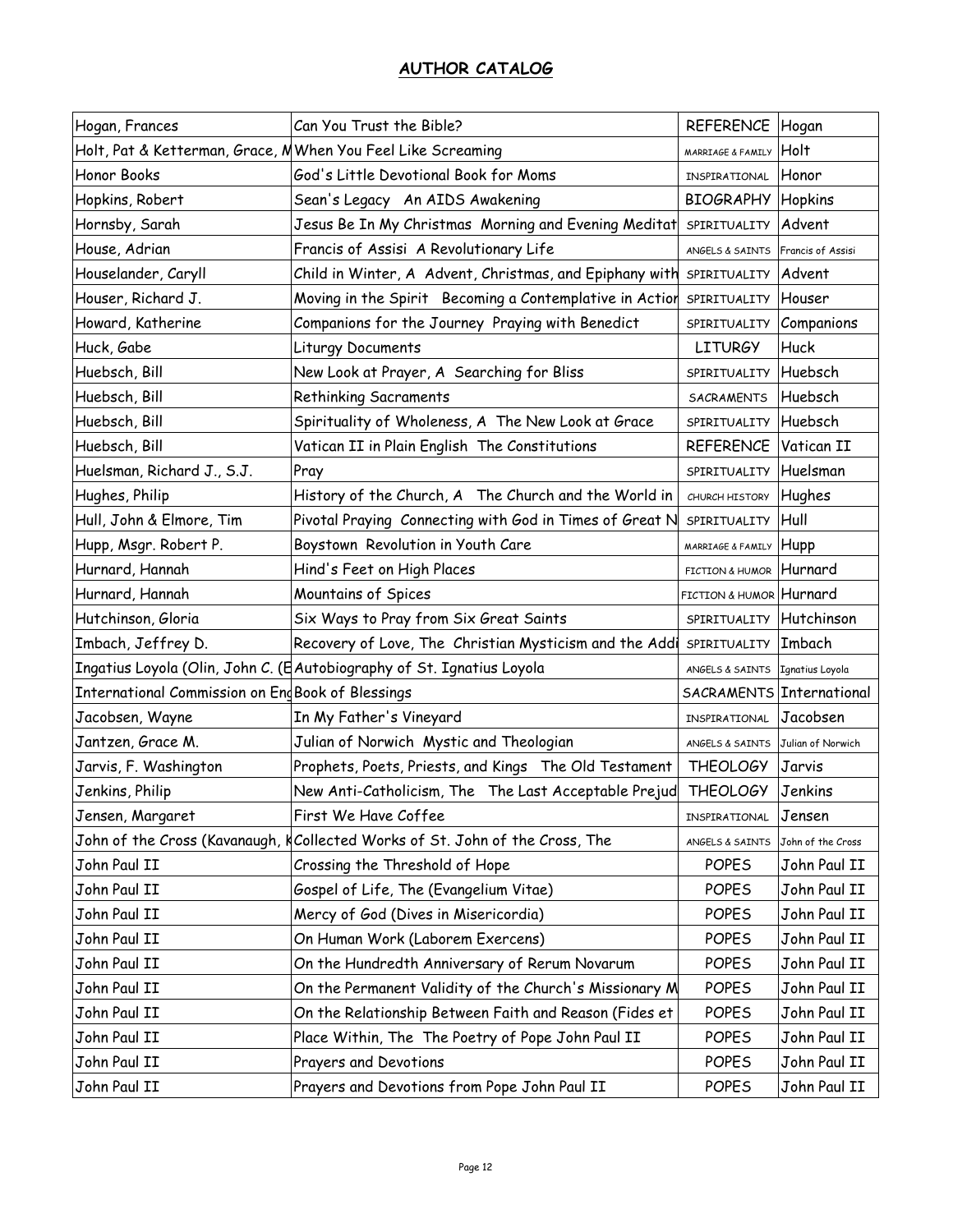| John Paul II                                             | Rise, Let Us Be On Our Way                                                                    | <b>POPES</b>        | John Paul II       |
|----------------------------------------------------------|-----------------------------------------------------------------------------------------------|---------------------|--------------------|
| John Paul II                                             | Splendor of Truth, The (Veritatis Splendor)                                                   | <b>POPES</b>        | John Paul II       |
| John Paul II                                             | Theology of the Body Human Love in the Divine Plan                                            | <b>POPES</b>        | John Paul II       |
| Johnson, Elizabeth A.                                    | Consider Jesus Waves of Renewal in Christology                                                | <b>JESUS</b>        | Johnson, E.        |
| Johnson, Kevin                                           | Why Do Catholics Do That?                                                                     | <b>THEOLOGY</b>     | Johnson, K         |
| Johnson, Richard P., PhD.                                | Aging Parents How to Understand and Help Them                                                 | PSYCHOLOGY Johnson  |                    |
| Johnston, William                                        | Letters to Contemplatives                                                                     | SPIRITUALITY        | Johnston           |
| Jorgensen, Susan                                         | Rekindling the Passion Liturgical Renewal in Your Commu                                       | <b>LITURGY</b>      | Jorgensen          |
| Kaczmarek, Louis                                         | Mary and God's Love                                                                           | <b>MARY</b>         | Kaczmarek          |
| Karseen, Gien                                            | Her Name is Woman                                                                             | REFERENCE   Karseen |                    |
| Kavanagh, Aidan                                          | Shape of Baptism, The The Rite of Christian Initiation                                        | SACRAMENTS          | Kavanagh           |
| Kavanaugh, John F.                                       | Following Christ in a Consumer Society                                                        | SOCIAL JUSTICE      | Kavanaugh          |
| Keating, Karl                                            | Catholicism and Fundamentalism                                                                | <b>THEOLOGY</b>     | Keating            |
| Keating, Karl                                            | Nothing But the Truth Essays in Apologetics                                                   | <b>THEOLOGY</b>     | Keating            |
| Keating, Karl                                            | What Catholics Really Believe                                                                 | <b>THEOLOGY</b>     | Keating            |
| Keating, Thomas                                          | Intimacy with God                                                                             | SPIRITUALITY        | Keating            |
| Keating, Thomas                                          | Journey to the Center A Lenten Passage                                                        | SPIRITUALITY        | <b>ILent</b>       |
| Keck, Gregory & Kupecky, Regin Parenting the Hurt Child  |                                                                                               | MARRIAGE & FAMILY   | Keck               |
| Kehrwald, Leif                                           | Family Spirituality The Raw Ingredients of Faith                                              | SPIRITUALITY        | Kerhwald           |
|                                                          | Keirsey, David & Bates, Marilyn Please Understand Me Character and Temperament Typ PSYCHOLOGY |                     | Kiersey            |
|                                                          | Kelly, Sean & Rogers, Rosemary Saints Preserve Us Everything You Need to Know About           | ANGELS & SAINTS     | Kelly              |
| Kelsey, Morton                                           | Discernment A Study in Ecstasy and Evil                                                       | SPIRITUALITY        | Kelsey             |
| Kelsey, Morton                                           | Dreams A Way to Listen to God                                                                 | SPIRITUALITY        | Kelsey             |
| Kelsey, Morton T.                                        | Companions on the Inner Way The Art of Spiritual Guid                                         | SPIRITUALITY        | Kelsey             |
| Kempis, Thomas (Creasy, Willian Imitation of Christ, The |                                                                                               | SPIRITUALITY        | Kempis             |
| Kennedy, Eugene                                          | Tomorrow's Catholics, Yesterday's Church                                                      | <b>THEOLOGY</b>     | Kennedy            |
| Killgallon, J. (et al)                                   | Becoming Catholic Even If You Happen to Be One                                                | <b>REFERENCE</b>    | Killgalon          |
| Kimball, Don                                             | Driftwood: Prayers for Beached Travelers                                                      | SPIRITUALITY        | Kimball            |
| Kimball, Don                                             | Spirituality of Relationships, A                                                              | SPIRITUALITY        | Kimball            |
| King, Pat                                                | Help for Women with Too Much to Do                                                            | <b>PSYCHOLOGY</b>   | King               |
| Kippley, John F.                                         | Marriage is for Keeps                                                                         | MARRIAGE & FAMILY   | Kippley            |
| Kirvan, John                                             | God Hunger Discovering the Mystic in All of Us                                                | SPIRITUALITY        | Kirvan             |
| Kirvan, John                                             | Raw Faith Nurturing the Believer in All of Us                                                 | SPIRITUALITY        | Kirvan             |
| Kirvan, John                                             | Silent Hope Living with the Mystery of God                                                    | SPIRITUALITY        | Kirvan             |
| Kirvan, John                                             | Thy Kingdom Come                                                                              | FICTION & HUMOR     | Kirvan             |
| Klein, Rev. Peter                                        | Catholic Source Book                                                                          | REFERENCE           | Klein              |
| Koch, Carl                                               | Companions for the Journey Praying with John Baptist o                                        | SPIRITUALITY        | Companions         |
| Kolodiejchuk, M. C.                                      | Mother Teresa Come Be My Light                                                                | ANGELS & SAINTS     | Teresa of Calcutta |
| Kowalska, Sr. M. Faustina                                | Divine Mercy in My Soul (Diary)                                                               | ANGELS & SAINTS     | Faustina           |
| Kraft, Charles                                           | I Give You Authority                                                                          | <b>THEOLOGY</b>     | <b>Kraft</b>       |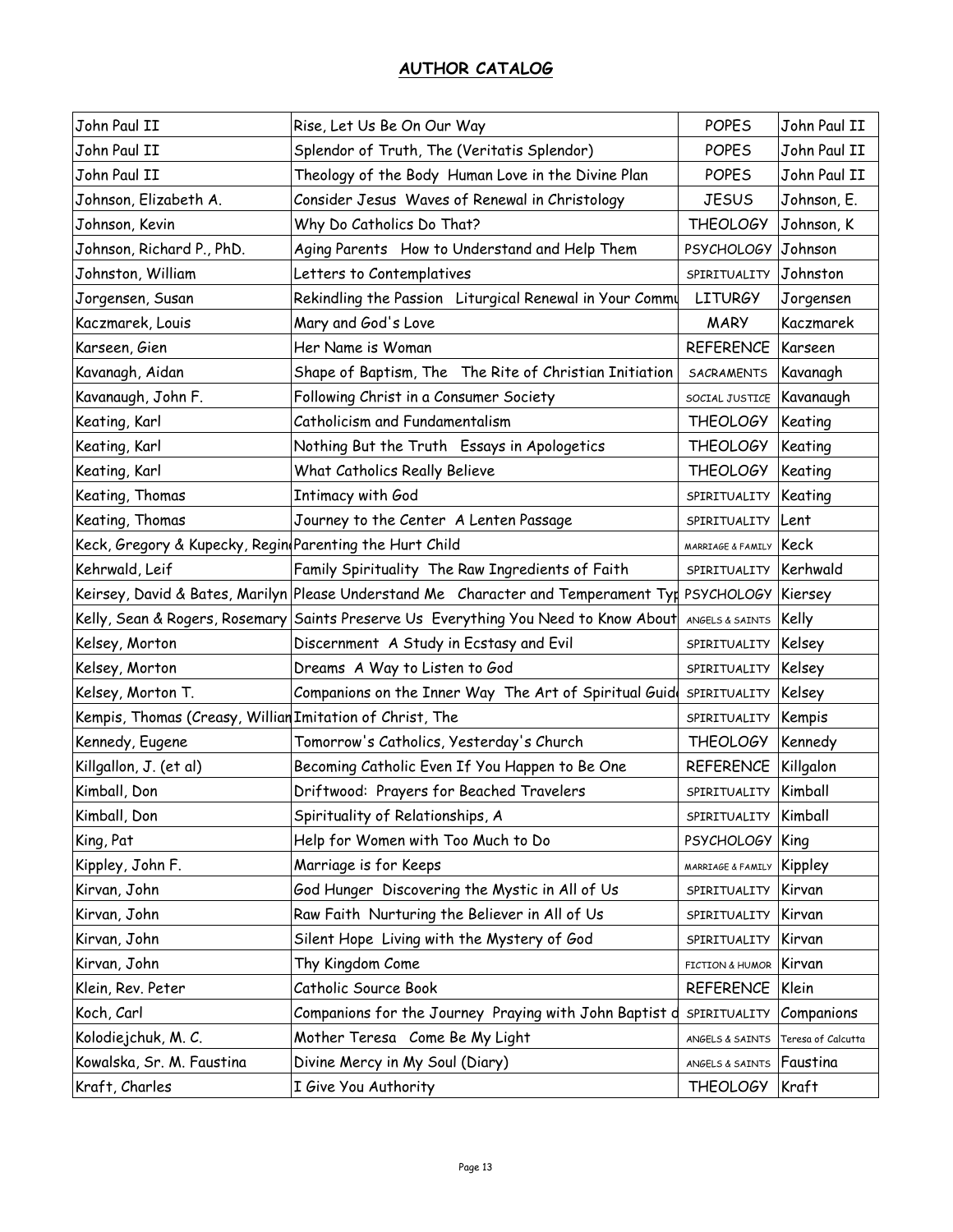| Kreeft, Peter              | <b>Back to Virtue</b>                                                                   | SPIRITUALITY Kreeft                   |                    |
|----------------------------|-----------------------------------------------------------------------------------------|---------------------------------------|--------------------|
| Kreeft, Peter              | Everything You Ever Wanted to Know About Heaven But                                     | CHURCH TEACHING Kreeft                |                    |
| Kubler-Ross, Elisabeth     | Questions and Answers on Death and Dying                                                | PSYCHOLOGY Kubler-Ross                |                    |
| Kuralt, Charles            | Charles Kuralt's America                                                                | <b>BIOGRAPHY Kuralt</b>               |                    |
| Kushner, Harold S.         | When Bad Things Happen to Good People                                                   | PSYCHOLOGY                            | Kushner            |
| Kwatera, Michael, O.S.B.   | Liturgical Ministry of Deacons                                                          | MINISTRY & MISSION Kwatera            |                    |
| Kwitny, Jonathan           | Man of the Century The life and Times of Pop John Paul                                  | <b>POPES</b>                          | John Paul II       |
| Lafser, Christine O'Keeffe | Empty Cradle a Full Heart, A                                                            | INSPIRATIONAL                         | Lafser             |
| Lahaye, Beverly            | Seasons Under Heaven                                                                    | FICTION & HUMOR LaHaye                |                    |
| LaMeres, Clare (et. al.)   | Teen Empower                                                                            | <b>MINISTRY &amp; MISSION LaMeres</b> |                    |
| Lane, Belden, C.           | Landscapes of the Sacred Geography and Narrative in A                                   | SPIRITUALITY                          | Lane               |
| Lane, George A., S.J.      | Christian Spirituality - an historical sketch                                           | SPIRITUALITY Lane                     |                    |
|                            | Langford, James & Rouner, Lerd Walking With God in a Fragile World                      | SPIRITUALITY Langford                 |                    |
| Larsen, Earnest, C.SS.R.   | How to Understand and Overcome Depression                                               | PSYCHOLOGY Larsen                     |                    |
| Latourelle, Rene, (ed.)    | Vatican Assessment and Perspectives, vol I                                              | <b>REFERENCE</b>                      | Vatican II         |
| Latourelle, Rene, (ed.)    | Vatican Assessment and Perspectives, vol II                                             | REFERENCE                             | Vatican II         |
| Latourelle, Rene, (ed.)    | Vatican Assessment and Perspectives, vol III                                            | <b>REFERENCE</b>                      | Vatican II         |
| Laurentin, Rene            | Apparitions at Medjugorje, The                                                          | <b>MARY</b>                           | Laurentin          |
| Laurentin, Rene            | Latest New of Medjugorje Prolonged, The                                                 | <b>MARY</b>                           | Laurentin          |
| Laurentin, Rene            | Seven Years of Apparitions                                                              | <b>MARY</b>                           | Laurentin          |
| Laux, Rev. John            | Church History                                                                          | CHURCH HISTORY                        | Laux               |
| Lavoie, Gilbert R.         | Unlocking the Secrets of the Shroud                                                     | <b>JESUS</b>                          | Lavoie             |
| Lawler, Michael            | Ecumenical Marriage and Remarriage Gifts and Challeng                                   | SACRAMENTS                            | Lawler             |
| Lawler, Michael            | Secular Marriage Christian Sacrament                                                    | SACRAMENTS                            | Lawler             |
| Lawler, Ronald OFM. Cap.   | Teaching of Christ, The A Catholic Catechism for Adult:                                 | <b>REFERENCE</b>                      | Catechism          |
| Lawson, Michael            | Facing Depression Toward Healing the Mind, Body & Sp PSYCHOLOGY                         |                                       | Lawson             |
| Laz, Medard                | Helps for the Separated and Divorced Learning to Trus                                   | MARRIAGE & FAMILY                     | Laz                |
|                            | Le Goulard, Mo. Veronica Namoy Memory for Wonders, A A True Story                       | <b>BIOGRAPHY</b> Le Goulard           |                    |
| Le Joly, Edward            | Mother Teresa of Calcutta A Biography                                                   | ANGELS & SAINTS                       | Teresa of Calcutta |
|                            | Leach, Michael & Brochard, The I Like Being Catholic Treasured Traditions, Rituals, and | INSPIRATIONAL                         | Leach              |
| Learner, Harriet G., Ph.D. | Dance of Anger, The A Woman's Guide to Changing the                                     | PSYCHOLOGY Learner                    |                    |
| Leder, Drew                | Sparks of the Divine Finding Inspiration in Our Everydo                                 | INSPIRATIONAL                         | Leder              |
| LeGall, Dom Robert         | Symbols of Catholicism                                                                  | REFERENCE                             | <b>LeGall</b>      |
| Lehman, Yvonne (et. al.)   | Season of Love                                                                          | FICTION & HUMOR                       | Lehman             |
| L'Engle, Madeleine         | Glimpses of Grace Daily Thoughts and Reflections                                        | INSPIRATIONAL                         | L'Engle            |
| Leunig, Michael            | Common Prayer, A                                                                        | INSPIRATIONAL                         | Leunig             |
| Lewis, C. S.               | Reflections on the Psalms                                                               | SPIRITUALITY                          | Lewis              |
| Lewis, C. S.               | Screwtape Letters, The                                                                  | FICTION & HUMOR                       | Lewis              |
| Lewis, C. S.               | Shadow-Lands of C. S. Lewis The Man Behind the Movie                                    | SPIRITUALITY                          | Lewis              |
| Lewis, C.S.                | Mere Christianity                                                                       | <b>THEOLOGY</b>                       | Lewis              |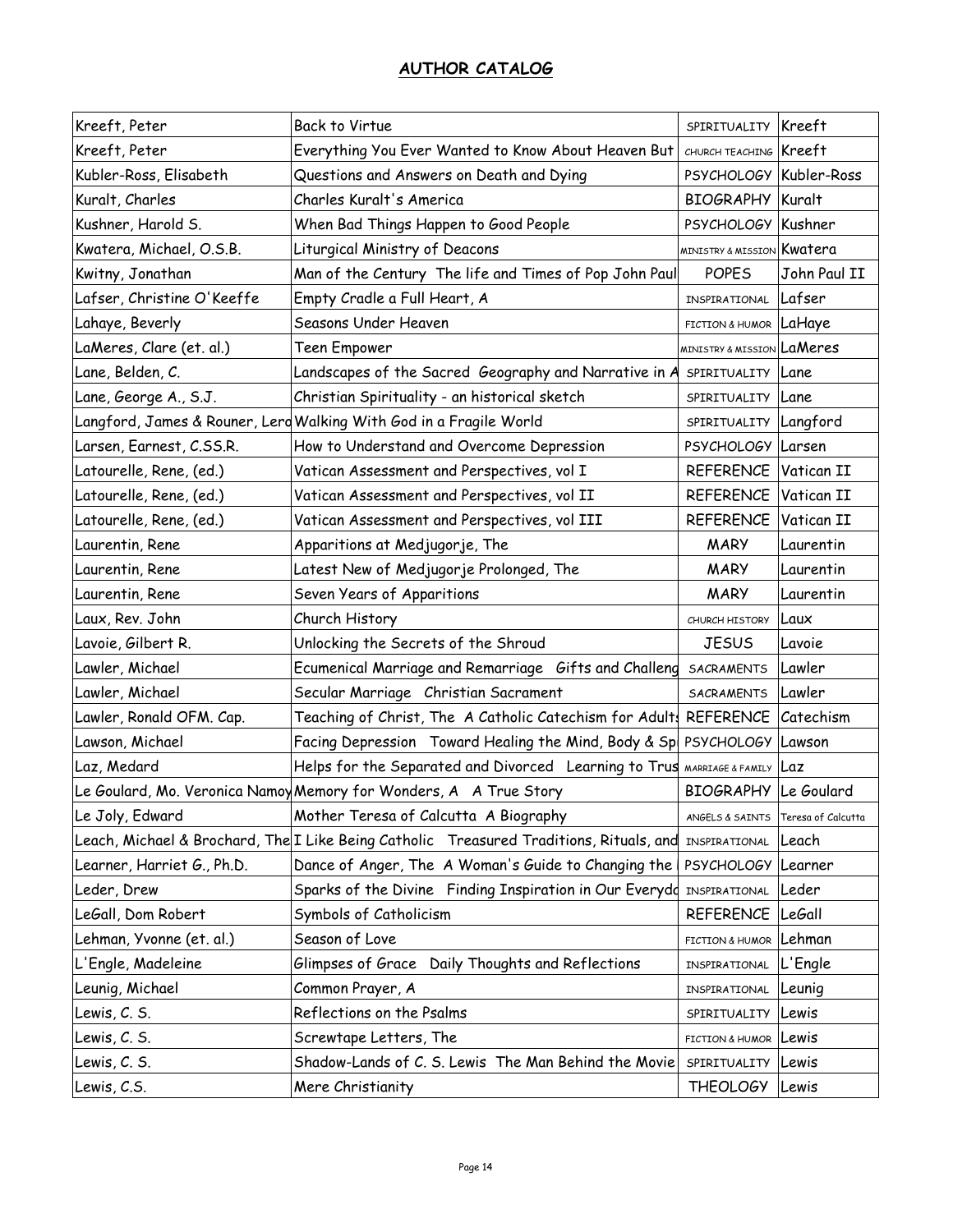| Lewis, C.S.                   | Problem of Pain, The                                                                 | THEOLOGY Lewis              |                   |
|-------------------------------|--------------------------------------------------------------------------------------|-----------------------------|-------------------|
| Life Commemorative            | Pope John Paul II                                                                    | <b>POPES</b>                | John Paul II      |
| Linamen, Karen Scalf          | Just Hand Over the Chocolate and No One Will Get Hurt                                | INSPIRATIONAL               | Linamen           |
|                               | Linamen, Karen Scalf & Holland, Working Women, Workable Lives Creating Solutions for | PSYCHOLOGY Linamen          |                   |
| Lindsay, Arthur L.            | I Can Coach Ron Brown's Search for Success                                           | <b>BIOGRAPHY Lindsay</b>    |                   |
| Lindsay, Arthur L.            | One Final Pass The Brook Berringer Story                                             | <b>BIOGRAPHY Lindsay</b>    |                   |
| Link, Mark, S. J.             | These Stones Will Shout                                                              | <b>REFERENCE Link</b>       |                   |
| Link, Mark, S.J.              | Catholic Vision, The An Adult Guide to the Faith                                     | <b>REFERENCE Link</b>       |                   |
| Link, Mark, S.J.              | Seventh Trumpet, The                                                                 | <b>JESUS</b>                | Link              |
| Link, Mark, S.J.              | You Prayers for Beginners and Those Who Have Forgot                                  | SPIRITUALITY Link           |                   |
| Link, Mark, S.J.              | You Prayer for Beginners and Those Who Have Forgotte                                 | SPIRITUALITY Link           |                   |
| Linn, Dennis & Linn, Matthew  | Healing of Memories Prayer and Confessions Steps to                                  | SPIRITUALITY Linn           |                   |
| Linn, Dennis (et. al.)        | Sleeping with Bread Holding What Gives You Life                                      | SPIRITUALITY Linn           |                   |
| Linn, Mathew (et. al.)        | Healing the Eight Stages of Life                                                     | PSYCHOLOGY Linn             |                   |
| Linn, Matthew (et. al.)       | Simple Ways to Pray for Healing                                                      | SPIRITUALITY Linn           |                   |
| Lisante, Msgr. Jim            | Personally Speaking Celebrating our Catholic Values and SOCIAL JUSTICE Lisante       |                             |                   |
| Livingston, Patricia H.       | Lessons of the Heart Celebrating the Rhythms of Life                                 | SPIRITUALITY Livingston     |                   |
| Livingston, Patricia H.       | This Blessed Mess Finding Hope Amidst Life's Chaos                                   | SPIRITUALITY Livingston     |                   |
| Longenecker, Bruce W.         | Lost Letters Of Pergamum A Story from the New Test                                   | FICTION & HUMOR Longenecker |                   |
| Lonsdale, David, S.J.         | Listening to the Music of the Spirit                                                 | SPIRITUALITY Lonsdale       |                   |
| Lord, Bob and Penny           | Many Faces of Mary, The                                                              | <b>MARY</b>                 | Lord              |
| Lord, Bob and Penny           | Martyrs They Died for Christ                                                         | ANGELS & SAINTS Lord        |                   |
| Lord, Bob and Penny           | Rosary Life of Jesus and Mary                                                        | <b>MARY</b>                 | Lord              |
| Lord, Bob and Penny           | Saints and Other Powerful Men in the Church                                          | ANGELS & SAINTS Lord        |                   |
| Lord, Bob and Penny           | Saints and Other Powerful Women in the Church                                        | ANGELS & SAINTS Lord        |                   |
| Lord, Bob and Penny           | Scandal of the Cross and Its Triumph                                                 | <b>REFERENCE</b>            | Lord              |
| Lord, Bob and Penny           | We Came Back to Jesus                                                                | SPIRITUALITY Lord           |                   |
| Lovasik, Lawrence G.          | Catholic Family Handbook, The                                                        | MARRIAGE & FAMILY LOVASIK   |                   |
| Lovasik, Rev. Lawrence, SVD   | Saint Joseph Church History The Catholic Church Thro CHURCH HISTORY Lovasik          |                             |                   |
| Lowery, Daniel L, C.SS.R      | Day By Day Through Lent                                                              | SPIRITUALITY Lent           |                   |
| Lucado, Max                   | Final Week of Jesus, The                                                             | <b>JESUS</b>                | Lucado            |
| Luebering, Carol              | Retreat with Job & Julian of Norwich Trusting that all                               | ANGELS & SAINTS             | Julian of Norwich |
| Lukefaher, Fr. Oscar, CM      | Privilege of Being Catholic, The                                                     | CHURCH TEACHING             | Lukefaher         |
| Lukefaher, Fr. Oscar, CM      | We BelieveA Survey of the Catholic Faith                                             | CHURCH TEACHING Lukefaher   |                   |
| Lukefahr, Rev. Oscar          | Christ's Mother and Ours                                                             | <b>MARY</b>                 | Lukefahr          |
| Lukefahr, Rev. Oscar A.       | "We Believe" A Survey of the Catholic Faith                                          | REFERENCE                   | Lukefahr          |
| Lukefahr, Rev. Oscar A.       | Catholic Guide to the Bible, A                                                       | REFERENCE                   | Lukefahr          |
| Lyddon, Sister Eileen         | Door Through Darkness John of the Cross and Mysticis                                 | ANGELS & SAINTS             | John of the Cross |
| Macaluso, Sr. Mary Christelle | God Know Best About Stress                                                           | INSPIRATIONAL               | Macaluso          |
| Macaluso, Sr. Mary Christelle | God Knows Best About Joy Biblical Reflections                                        | INSPIRATIONAL               | Macaluso          |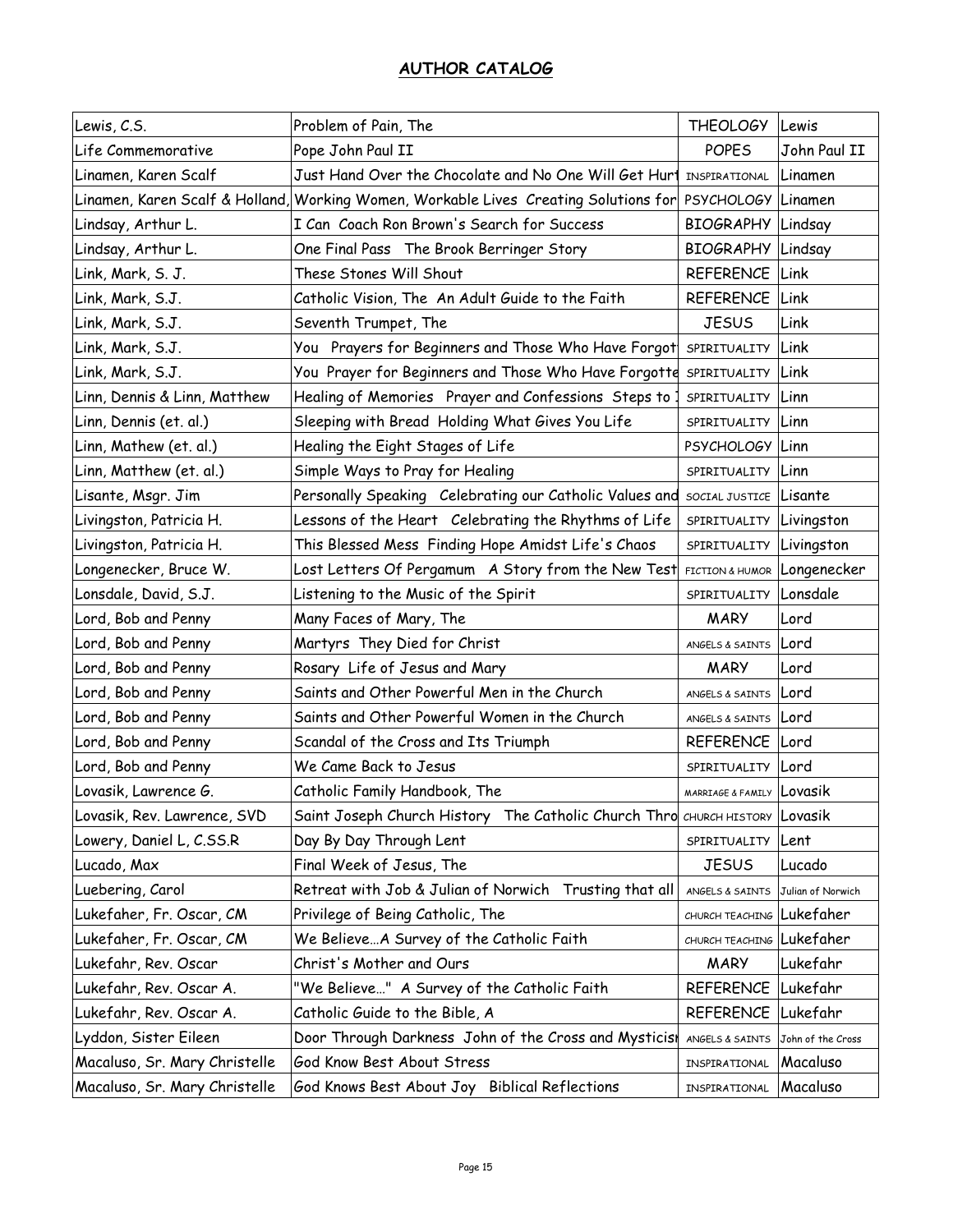| MacFarlane, Bud Jr.              | Conceived Without Sin                                     | FICTION & HUMOR MacFarlane           |                |
|----------------------------------|-----------------------------------------------------------|--------------------------------------|----------------|
| MacFarlane, Bud Jr.              | House of God                                              | FICTION & HUMOR                      | MacFarlane     |
| MacFarlane, Bud Jr.              | Pierced by a Sword                                        | FICTION & HUMOR MacFarlane           |                |
| Machar, Jerome, O.C.S.O.         | Cross of Death, Tree of Life, A                           | <b>JESUS</b>                         | Machar         |
| MacNutt, Fr. Francis             | Healing                                                   | SPIRITUALITY                         | <b>MacNutt</b> |
| MacNutt, Francis                 | Prayer that Heals, The Praying for Healing in the Family  | SPIRITUALITY MacNutt                 |                |
| Madrid, Patrick                  | Surprised by Truth                                        | <b>THEOLOGY</b>                      | Madrid         |
| Madrid, Patrick                  | Surprised by Truth 2                                      | <b>THEOLOGY</b>                      | Madrid         |
| Mahoney, Irene, O.S.U. (Ed.)     | Company of Women, A Journey Through the Feminine Ex       | SPIRITUALITY                         | Mahoney        |
| Main, John                       | Moment of Christ The Path of Meditation                   | SPIRITUALITY                         | Main           |
| Mairs, Nancy                     | Ordinary Time Cycles on Marriage, Faith, and Renewal      | INSPIRATIONAL                        | Mairs          |
| Malina, Bruce J.                 | New Testament World, The Insights from Cultural Ant       | <b>REFERENCE Malina</b>              |                |
| Malinski, Mieczyslaw             | Pope John Paul II Life of Karol Wojtyla                   | <b>POPES</b>                         | John Paul II   |
| Malone, Edward E., OSB           | History of Conception, A Colony Abbey and Schools         | CHURCH HISTORY                       | Malone         |
| Maloney, George A. S.J.          | Everlasting Now, The Meditations on the Mysteries of L    | SPIRITUALITY                         | Maloney        |
| Maloney, George A. S.J.          | Invaded by God Mysticism and the Indwelling Trinity       | SPIRITUALITY                         | Maloney        |
| Maloney, George A. S.J.          | Nesting in the Rock Finding the Father in Each Event      | SPIRITUALITY                         | Maloney        |
| Maloney, George A., SJ           | Your Sins are Forgiven                                    | CHURCH TEACHING                      | Maloney        |
| Maloney, George, S.J.            | Death Where is Your Sting                                 | PSYCHOLOGY   Maloney                 |                |
| Manning, Martha                  | Chasing Grace Reflections of a Catholic Girl Grown Up     | <b>BIOGRAPHY</b>                     | Manning        |
| Marinelli, Irene                 | Family Spirituality for Busy People                       | MARRIAGE & FAMILY                    | Marinelli      |
| Marlin, George J. (et. al. Eds.) | Quotable Chesterton, The                                  | SPIRITUALITY Marlin                  |                |
| Marnham, Patrick                 | Lourdes A Modern Pilgimage                                | <b>MARY</b>                          | Marnham        |
| Marshal, Catherine (et. al.)     | Footprints in the Snow                                    | INSPIRATIONAL                        | Marshall       |
| Martin, George                   | Reading Scripture as the Word of God 2nd ed.              | REFERENCE Martin                     |                |
| Martin, James (Ed.)              | How Can I Find God? The Famous and the Not-So-Famo        | SPIRITUALITY                         | Martin         |
| Martin, James, S.J.              | My Life with the Saints                                   | ANGELS & SAINTS                      | Martin         |
| Martos, Joseph                   | Doors to the Sacred A Historical Introduction to Sacre    | <b>SACRAMENTS</b>                    | Martos         |
| Marty, Martin E.,                | Short History of American Catholicism, A                  | CHURCH HISTORY                       | Marty          |
| Marwood, Michael                 | God is Near Trusting Our Faith                            | SPIRITUALITY                         | Marwood        |
| Maryanna, Sr., OP                | With Love and Laughter                                    | BIOGRAPHY Maryanna                   |                |
| Mawren, Mary                     | Creating Communities of Good News                         | <b>MINISTRY &amp; MISSION Mawren</b> |                |
| May, Gerald, M.D.                | Addiction & Grace Love and Spirituality in the Healing of | PSYCHOLOGY May                       |                |
| May, Gerald, M.D.                | Simply Sane The Spirituality of Mental Health             | PSYCHOLOGY May                       |                |
| Mayhall, Carole                  | Words that Hurt Words that Heal                           | PSYCHOLOGY   Mayhall                 |                |
| McBride, Alfred                  | Essentials of the Faith                                   | <b>REFERENCE</b>                     | McBride        |
| McBride, Alfred                  | Images of Mary                                            | <b>MARY</b>                          | McBride        |
| McBride, Alfred, O. Praem.       | Images of Jesus Ten Invitations to Intimacy               | <b>JESUS</b>                         | McBride        |
| McBride, Alred O. Praem.         | Retreat with Pope John XXIII Opening the Windows of       | <b>POPES</b>                         | John XXIII     |
| McBrien, Richard P.              | Lives of the Popes                                        | <b>POPES</b>                         | McBrien        |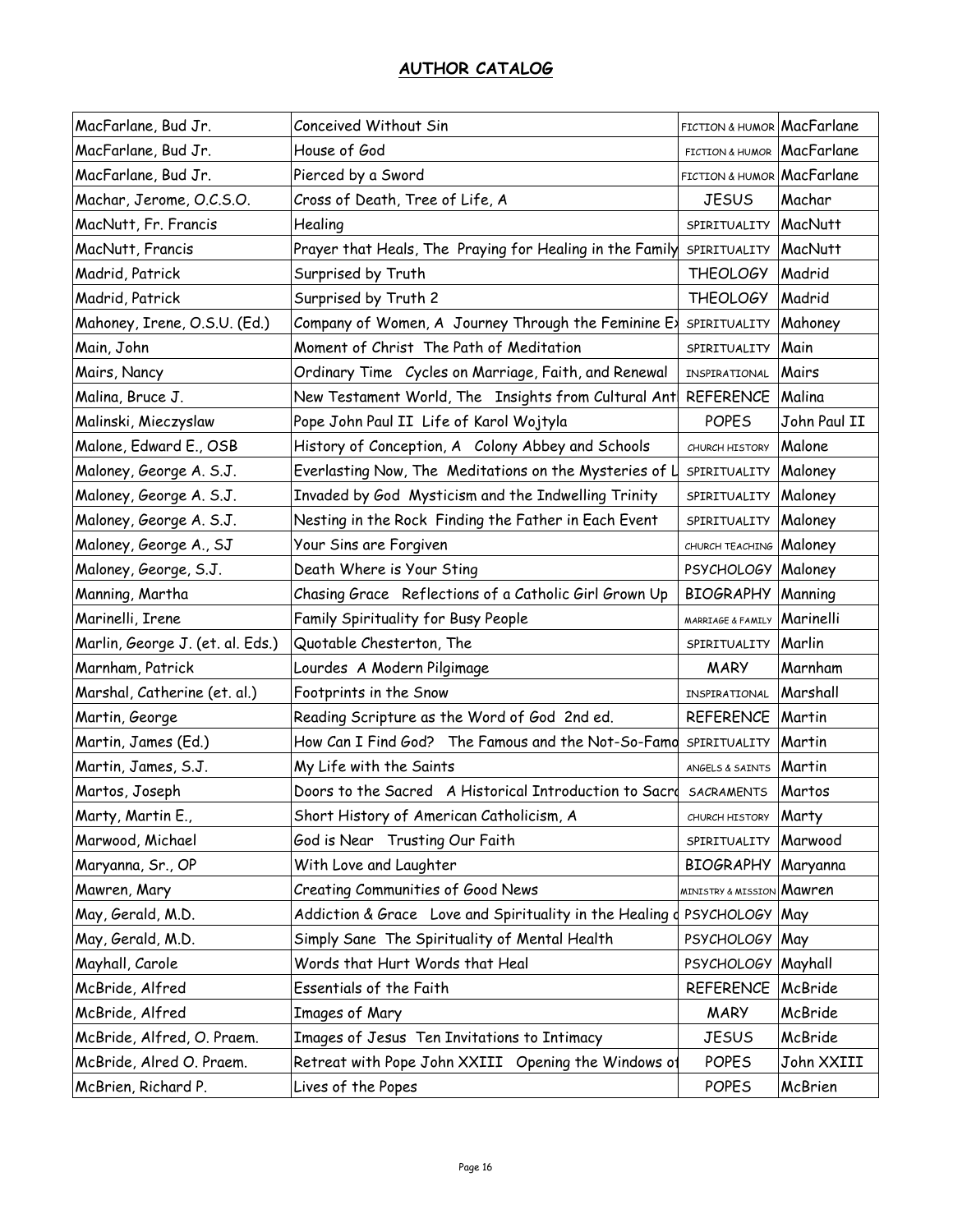| McBrien, Richard P. (Ed.)                              | Harper Collins Encyclopedia of Catholicism, The                    | <b>REFERENCE Dictionary</b> |                 |
|--------------------------------------------------------|--------------------------------------------------------------------|-----------------------------|-----------------|
| McCarthy, Helen A.                                     | Lydia Longley, The First American Nun                              | <b>BIOGRAPHY</b>            | McCarthy        |
| McCaughey, Kenney & Bobbi                              | Seven From Heaven                                                  | <b>BIOGRAPHY</b>            | McCaughey       |
| McCaughney, Bobbi                                      | Celebrating the Wonder of Motherhood                               | MARRIAGE & FAMILY McCaughey |                 |
| McDonnell, Thomas P.                                   | Saints in Due Season Essays on the Art of Christian Agi            | ANGELS & SAINTS             | McDonnell       |
| McDowell, Bart                                         | Inside the Vatican                                                 | <b>REFERENCE</b>            | McDowell        |
| McGinnis, Kathleen & James                             | Parenting for Peace and Justice                                    | MARRIAGE & FAMILY           | <b>McGinnis</b> |
| McGloin, Joseph T.                                     | I'll Die Laughing                                                  | FICTION & HUMOR             | <b>McGloin</b>  |
| McGready, Nancy & Greeley, An Christ for All Seasons   |                                                                    | INSPIRATIONAL               | <b>McGready</b> |
| McIlhon, John J.                                       | God is With Us Daily Reflections for Advent                        | SPIRITUALITY                | Advent          |
| McKenna, Briege, O.S.C.                                | Miracles do Happen                                                 | SPIRITUALITY                | McKenna         |
| McKenna, Kevin E.                                      | You Did It For Me Care of Your Neighbor as a Spiritual             | SPIRITUALITY                | McKenna         |
| McKenna, Megan                                         | Leave Her Alone                                                    | <b>THEOLOGY</b>             | McKenna         |
| McKenna, Megan                                         | Parables - The Arrows of God                                       | REFERENCE   McKenna         |                 |
| McKenna, Thomas                                        | Companions for the Journey Praying with Vincent de Pau             | SPIRITUALITY                | Companions      |
| McManus, Patrick F.                                    | Fine and Pleasant Mystery, A                                       | FICTION & HUMOR             | McManus         |
| McManus, Patrick F.                                    | Grasshopper Trap, The                                              | FICTION & HUMOR McManus     |                 |
| McManus, Patrick F.                                    | Never Sniff a Gift Fish                                            | FICTION & HUMOR McManus     |                 |
| McManus, Patrick F.                                    | They Shoot Canoes, Don't They                                      | FICTION & HUMOR McManus     |                 |
| McNeill, Donald P. (et. al.)                           | Compassion A Reflection on the Christian Life                      | SPIRITUALITY                | McNeill         |
| Meara, Mary Jane Frances Cavo Growing Up Catholic      |                                                                    | REFERENCE   Meara           |                 |
| Meier, John P.                                         | Marginal Jew, A Rethinking the Historical Jesus                    | <b>JESUS</b>                | Meier           |
| Merton, Thomas                                         | Bread in the Wilderness                                            | SPIRITUALITY                | Merton          |
| Merton, Thomas                                         | Conjectures of a Guilty Bystander                                  | SOCIAL JUSTICE              | Merton          |
| Merton, Thomas                                         | Contemplative Prayer                                               | SPIRITUALITY                | Merton          |
| Merton, Thomas                                         | Life and Holiness                                                  | SPIRITUALITY                | Merton          |
| Merton, Thomas                                         | New Seeds of Contemplation                                         | SPIRITUALITY                | Merton          |
| Merton, Thomas                                         | Seven Story Mountain, The                                          | SPIRITUALITY                | Merton          |
| Merton, Thomas                                         | When the Trees Say Nothing Writing on Nature                       | SPIRITUALITY Merton         |                 |
| Merton, Thomas                                         | When the Trees Say Nothing Writings on Nature                      | INSPIRATIONAL               | Merton          |
|                                                        | Merton, Thomas (de Waal, Esth Seven Day Journey with Thomas Merton | SPIRITUALITY                | Merton          |
| Merton, Thomas (McDonnell, Th Thomas Merton Reader, A. |                                                                    | SPIRITUALITY                | Merton          |
| Metropolitan Anthony                                   | Living Prayer                                                      | SPIRITUALITY                | Metropolitan    |
| Metzger, Bruce                                         | New Oxford Annotated Bible with the Apocrypha, The                 | <b>REFERENCE</b>            | <b>Bible</b>    |
| Meyer, Charles                                         | Surviving Death A Practical Guide to Caring for the Dyi            | <b>PSYCHOLOGY</b>           | Meyer           |
| Mic, Fr. Julian                                        | Devotion to Divine Mercy in Our Day                                | ANGELS & SAINTS             | Faustina        |
| Michael, Chester P. & Norrisey,                        | Prayer and Temperment Different Prayer Forms for Di                | SPIRITUALITY                | Michael         |
| Miller, Ramona                                         | Companions for the Journey Praying with Clare of Assisi            | SPIRITUALITY                | Companions      |
| Miller, Susan Martins                                  | Jim Elliot Missionary to Ecuador (Heroes of the Faith              | <b>BIOGRAPHY</b>            | Heroes          |
| Minirth, Dr. Frank, (et. al.)                          | Love Hunger Recovering From Food Addiction                         | PSYCHOLOGY Minirth          |                 |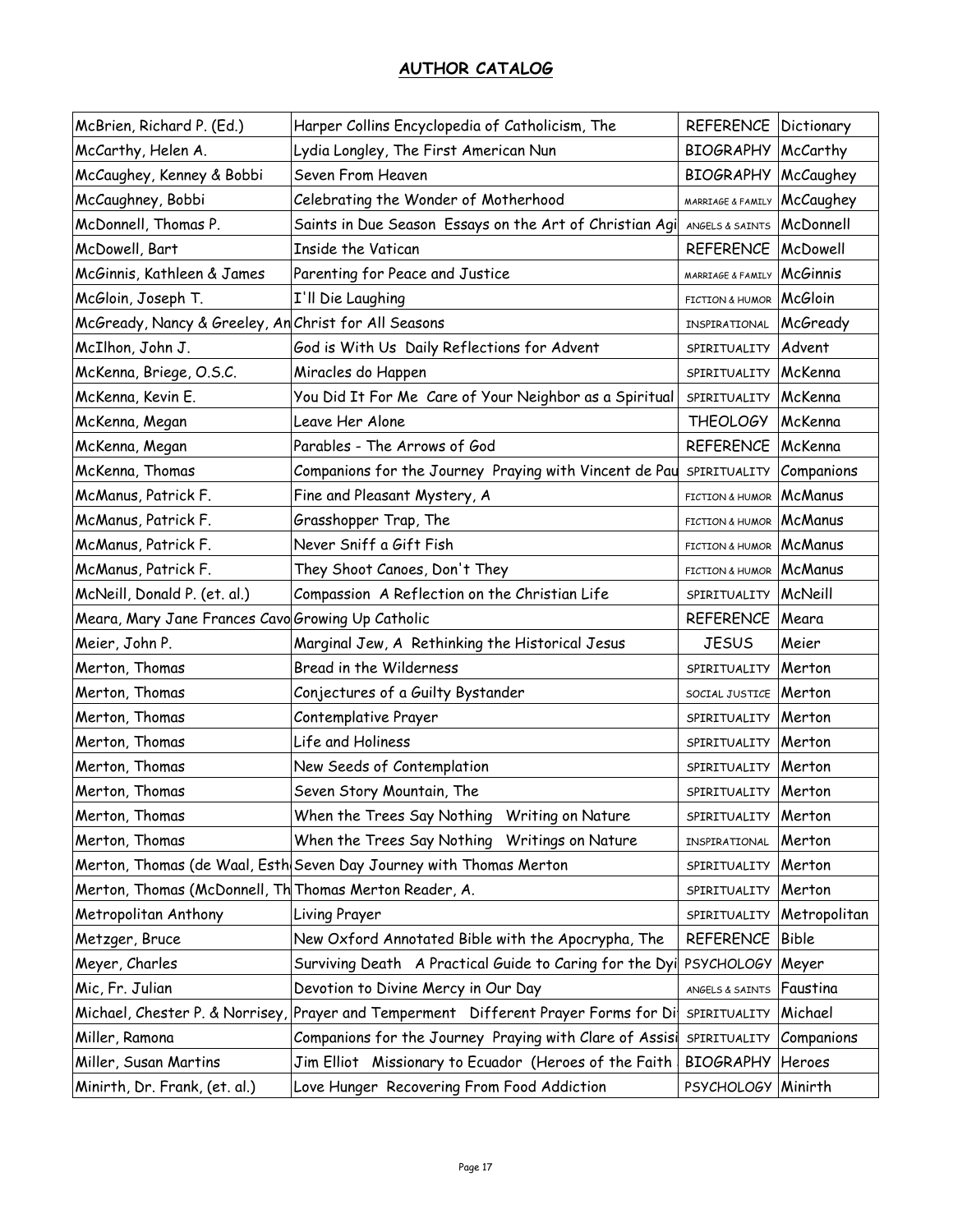|                                                              | Ministers of the Franciscan Fan "I Have Done My Part, May Christ Teach You Yours"      | ANGELS & SAINTS Francis of Assisi  |                    |
|--------------------------------------------------------------|----------------------------------------------------------------------------------------|------------------------------------|--------------------|
| Missinne, Leo E., M.Afr.                                     | Reflections on Aging A Spiritual Guide                                                 | SPIRITUALITY                       | Missinne           |
| Monshau, Michael                                             | Companions for the Journey Praying with Dominic                                        | SPIRITUALITY                       | Companions         |
| Moore, Thomas                                                | Soul Mates                                                                             | MARRIAGE & FAMILY                  | Moore              |
| Moran, Patrick                                               | Day by Day with Mary                                                                   | <b>MARY</b>                        | Moran              |
| Morneau, Robert F.                                           | Ashes to Easter Lenten Meditations                                                     | SPIRITUALITY                       | Lent               |
| Morneau, Robert F.                                           | From Resurrection to Pentecost                                                         | SPIRITUALITY                       | Easter             |
| Morris, Debbie                                               | Forgiving the Dead Man Walking                                                         | SPIRITUALITY                       | Morris             |
| Moser, Nancy                                                 | Invitation, The                                                                        | FICTION & HUMOR Moser              |                    |
| Most, Fr. William G.                                         | Our Fathers Plan                                                                       | <b>THEOLOGY</b>                    | Most               |
| Mother Teresa                                                | In My Own Words                                                                        | ANGELS & SAINTS                    | Teresa of Calcutta |
| Muto, Susan                                                  | Late Have I Loved Thee The Recovery of Intimacy                                        | SPIRITUALITY Muto                  |                    |
| Myers, Bill                                                  | Eli A Novel                                                                            | FICTION & HUMOR Myers              |                    |
| National Geographic Society                                  | Everyday Life in Bible Times                                                           | <b>REFERENCE National</b>          |                    |
|                                                              | National Headquarters of the MTo the Priests, Our Lady's Beloved Sons (and 1991 supple | <b>MARY</b>                        | National           |
| <b>NCCB</b>                                                  | Communities of Salt and Light 1993                                                     | <b>MINISTRY &amp; MISSION NCCB</b> |                    |
| <b>NCCB</b>                                                  | Communities of Salt and Light 1994 Parish Resource M MINISTRY & MISSION NCCB           |                                    |                    |
| Neal, Connie                                                 | Gospel According to Harry Potter, The                                                  | SPIRITUALITY                       | Neal               |
| Neary, Donal, S.J.                                           | Pilgrim in Lent                                                                        | SPIRITUALITY                       | Lent               |
| Nelson, John                                                 | Little Way of Saint Therese of Lisieux, The                                            | ANGELS & SAINTS Therese of Lisieux |                    |
| Nerburn, Kent                                                | Letters to My Son                                                                      | MARRIAGE & FAMILY Nerburn          |                    |
| Nevins, Albert J.                                            | Strangers at Your Door                                                                 | <b>THEOLOGY</b>                    | Nevins             |
| Newcombe, Jack (ed.)                                         | Christmas Treasury, A.                                                                 | FICTION & HUMOR Newcombe           |                    |
| Newell, Elaine                                               | When Your Long-Term Marriage Ends                                                      | MARRIAGE & FAMILY Newell           |                    |
| Nicholl, Donald                                              | Holiness A Classic Introduction to the Spiritual Life                                  | SPIRITUALITY Nicholl               |                    |
| Niederauer, George H.                                        | Precious as Silver Imagining Your Life with God                                        | SPIRITUALITY                       | Niederauer         |
| Nolte, Dorothy Law & Harris, RdChildren Learn What They Live |                                                                                        | MARRIAGE & FAMILY Nolte            |                    |
| Norfolk, Donald                                              | Stress Factor, The                                                                     | PSYCHOLOGY Norfolk                 |                    |
| Norris, Kathleen                                             | Amazing Grace A Vocablulary of Faith                                                   | <b>REFERENCE Norris</b>            |                    |
| Norris, Kathleen                                             | Cloister Walk, The                                                                     | SPIRITUALITY                       | Norris             |
| Norris, Kathleen                                             | Dakota A Spiritual Geography                                                           | INSPIRATIONAL                      | Norris             |
| Norris, Kathleen                                             | Quotidian Mysteries, The                                                               | INSPIRATIONAL                      | Norris             |
| Nouwen, Henri J. M.                                          | Adam, God's Beloved                                                                    | SPIRITUALITY                       | Nouwen             |
| Nouwen, Henri J. M.                                          | Behold the Beauty of the Lord                                                          | SPIRITUALITY                       | Nouwen             |
| Nouwen, Henri J. M.                                          | Can You Drink the Cup                                                                  | SPIRITUALITY                       | Nouwen             |
| Nouwen, Henri J. M.                                          | Heart Speaks to Heart Three Prayers to Jesus Henri J                                   | SPIRITUALITY                       | Nouwen             |
| Nouwen, Henri J. M.                                          | Here and Now Living in the Spirit                                                      | SPIRITUALITY                       | Nouwen             |
| Nouwen, Henri J. M.                                          | Lifesigns Intimacy, Fecundity, and Ecstasy in Christian I                              | SPIRITUALITY                       | Nouwen             |
| Nouwen, Henri J. M.                                          | Show Me the Way Readings for Each Day in Lent                                          | SPIRITUALITY                       | Lent               |
| Nouwen, Henri J. M.                                          | Way of the Heart, The Desert Spirituality and Contemp SPIRITUALITY                     |                                    | Nouwen             |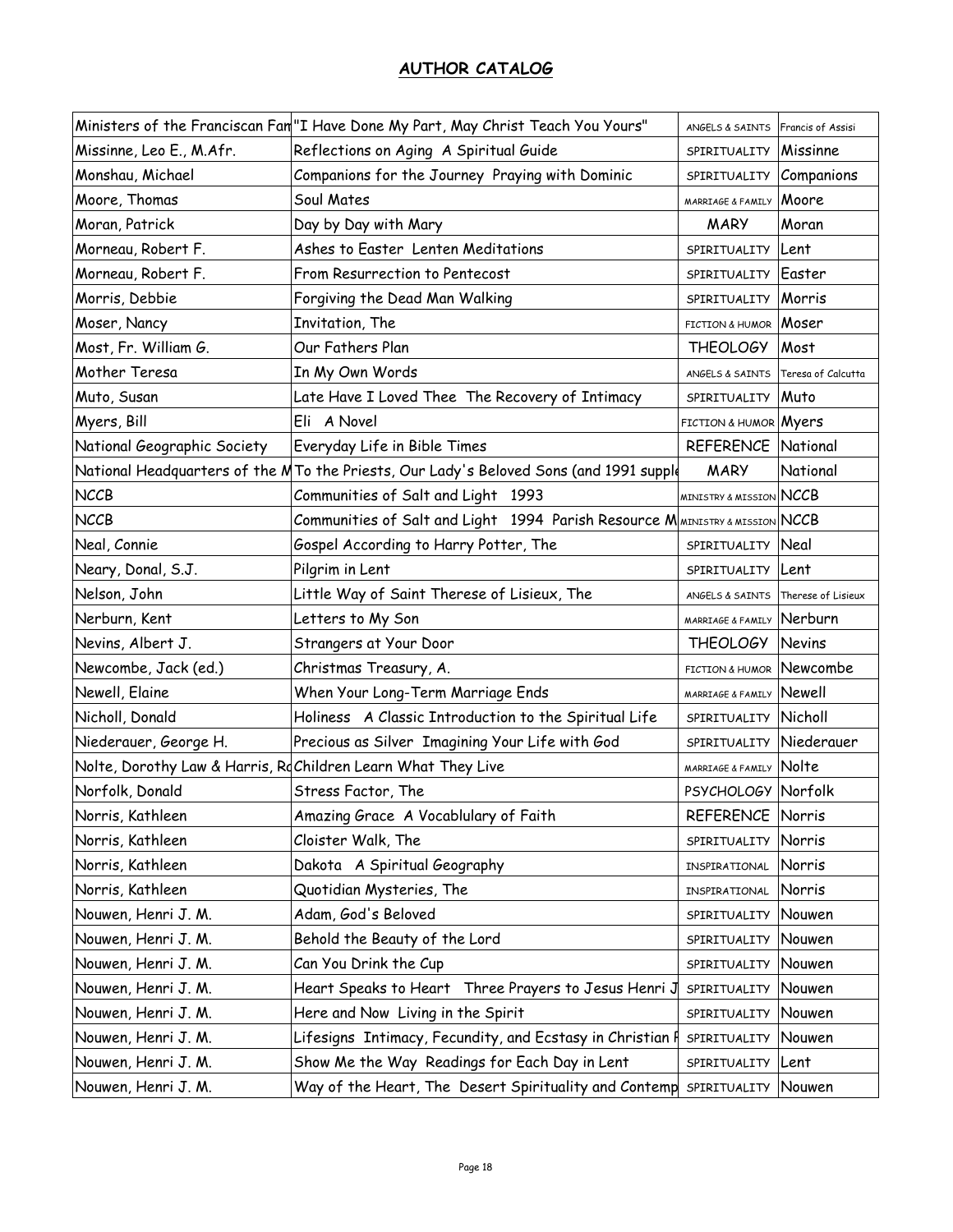| Nouwen, Henri J. M.          | Reaching Out The Three Movements of the Spiritual Lit                                 | SPIRITUALITY                         | Nouwen             |
|------------------------------|---------------------------------------------------------------------------------------|--------------------------------------|--------------------|
|                              | Nouwen, Henri J. M. (Greer, We Only Necessary Thing, The Living a Prayerful Life      | SPIRITUALITY                         | Nouwen             |
| Nouwen, Henri J.M.           | Clowning in Rome Reflections on Solitude, Celibacy, Pray                              | SPIRITUALITY                         | Nouwen             |
|                              | Nouwen, Henri J.M. (Ford, Mich Eternal Seasons A Liturgical Journey with Henri J.M. N | SPIRITUALITY                         | Nouwen             |
| Nouwen, Henri, J. M.         | Creative Ministry                                                                     | <b>MINISTRY &amp; MISSION NOUWEN</b> |                    |
| Nouwen, Henri, J. M.         | Wounded Healer, The                                                                   | <b>MINISTRY &amp; MISSION NOUWEN</b> |                    |
| Nugent, Madeline Pecora      | Companions for the Journey Praying with Anthony of Pad                                | SPIRITUALITY                         | Companions         |
| Nugent, Madeline Pecora, SFO | Saint Anthony Words of Fire, Life of Light                                            | ANGELS & SAINTS                      | Anthony of Padua   |
|                              | O'Brien, Gene & O'Brien Judith Couples Praying A Special Intimacy                     | SPIRITUALITY                         | O'Brien            |
| O'Brien, Mauryeen            | Lift Up Your Hearts                                                                   | INSPIRATIONAL                        | O'Brien            |
|                              | O'Collins, Gerald S.J & Farrugid Concise Dictionary of Theology, A                    | REFERENCE                            | Dictionary         |
| O'Connor, Joey               | Heaven's Not a Crying Place                                                           | MARRIAGE & FAMILY                    | O'Connor           |
| O'Donnell, Karen             | Praying Through Your Divorce                                                          | MARRIAGE & FAMILY                    | O'Donnell          |
| O'Donohue, John              | Anam Cara A Book of Celtic Wisdom                                                     | SPIRITUALITY                         | O'Donohue          |
| Oke, Janette                 | Gown of Spanish Lace, A                                                               | FICTION & HUMOR                      | Oke                |
| Oke, Janette                 | Heart of the Wilderness                                                               | FICTION & HUMOR                      | Oke                |
| Oke, Janette                 | Love Comes Softly                                                                     | FICTION & HUMOR                      | Oke                |
| Oke, Janette                 | Love's Abiding Joy                                                                    | FICTION & HUMOR                      | Oke                |
| Oke, Janette                 | Love's Enduring Promise                                                               | FICTION & HUMOR                      | Oke                |
| Oke, Janette                 | Love's Long Journey                                                                   | FICTION & HUMOR                      | Oke                |
| Oke, Janette                 | Love's Unfolding Dream                                                                | FICTION & HUMOR                      | Oke                |
| Oke, Janette                 | Roses for Mama                                                                        | FICTION & HUMOR                      | Oke                |
| Oke, Janette                 | Too Long a Stranger                                                                   | FICTION & HUMOR                      | Oke                |
| Oke, Janette                 | When Breaks the Dawn                                                                  | FICTION & HUMOR                      | Oke                |
| Oke, Janette                 | When Calls the Heart                                                                  | FICTION & HUMOR                      | Oke                |
| Oke, Janette                 | When Comes the Spring                                                                 | <b>FICTION &amp; HUMOR</b>           | Oke                |
| Oke, Janette                 | When Hope Springs New                                                                 | FICTION & HUMOR                      | Oke                |
| Oke, Janette                 | Winds of Autumn, The                                                                  | FICTION & HUMOR                      | Oke                |
| Oke, Janette                 | Winter is Not Forever                                                                 | FICTION & HUMOR                      | Oke                |
| Oke, Janette                 | Woman Named Damaris, A                                                                | FICTION & HUMOR                      | Oke                |
| Olen, Dale R., Ph.D.         | Accepting Yourself Liking Yourself All of the Time                                    | <b>PSYCHOLOGY</b>                    | Life Skills Series |
| Olen, Dale R., Ph.D.         | Being Intimate Achieving Union with Others without Los PSYCHOLOGY                     |                                      | Life Skills Series |
| Olen, Dale R., Ph.D.         | Communicating Speaking and Listening to End Misunders PSYCHOLOGY                      |                                      | Life Skills Series |
| Olen, Dale R., Ph.D.         | Defeating Depression Lifting Yourself from Sadness int PSYCHOLOGY                     |                                      | Life Skills Series |
| Olen, Dale R., Ph.D.         | Managing Stress Learning to Pace Your Chase through L                                 | PSYCHOLOGY Life Skills Series        |                    |
| Olen, Dale R., Ph.D.         | Meeting Life Head On Moving Into Life with Courage, N PSYCHOLOGY                      |                                      | Life Skills Series |
| Olen, Dale R., Ph.D.         | Overcoming Fear Reaching for Your Dreams and Knowing PSYCHOLOGY                       |                                      | Life Skills Series |
| Olen, Dale R., Ph.D.         | Reducing Anger Harnessing Passion and Fury to Work fd PSYCHOLOGY Life Skills Series   |                                      |                    |
| Olen, Dale R., Ph.D.         | Resolving Conflict Learning How You Both Can Win and K PSYCHOLOGY                     |                                      | Life Skills Series |
| Olen, Dale R., Ph.D.         | Thinking Reasonably Reaching Emotional Peace through   PSYCHOLOGY                     |                                      | Life Skills Series |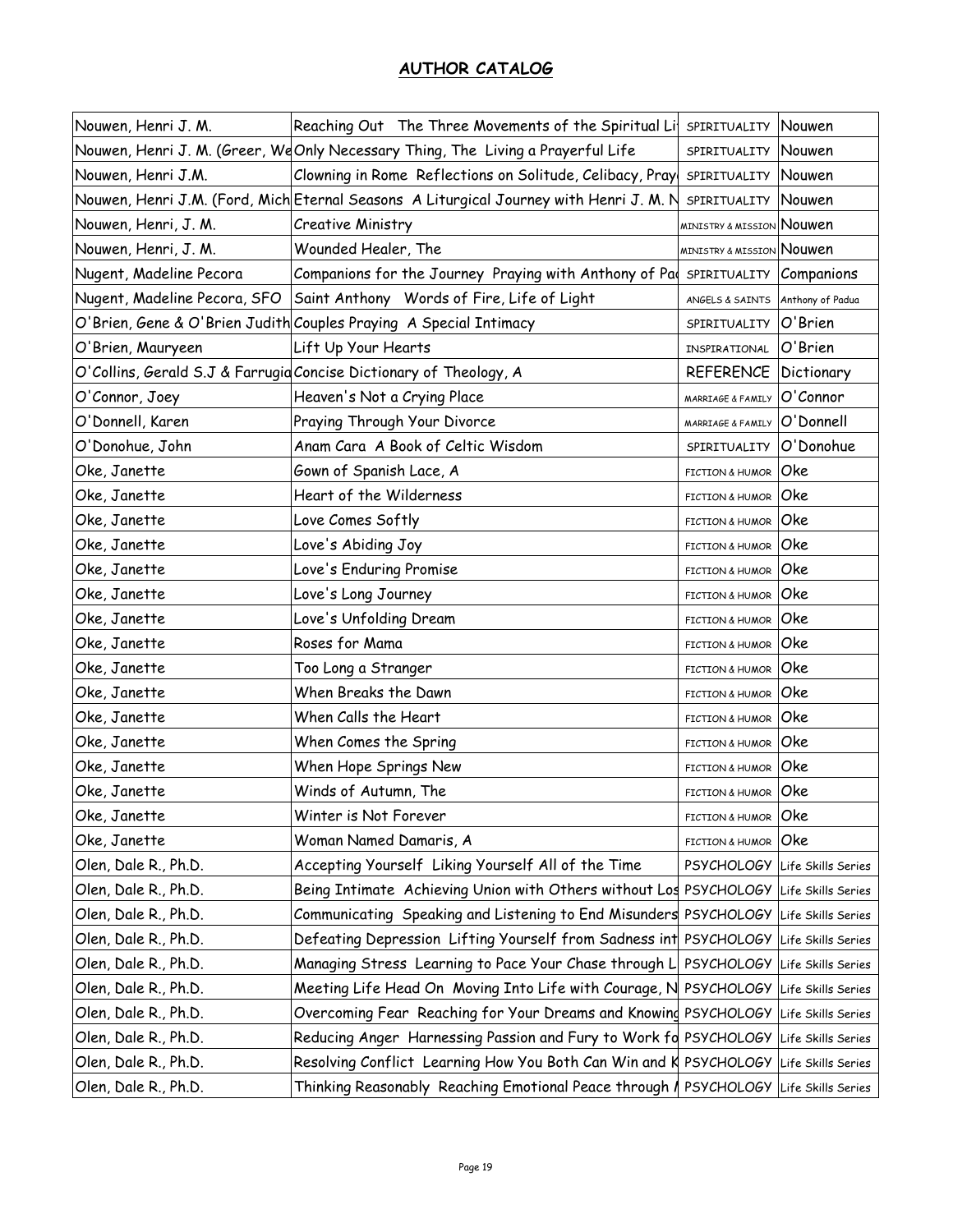| Oliva, Max, S.J.                | Free to Pray, Free to Love Growing in Prayer and Compa:                                | SPIRITUALITY                           | Oliva          |
|---------------------------------|----------------------------------------------------------------------------------------|----------------------------------------|----------------|
|                                 | O'Malley, Sarah, O.S.B & Eimer Unless Your Take Up Your Cross Lenten Reflection and    | SPIRITUALITY                           | Lent           |
|                                 | O'Malley, Sarah, O.S.B. & Eimer Unless You Take Up Your Cross Lenten Reflections and I | SPIRITUALITY Lent                      |                |
| O'Malley, William J.            | Daily Prayers for Busy People                                                          | <b>LITURGY</b>                         | O'Malley       |
| O'Malley, William J.            | Redemptive Suffering Understanding Suffering, Living                                   | SPIRITUALITY                           | O'Malley       |
| O'Malley, William J., S.J.      | Converting the Baptized                                                                | <b>MINISTRY &amp; MISSION O'Malley</b> |                |
| O'Malley, William J., S.J.      | Dangerous Prayer Being Vulnerable to God                                               | SPIRITUALITY O'Malley                  |                |
| O'Malley, William, SJ           | Choosing to be Catholic                                                                | <b>THEOLOGY</b>                        | O'Malley       |
| Omartian, Stormie               | Power of an Praying Parent, The                                                        | MARRIAGE & FAMILY Omartian             |                |
| O'Neill, Dan                    | Mother Angelica Her Life Story                                                         | BIOGRAPHY O'Neill                      |                |
| Oosterhaus, Huub                | Prayers, Poems, and Songs                                                              | INSPIRATIONAL                          | Oosterhaus     |
| Oppitz, Joseph C.SS.R.          | Autumn Memoirs of St. Alphonsus Liguori                                                | ANGELS & SAINTS Alphonsus Liguori      |                |
| Osborne, Kenan B., OFM.         | Sacramental Theology A General Introduction                                            | <b>THEOLOGY</b>                        | Osborne        |
| Osiek, Carolyn, R.S.C.J.        | Beyond Anger On Being a Feminist in the Church                                         | SPIRITUALITY                           | Osiek          |
| Oursler, Fulton                 | Father Flanagan of Boys Town                                                           | MINISTRY & MISSION Oursler             |                |
| Oursler, Fulton                 | Greatest Book Ever Written                                                             | THEOLOGY   Oursler                     |                |
| Oursler, Fulton                 | Greatest Story Ever Told, The                                                          | <b>JESUS</b>                           | Oursler        |
| Oursler, Fulton & Oursler, Will | Father Flanagan of Boys Town                                                           | BIOGRAPHY Oursler                      |                |
| Pable, Martin W., O.F.M. Cap.   | Man and His God, A Contemporary Male Spirituality                                      | SPIRITUALITY Pable                     |                |
| Pacwa, Mitch, S.J.              | Father, Forgive Me, for I am Frustrated Growing in Fait                                | SPIRITUALITY                           | Pacwa          |
| Padovano, Dr. Anthony T.        | Retreat with Thomas Merton, A Becoming Who We Are                                      | SPIRITUALITY                           | Merton         |
| Panati, Charles                 | Sacred Origins of Profound Things                                                      | <b>THEOLOGY</b>                        | Panati         |
| Park, Phocion                   | <b>Creative Rosary Meditations</b>                                                     | SACRAMENTS                             | Park           |
| Parrish, Fr. Frank, S.J.        | Sparks From His Heart                                                                  | <b>JESUS</b>                           | Parrish        |
| Paul VI                         | Of Human Life (Humanae Vitae)                                                          | <b>POPES</b>                           | Paul VI        |
| Paul VI                         | On Evangeilization in the Modern World                                                 | <b>POPES</b>                           | Paul VI        |
| Pax, Wolfgang                   | With Jesus in the Holy Land                                                            | REFERENCE   Pax                        |                |
| Pegis, Anton C. (Ed.)           | Introduction to Saint Thomas Aquinas                                                   | ANGELS & SAINTS                        | Thomas Aquinas |
| Pelletier, Joseph A. A.A.       | Queen of Peace Visits Medugorje                                                        | <b>MARY</b>                            | Pelletier      |
| Pelton, Robert S., CSC          | From Power to Communion Toward a New Way of Being                                      | CHURCH HISTORY                         | Pelton         |
| Pennington, M. Basil            | Mary Today The Challenging Woman                                                       | <b>MARY</b>                            | Pennington     |
| Pennington, M. Basil, O.C.S.O.  | Daily We Touch Him Practical Religious Experiences                                     | SPIRITUALITY                           | Pennington     |
| Pennington, M. Basil, O.S.C.O.  | Light from the Cloister A Practical Spirituality for Prac                              | SPIRITUALITY                           | Pennington     |
| Pennock, Michael Francis        | What We Really Want to Know Answers to 101 Question                                    | MARRIAGE & FAMILY                      | Pennock        |
| Penrose, Sr. Romanus OSB        | Seeds of Hope: Fathers of the Church Book 1                                            | CHURCH TEACHING                        | Penrose        |
| Penrose, Sr. Romanus OSB        | Seeds of Hope: Fathers of the Church Book 2                                            | CHURCH TEACHING Penrose                |                |
| Penrose, Sr. Romanus OSB        | Seeds of Hope: Fathers of the Church Book 3                                            | CHURCH TEACHING Penrose                |                |
| Penrose, Sr. Romanus OSB        | Seeds of Hope: Fathers of the Church Book 4                                            | CHURCH TEACHING Penrose                |                |
| Perkins, Pheme                  | Reading the New Testament An Introduction                                              | REFERENCE Perkins                      |                |
| Perrotta, Louise                | All You Really Need to Know About Prayer You Can Learn                                 | SOCIAL JUSTICE Perrotta                |                |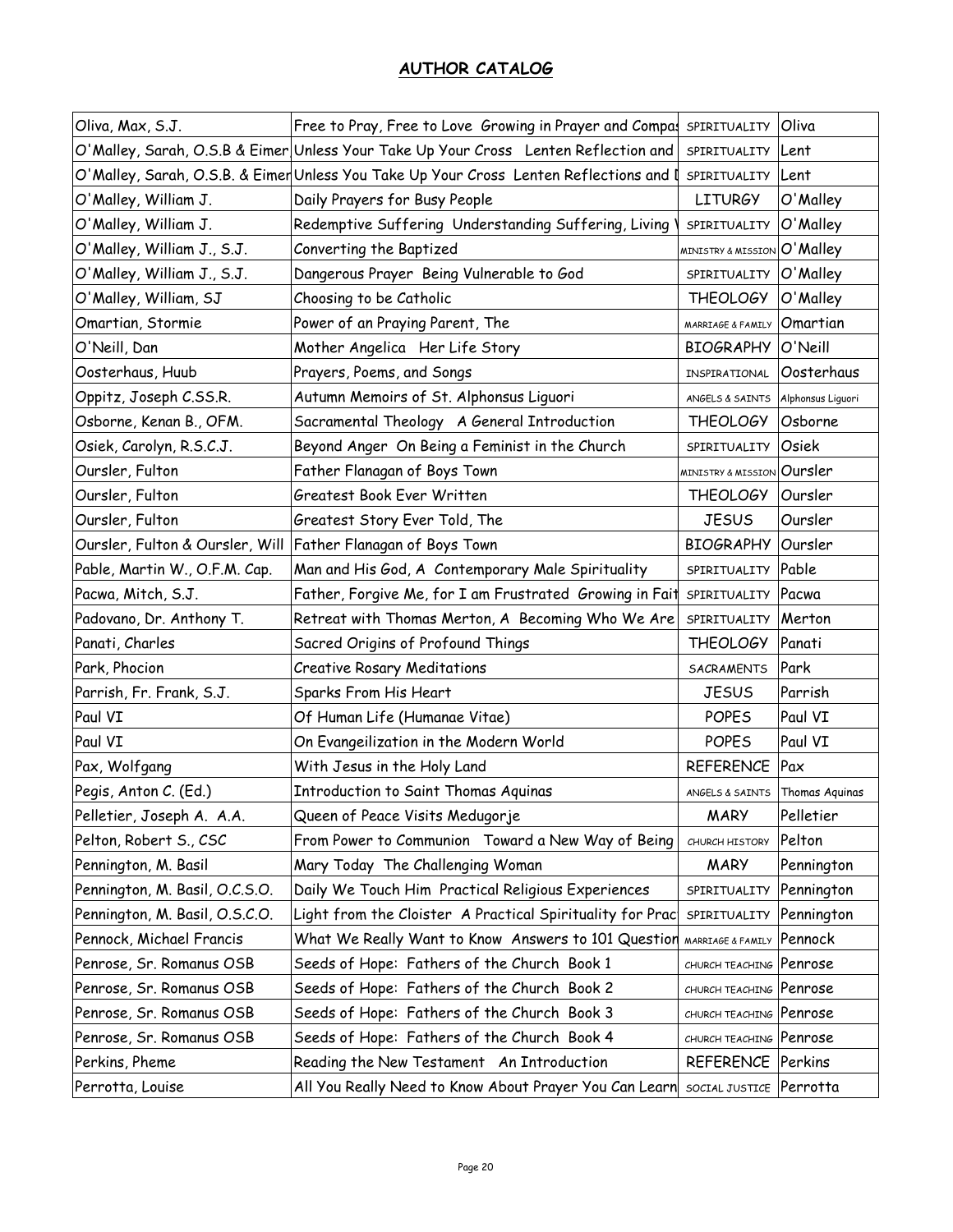| Peters, Angie                                                 | Celebrate Home                                                                     | MARRIAGE & FAMILY Peters  |                              |
|---------------------------------------------------------------|------------------------------------------------------------------------------------|---------------------------|------------------------------|
| Peters, Edward, J.D., J.C.D.                                  | Annulments and the Catholic Church                                                 | REFERENCE   Peters        |                              |
| Peterson, Tracie                                              | Shelter of Hope, A                                                                 | FICTION & HUMOR Peterson  |                              |
|                                                               | Pierce, Gregory F. Augustine (Echristmas Presence Twelve Gifts that were More than | INSPIRATIONAL             | Pierce                       |
| Pierce, Gregory F. S.                                         | Spirituality@Work 10 Ways to Balance Your Life On-Th                               | SPIRITUALITY              | Pierce                       |
| Pilarczyk, Archbishop Daniel                                  | Twelve Tough Issues: What the Church Teaches and Wh                                | CHURCH TEACHING Pilarzyck |                              |
| Pilarczyk, Archbishop Daniel E.                               | Twelve Tough Issues                                                                | SOCIAL JUSTICE Pilarczyk  |                              |
| Pipher, Mary, Ph.D.                                           | Reviving Ophelia Saving the Selves of Adolescent Girls                             | PSYCHOLOGY Pipher         |                              |
| Powell, John, S.J.                                            | Christian Vision, The The Truth that Sets Us Free                                  | SPIRITUALITY Powell       |                              |
| Powell, John, S.J.                                            | Fully Human Fully Alive A New Life through a New Vision                            | PSYCHOLOGY Powell         |                              |
| Powell, John, S.J.                                            | Happiness is an Inside Job                                                         | SPIRITUALITY Powell       |                              |
| Powell, John, S.J.                                            | Life-Giving Vision, A How to Be a Christian in Today's V                           | SOCIAL JUSTICE Powell     |                              |
| Powell, John, S.J.                                            | Reason to Live, a Reason to Die, A A New Look at Faith i                           | SPIRITUALITY Powell       |                              |
| Powell, John, S.J.                                            | Secret of Staying in Love, The                                                     | MARRIAGE & FAMILY Powell  |                              |
| Powell, John, S.J.                                            | Solving the Riddle of Self The Search for Self Discover PSYCHOLOGY Powell          |                           |                              |
| Powell, John, S.J.                                            | Through the Eyes of Faith                                                          | SPIRITUALITY Powell       |                              |
| Powell, John, S.J.                                            | Through the Seasons of the Heart                                                   | SPIRITUALITY Powell       |                              |
| Powell, John, S.J.                                            | Touched By God My Pilgrimage of Prayer                                             | SPIRITUALITY Powell       |                              |
| Powell, John, S.J.                                            | Unconditional Love                                                                 | SPIRITUALITY Powell       |                              |
| Powell, John, S.J.                                            | Why Am I Afraid to Tell You Who I Am?                                              | PSYCHOLOGY Powell         |                              |
| Powell, John, S.J.                                            | Will the Real Me Please Stand Up                                                   | PSYCHOLOGY Powell         |                              |
| Powers, Margaret Fishback                                     | Footprints                                                                         | SPIRITUALITY Powers       |                              |
| Power-Waters, Alma                                            | Mother Seton and the Sisters of Charity                                            | ANGELS & SAINTS           | Elizabeth Seton              |
| Prejean, Sr. Helen                                            | Dead Man Walking                                                                   | SOCIAL JUSTICE Prejean    |                              |
| Proctor, Sr. Patricia, O.S.C.                                 | 101 Inspirational Stories of the Rosary                                            | INSPIRATIONAL             | Proctor                      |
| Quigley, Margaret & Garvey, Mi                                | Dorothy Day Book, The A Selection from Her Writings                                | SOCIAL JUSTICE Quigley    |                              |
| Rahner, Karl                                                  | Love of Jesus and the Love of Neighbor, The                                        | <b>JESUS</b>              | Rahner                       |
| Ramson, Ronald, CM                                            | Companions for the Journey Praying with Frederic Ozan                              | SPIRITUALITY              | Companions                   |
| Ratzinger, Joseph                                             | Legacy of John Paul II Images and Memories                                         | <b>POPES</b>              | John Paul II                 |
| Ratzinger, Joseph                                             | Seek The Which is Above                                                            | <b>POPES</b>              | <b>Benedict XVI</b>          |
| Ratzinger, Joseph                                             | Spirit of the Liturgy, The                                                         | <b>POPES</b>              | Benedict XVI                 |
| Rausch, Thomas P.                                             | Catholicism at the Dawn of the Millenium                                           | CHURCH TEACHING           | Rausch                       |
| Raymond, Br. John                                             | Catholics on the Internet                                                          | REFERENCE   Raymond       |                              |
| Reader's Digest                                               | Atlas of the Bible                                                                 | <b>REFERENCE</b>          | Reader's                     |
| Reader's Digest                                               | Jesus and His Times                                                                | <b>JESUS</b>              | Reader's                     |
| Reardon, david C.                                             | Jericho Plan, The Breaking Down the Walls which Prever                             | PSYCHOLOGY Reardon        |                              |
| Redemptorist Pastoral Publicati Handbook for Today's Catholic |                                                                                    |                           | CHURCH TEACHING Redemptorist |
| Reed, Bobbie                                                  | 501 Ways to Teach Your Children Values                                             | MARRIAGE & FAMILY         | Reed                         |
| Reed, Bobbie                                                  | <b>Merging Families</b>                                                            | MARRIAGE & FAMILY         | Reed                         |
| Reilly, Terry & Mimi                                          | Family Nights Throughout the Year                                                  | MARRIAGE & FAMILY Reilly  |                              |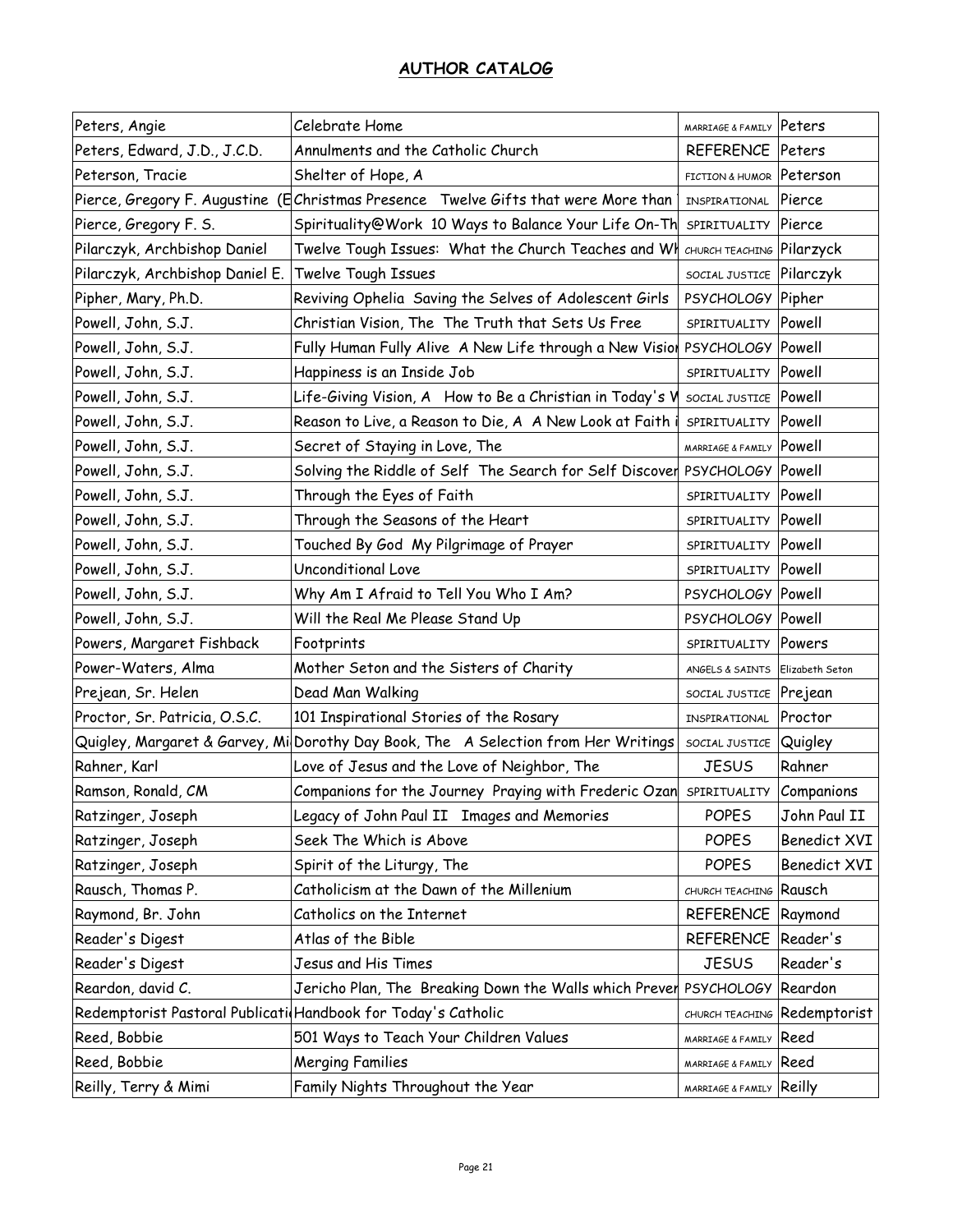| Richstatter, Thomas, O.F.M. | Sacraments, The How Catholics Pray                                                     | <b>SACRAMENTS</b>                       | Richstatter                       |
|-----------------------------|----------------------------------------------------------------------------------------|-----------------------------------------|-----------------------------------|
| Ripple, Paula, F.S.P.A.     | Pain and the Possibility, The Divorce and Separation Am MARRIAGE & FAMILY              |                                         | Ripple                            |
| Roberts, Fr. Kenneth        | Mary, The Perfect Prayer Partner                                                       | <b>MARY</b>                             | Roberts                           |
| Roberts, Rev. Kenneth       | Pray it Again, Sam!                                                                    | SPIRITUALITY Roberts                    |                                   |
| Robinson, Alan              | Treasures of Paul, The Seclected Themes from Paul's                                    | <b>THEOLOGY</b>                         | Robinson                          |
| Robinson, Geoffrey          | Marriage, Divorce, and Nullity                                                         | MARRIAGE & FAMILY                       | Robinson                          |
| Roche, Aloysius             | Bedside Book of Irish Saints, A                                                        | ANGELS & SAINTS Roche                   |                                   |
| Roehlkepartain, Eugene C.   | Building Assets in Congregations                                                       |                                         | MINISTRY & MISSION Roehlkepartair |
| Rogers, Marliss (ed.)       | Weekly Prayer Services for Parish Meetings                                             | REFERENCE Rogers                        |                                   |
| Rohr, Richard               | Adam's Return The Five Promises of Male Initiation                                     | SPIRITUALITY                            | Rohr                              |
| Rohr, Richard               | Enneagram II                                                                           | SPIRITUALITY Rohr                       |                                   |
| Rohr, Richard               | Near Occasions of Grace                                                                | SPIRITUALITY                            | Rohr                              |
| Rohr, Richard               | Simplicity The Art of Living                                                           | SPIRITUALITY Rohr                       |                                   |
|                             | Rohr, Richard & Martos, Joseph Great Themes of Scripture, The New Testament            | <b>THEOLOGY</b>                         | Rohr                              |
|                             | Rohr, Richard & Martos, Joseph Great Themes of Scripture, The Old Testament            | <b>THEOLOGY</b>                         | Rohr                              |
|                             | Rohr, Richard & Martos, Joseph Wild Man's Jouney, The Reflections on Male Spirituality | SPIRITUALITY                            | Rohr                              |
| Rolheiser, Ronald           | Holy Longing, The The Search for a Christian Spiritualit                               | SPIRITUALITY                            | Rolheiser                         |
| Rolheiser, Ronald           | Secularity and the Gospel                                                              | <b>MINISTRY &amp; MISSION Rolheiser</b> |                                   |
| Rolheiser, Ronald           | Shattered Lantern, The Rediscovering a Felt Presence o                                 | SPIRITUALITY Rolheiser                  |                                   |
| Rooney, Linda Perrone       | Habits of the Soul Learing to Live on Purpose                                          | SPIRITUALITY                            | Rooney                            |
| Rooney, Lucy                | Medjugorje Journal                                                                     | <b>MARY</b>                             | Rooney                            |
| Rosage, David               | Mary Star of the New Millenium                                                         | <b>MARY</b>                             | Rosage                            |
| Rosage, David E.            | Bread of Life, The Scripture Readings and Reflections t                                | SPIRITUALITY                            | Rosage                            |
| Rosage, David E.            | Climbing Higher Reflections for Our Spiritual Journey                                  | SPIRITUALITY                            | Rosage                            |
| Rosage, David E.            | Speak, Lord Your Servant is Listening                                                  | SPIRITUALITY Rosage                     |                                   |
| Rosenberg, Carl             | As God is My Witness                                                                   | <b>BIOGRAPHY Rosenberg</b>              |                                   |
| Rotelle, John E., OSA (Ed.) | Prayers from the Confessions                                                           | ANGELS & SAINTS                         | Augustine of Hippo                |
| Rousseau, John J            | Jesus and His World                                                                    | <b>JESUS</b>                            | Rousseau                          |
| Ruffin, Bernard             | Fanny Crosby The Hymn Writer (Heros of Faith Series)                                   | <b>BIOGRAPHY</b> Heroes                 |                                   |
| Ruffin, C. Bernard          | Padre Pio The True Story                                                               | ANGELS & SAINTS                         | Pio                               |
| Ruffin, C. Bernard          | Profiles of Faith The Religious Beliefs of Eminent Amer                                | <b>THEOLOGY</b>                         | Ruffin                            |
| Rupp                        | May I Have this Dance                                                                  | SPIRITUALITY                            | Rupp                              |
| Rupp                        | Praying Our Goodbyes                                                                   | SPIRITUALITY                            | Rupp                              |
| Rupp, Joyce                 | Cosmic Dance, The An Invitation to Experience Our One                                  | SPIRITUALITY                            | Rupp                              |
| Rupp, Joyce                 | Little Pieces of Light                                                                 | SPIRITUALITY                            | Rupp                              |
| Rupp, Joyce                 | Star In My Heart, The Experiencing Sophia, Inner Wis                                   | SPIRITUALITY                            | Rupp                              |
| Rupp, Joyce OSM             | Praying Our Goodbyes                                                                   | SPIRITUALITY                            | Rupp                              |
| Rupp, Joyce, O.S.M.         | Cup of Our Life, The A Guide for Spiritual Growth                                      | SPIRITUALITY                            | Rupp                              |
| Rupp, Joyce, O.S.M.         | Dear Heart, Come Home                                                                  | SPIRITUALITY                            | Rupp                              |
| Rupp, Joyce, O.S.M.         | Fresh Bread (and Other Gifts of Spiritual)                                             | SPIRITUALITY                            | Rupp                              |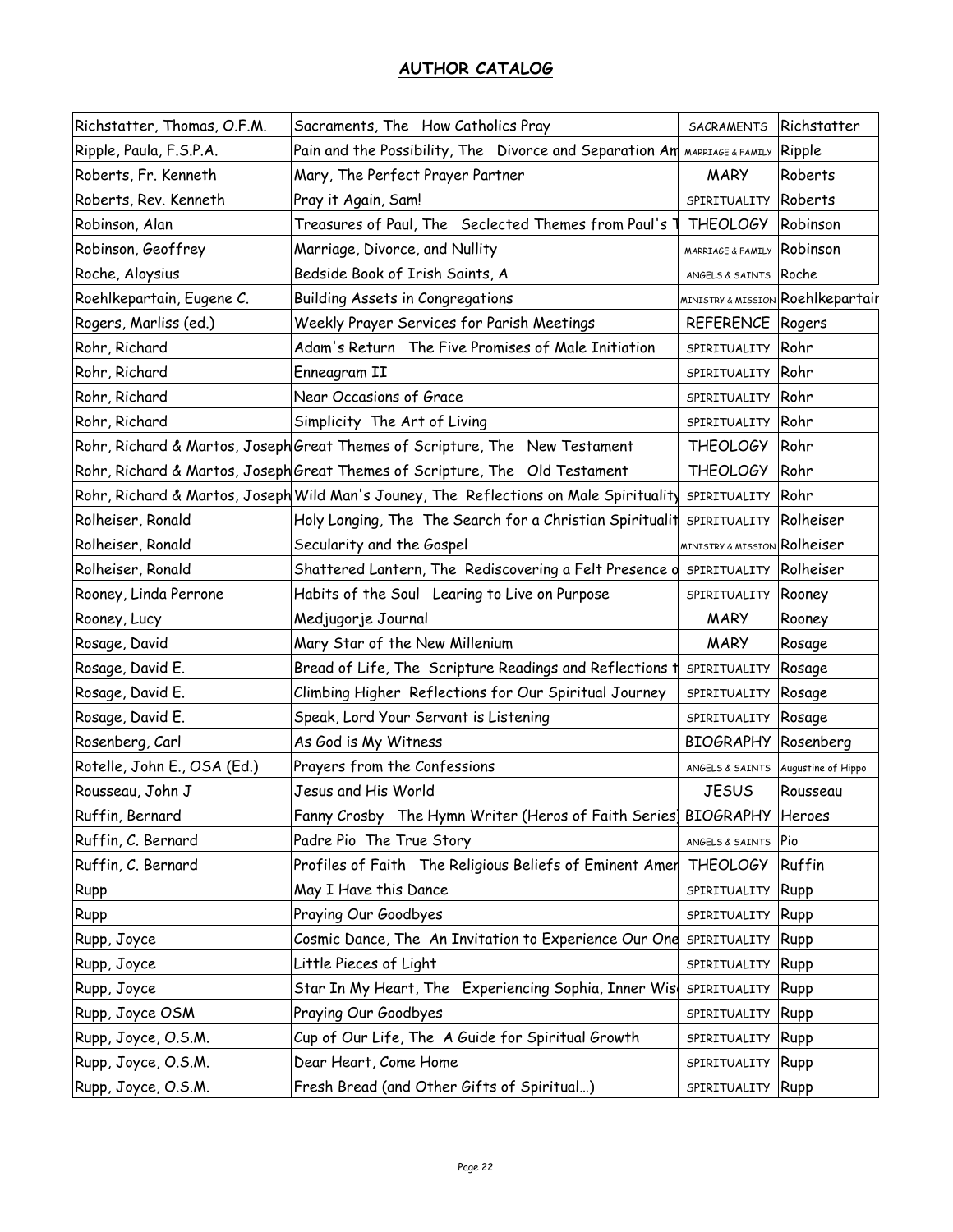| Rupp, Joyce, O.S.M.                       | Your Sorrow is My Sorrow Hope and Strength in Time                            | SPIRITUALITY                  | Rupp          |
|-------------------------------------------|-------------------------------------------------------------------------------|-------------------------------|---------------|
| Ryan, Thomas                              | Sacred Art of Fasting, The                                                    | SPIRITUALITY                  | Ryan          |
| Samra, Cal                                | Joyful Christ, The The Healing Power of Humor                                 | <b>FICTION &amp; HUMOR</b>    | Samra         |
| Sandburg, Carl                            | Honey and Salt                                                                | INSPIRATIONAL                 | Sandburg      |
| Sanford, John A                           | Kingdom Within, The The Inner Meaning of Jesus' Sayi                          | SPIRITUALITY                  | Sanford       |
| Schaller, Bob                             | I Played for Coach Osborne                                                    | <b>BIOGRAPHY</b>              | Schaller      |
| Schillebeeckx, Edward                     | Jesus An Experiment in Christology                                            | <b>JESUS</b>                  | Schillebeeckx |
| Schmidt, Joseph F.                        | Companions for the Journey Praying with Therese of Lis                        | SPIRITUALITY                  | Companions    |
| Schmidt, Joseph F.                        | Praying Our Experiences                                                       | SPIRITUALITY                  | Schmidt       |
| Schoemperlen, Diane                       | Our Lady of the Lost and Found                                                | FICTION & HUMOR               | Schoemperlen  |
| Schreck, Alan                             | Catholic and Christian An Explanation fo Commonly Misu                        | REFERENCE                     | Schreck       |
| Schreck, Alan                             | Your Catholic Faith                                                           | CHURCH TEACHING               | Schreck       |
| Schug, Rev John A., Capuchin              | Padre Pio                                                                     | ANGELS & SAINTS               | Pio           |
| Schultz, Susan Polis                      | To My Daughter, With Love                                                     | INSPIRATIONAL                 | Schultz       |
| Schweitz, Rita                            | Mary in a Martha's World                                                      | MARRIAGE & FAMILY             | Schweitz      |
| Scott, Sr. Macrina OSF                    | Picking the "Right" Bible Study Program                                       | <b>REFERENCE</b>              | Scott         |
| Seabrook, Jane                            | Furry Logic A Guide to Life's Little Challenges                               | INSPIRATIONAL                 | Seabrook      |
| Searle, Mark                              | Christening The Making of Christians                                          | SACRAMENTS                    | Searle        |
| Seitz, Ron                                | Memory Vision of Thomas Merton Song for Nobody                                | <b>BIOGRAPHY</b>              | Seitz         |
| Sellner, Edward C.                        | Mentoring The Ministry of Spiritual Kinship                                   | <b>MINISTRY &amp; MISSION</b> | Sellner       |
| Sellner, Edward C.                        | Wisdom of the Celtic Saints                                                   | ANGELS & SAINTS               | Sellner       |
| Servant Publications                      | Mornings with Mary                                                            | INSPIRATIONAL                 | Servant       |
| Shamon, Rev. Albert                       | Power of the Rosary, The                                                      | SACRAMENTS                    | Shamon        |
| Shanks, Herschel                          | Understanding the Dead Sea Scrolls                                            | <b>REFERENCE</b>              | Shanks        |
| Shannon, William H.                       | Exploring the Catechism of the Catholic Church                                | CHURCH TEACHING               | Shannon       |
| Shannon, William H.                       | Seeds of Peace Contemplation and Non-Violence                                 | SPIRITUALITY                  | Shannon       |
| Shea, John                                | Challenge of Jesus, The                                                       | <b>JESUS</b>                  | Shea          |
| Shea, John                                | Exerience Named Spirit, An                                                    | SPIRITUALITY                  | Shea          |
| Shea, John                                | God Who Fell From Heaven, The                                                 | INSPIRATIONAL                 | Shea          |
| Shea, John                                | God Who Fell from Heaven, The/The Hour of the Unexpo                          | INSPIRATIONAL                 | Shea          |
| Shea, John                                | Legend of the Bells and Other Tales, The                                      | FICTION & HUMOR               | Shea          |
| Shea, John                                | Stories of Faith                                                              | INSPIRATIONAL                 | Shea          |
| Shea, John                                | Stories of God                                                                | <b>THEOLOGY</b>               | Shea          |
| Sheard, Jim & Armstrong, Wall In His Grip |                                                                               | INSPIRATIONAL                 | Sheard        |
|                                           | Sheard, Jim & Armstrong, Wally Playing the Game Inspiration for Life and Golf | INSPIRATIONAL                 | Sheard        |
| Shedd, Charlie W.                         | Brush of an Angel's Wing                                                      | ANGELS & SAINTS               | Shedd         |
| Sheen, Fulton                             | World's First Love, The                                                       | <b>MARY</b>                   | Sheen         |
| Sheen, Fulton J.                          | Peace of Soul                                                                 | SPIRITUALITY                  | Sheen         |
| Sheen, Fulton J.                          | Through the Year with Fulton Sheen Inspirational Selec                        | SPIRITUALITY                  | Sheen         |
| Sheldon, Charles M.                       | In His Steps                                                                  | FICTION & HUMOR               | Sheldon       |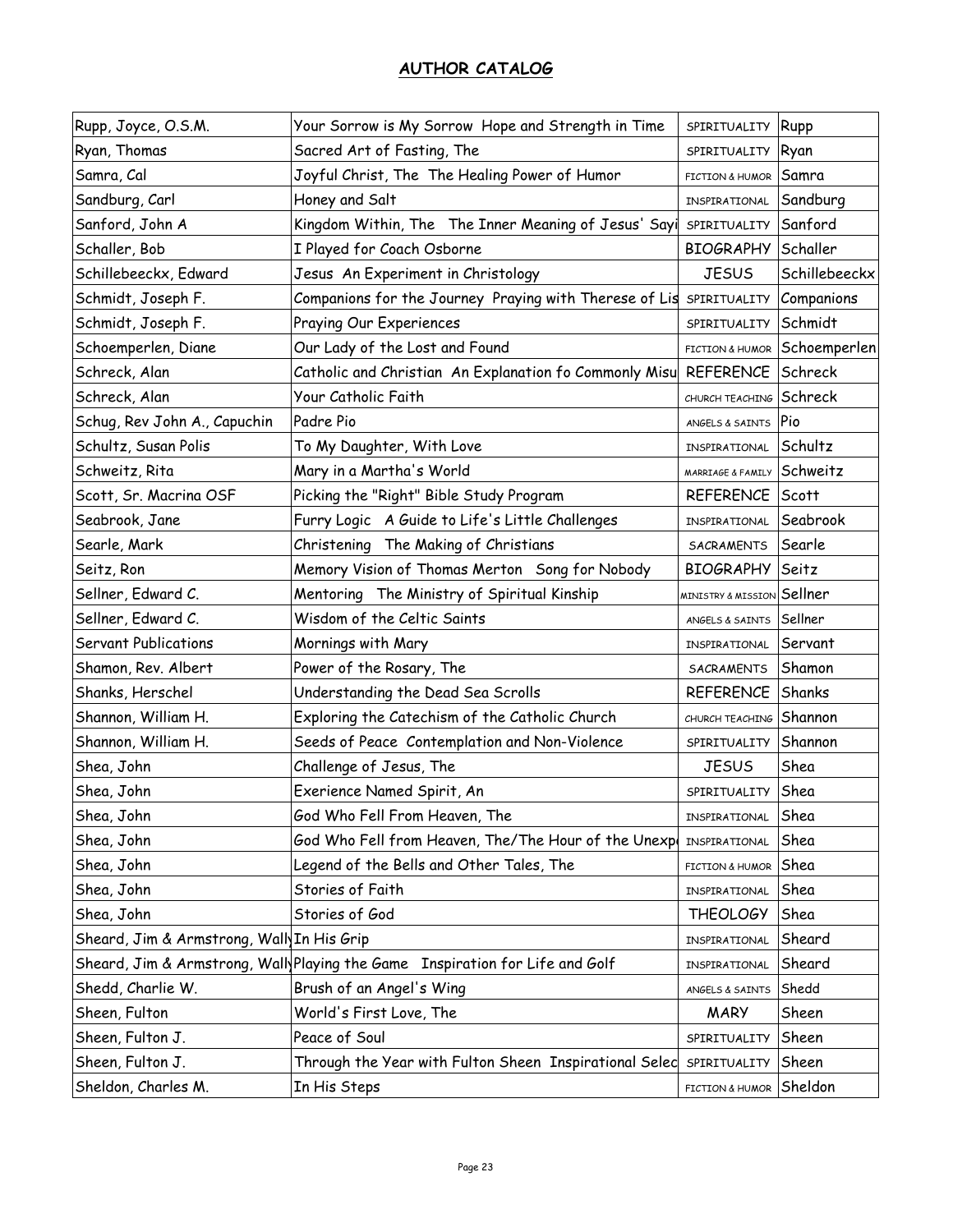| Sheldrake, Philip, S.J.       | Befriending Our Desires                                                              | SPIRITUALITY       | Sheldrake         |
|-------------------------------|--------------------------------------------------------------------------------------|--------------------|-------------------|
|                               | Sherrer, Quin & Garlock, Ruthal Woman's Guide to Spirit-Filled Living, A             | SPIRITUALITY       | Sherrer           |
| Sherry, Mary Kavanaugh        | Sometimes I Haven't Got Prayerand Other "Real" Cath INSPIRATIONAL                    |                    | Sherry            |
| Shields, Sr. Ann              | Fire in My Heart Keys to Living a Life of Love and Praye                             | SPIRITUALITY       | Shields           |
| Shlemon, Barbara Leahy        | <b>Healing Prayer</b>                                                                | SPIRITUALITY       | Shlemon           |
| Sicardo, Fr. Joseph, OSA      | St Rita of Cascia Saint of the Impossible                                            | ANGELS & SAINTS    | Rita of Cascia    |
| Simcoe, Mary Ann (Ed.)        | Christmas Source Book, A                                                             | <b>REFERENCE</b>   | Simcoe            |
| Simon, Mary Manz              | How to Parent Your Tweenager                                                         | MARRIAGE & FAMILY  | Simon             |
| Simpson, William A.           | From Image to Likeness The Christian Journey into God                                | SPIRITUALITY       | Simpson           |
| Simsic, Wayne                 | Companions for the Journey Praying with John of the Cr                               | SPIRITUALITY       | Companions        |
| Simsic, Wayne                 | Companions for the Journey Praying with Meister Eckha                                | SPIRITUALITY       | Companions        |
| Simsic, Wayne                 | Companions for the Journey Praying with Thomas Merto                                 | SPIRITUALITY       | Companions        |
| Sinetar, Marsha               | Ordinary People as Monks and Mystics                                                 | SPIRITUALITY       | Sinetar           |
| Smedes, Lewis B.              | How Can It Be All Right When Everything is All Wrong?                                | SPIRITUALITY       | Smedes            |
| Smith, Rev Ronald T.          | Annulment A Step-by-Step Guide for Divorced Catholiq MARRIAGE & FAMILY               |                    | Smith             |
| Snyder, Bernadette            | Merry Mary Meditations                                                               | <b>MARY</b>        | Snyder            |
| Sofield, Loughlan             | <b>Collaborative Ministry</b>                                                        | MINISTRY & MISSION | Sofield           |
|                               | Spangler, Ann & MacDonald, Hot Angel by Day, An, and When Angels Appear Stories of A | ANGELS & SAINTS    | Spangler          |
| Sparks, Nicholas              | Walk to Remember, A                                                                  | FICTION & HUMOR    | Sparks            |
| Spinello, Richard A.          | Genius of John Paul II, The The Great Pope's Moral Wis                               | <b>POPES</b>       | John Paul II      |
| St. Romain, Philip            | Lessons in Loving                                                                    | MARRIAGE & FAMILY  | St. Romain        |
| St. Romain, Philip            | Lessons in Loving Developing Relationship Skills                                     | <b>PSYCHOLOGY</b>  | <b>St. Romain</b> |
| St. Romain, Philip            | Pathways                                                                             | SPIRITUALITY       | St. Romain        |
| Stanley, Andy & Hall, Stuart  | Seven Checkpoints, The Seven Principles Every Teenage MINISTRY & MISSION Stanley     |                    |                   |
| Stein, Edith                  | Edith Stein Life in a Jewish Family 1891-1916 An Autd ANGELS & SAINTS                |                    | Edith Stein       |
| Stella, Tom                   | God Instinct, The Heeding Your Heart's Unrest                                        | SPIRITUALITY       | Stella            |
| Stenhouse, Paul               | Catholic Answers to "Bible" Christians, vol 1                                        | <b>REFERENCE</b>   | Stenhouse         |
| Stenhouse, Paul               | Catholic Answers to "Bible" Christians, vol 2                                        | <b>REFERENCE</b>   | Stenhouse         |
| Stevens, Rev. Clifford        | One Year Book of Saints, The                                                         | ANGELS & SAINTS    | <b>Stevens</b>    |
| Stock, Augistine, O.S.B.      | Call to Discipleship A Literary Study of Mark's Gospel                               | REFERENCE          | Stock             |
| Stoeckle, Bernard (ed.)       | Concise Dictionary of Christian Ethics, The                                          | <b>REFERENCE</b>   | Dictionary        |
| Stokes, Penelope              | Miracle of the Christmas Child, The                                                  | INSPIRATIONAL      | Stokes            |
|                               | Stoop, Dr. David & Masteller, Di Forgiving Our Parents Forgiving Ourselves           | <b>PSYCHOLOGY</b>  | Stoop             |
|                               | Stoutzenberger, Joseph M. & B Companions for the Journey Praying with Francis of Ass | SPIRITUALITY       | Companions        |
| Stravinskas, Rev. Peter (ed.) | Our Sunday's Visitor Catholic Dictionary                                             | <b>REFERENCE</b>   | Dictionary        |
| Strobel, Lee                  | Case for Christ, The                                                                 | <b>JESUS</b>       | Strobel           |
| Stuhlmueller, Carroll (Ed.)   | Collegeville Pastoral Dictionary of Biblical Theology                                | <b>REFERENCE</b>   | Dictionary        |
| Svoboda, Melanie, S.N.D.      | Traits of a Healthy Spirituality                                                     | SPIRITUALITY       | Svoboda           |
| Svoboda, Melannie, S.N.D.     | Abundant Treasures Meditations on the Many Gifts of t                                | SPIRITUALITY       | Svoboda           |
| Szmrecsanyi, Stephen          | History of the Catholic Church in Northeast Nebraska                                 | CHURCH HISTORY     | Scmrecsanyi       |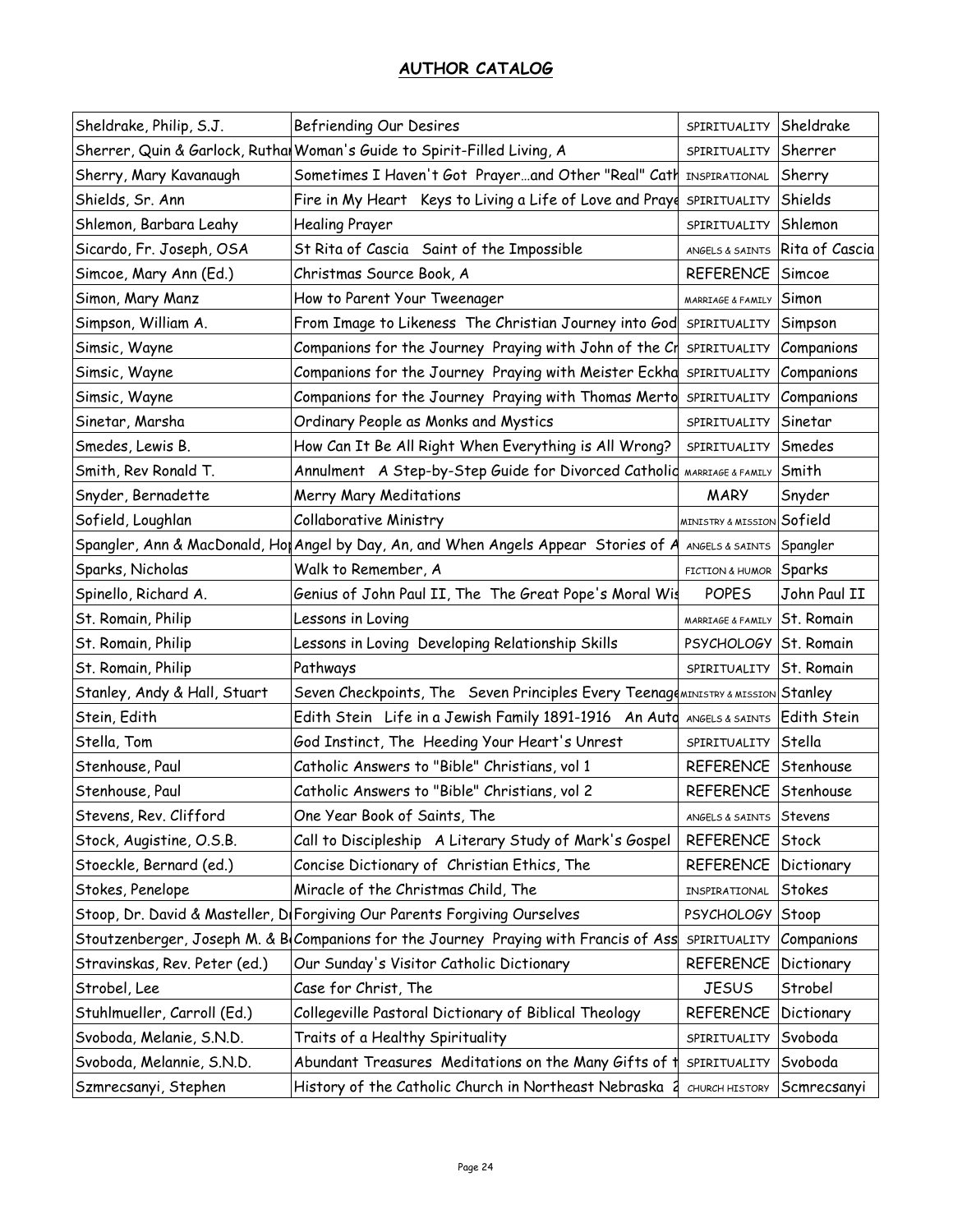| Szulc, Tad                                               | Pope John Paul II The Biography                                                                                | <b>POPES</b>                    | John Paul II       |
|----------------------------------------------------------|----------------------------------------------------------------------------------------------------------------|---------------------------------|--------------------|
| Tada, Joni E.                                            | Diamonds in the Dust                                                                                           | INSPIRATIONAL                   | Tada               |
| Talbot, John Michael                                     | Lessons of St. Francis, The How to Bring Simplicity and                                                        | ANGELS & SAINTS                 | Francis of Assisi  |
| Taliaferro, Charles C.                                   | Companions for the Journey Praying with C. S. Lewis                                                            | SPIRITUALITY                    | Companions         |
| Tamez, Elsa                                              | Through Her Eyes Women's Theology from Latin Ameri                                                             | <b>THEOLOGY</b>                 | Tamez              |
| Tarascio, Sara                                           | Candles of Hope                                                                                                | INSPIRATIONAL                   | Tarascio           |
| Tarascio, Sara                                           | Reflections from the Salesian Collection                                                                       | INSPIRATIONAL                   | Tarascio           |
| Tarascio, Sara                                           | Seasons of the Heart                                                                                           | INSPIRATIONAL                   | Tarascio           |
| Taylor, Brian C.                                         | Spirituality for Everyday Living An Adaptation of the Ru                                                       | ANGELS & SAINTS                 | Benedict           |
| Taylor, Rick                                             | When Life is Changed Forever By the Death of Someone                                                           | <b>PSYCHOLOGY</b>               | Taylor             |
| Tengbom, Mildred                                         | Talking Together About Love and Sexuality                                                                      | MARRIAGE & FAMILY               | Tengbom            |
| Teresa of Avila                                          | Autobiography of St. Teresa of Avila The Life of St. To                                                        | ANGELS & SAINTS                 | Teresa of Avila    |
| Teresa of Avila                                          | <b>Interior Castle</b>                                                                                         | ANGELS & SAINTS                 | Teresa of Avila    |
| Teresa of Avila                                          | Way of Perfection, The                                                                                         | ANGELS & SAINTS                 | Teresa of Avila    |
| Teresa of Avila (TAN)                                    | Interior Castle, The or The Mansions                                                                           | ANGELS & SAINTS                 | Teresa of Avila    |
| Teresa of Avila (TAN)                                    | Way of Perfection, The                                                                                         | ANGELS & SAINTS Teresa of Avila |                    |
| Therese of Lisieux                                       | Story of a Soul, The                                                                                           | ANGELS & SAINTS                 | Therese of Lisieux |
|                                                          | Therese of Lisieux (Beevers, J $\mathsf{d}$ Autobiography of Saint Therese of Lisieux, The The St $\mathsf{d}$ | ANGELS & SAINTS                 | Therese of Lisieux |
|                                                          | Therese of Lisieux (Clarke, Johl Story of a Soul, The   Autobiography of St. Therese of l                      | ANGELS & SAINTS                 | Therese of Lisieux |
|                                                          | Therese of Lisieux (Morton, J. (Little Way, The Counsels and Reminiscences of the Littl                        | ANGELS & SAINTS                 | Therese of Lisieux |
|                                                          | Thiessen, Gordon & Todd, Mark Lessons from Nebraska Football                                                   | INSPIRATIONAL                   | Thiessen           |
| Thompson, Charles                                        | Bing                                                                                                           | <b>BIOGRAPHY</b>                | Thompson, C.       |
|                                                          | Throckmorton, Burton H., Jr., (  Gospel Parallels  A Synopsis of the First Three Gospels                       | <b>REFERENCE</b>                | <b>Bible</b>       |
| Thurston, Bonnie                                         | To Everything a Season A Spirituality of Time                                                                  | SPIRITUALITY                    | Thurston           |
| Tierney, Terence                                         | Annulment: Do You Have a Case?                                                                                 | MARRIAGE & FAMILY               | Tierney            |
| Todd, Mark                                               | Hearts of Champions                                                                                            | <b>BIOGRAPHY</b>                | Todd               |
| Tolstoy, Leo                                             | What Men Live By                                                                                               | FICTION & HUMOR                 | Tolstoy            |
| Tomonto, Bob & Irene, & Gallagl Covenant Experience, The |                                                                                                                | MARRIAGE & FAMILY               | Tomonto            |
| Tonnelier, Constant                                      | 15 Days of Prayer with Saint Therese of Lisieux                                                                | ANGELS & SAINTS                 | Therese of Lisieux |
| Traylor, Ellen Gunderson                                 | John, Son of Thunder                                                                                           | FICTION & HUMOR                 | Traylor            |
| Treece, Patricia                                         | Man For Others, A Maximilian Kolbe the "Saint of Ausd                                                          | ANGELS & SAINTS                 | Maximilian Kolbe   |
| Trigilio, Rev John Jr. PhD, ThD                          | Catholicism for Dummies                                                                                        | <b>REFERENCE</b>                | Trigilio           |
| Trochu, Abbe Francis                                     | Cure D'Ars, The St. Jean-Marie-Baptiste Vianney                                                                | ANGELS & SAINTS                 | Cure D'Ars         |
| Tuoti, Frank X.                                          | Why Not Be a Mystic                                                                                            | SPIRITUALITY                    | Tuoti              |
| Twain, Mark                                              | Joan of Arc                                                                                                    | ANGELS & SAINTS                 | Joan of Arc        |
| Tydings, Judith                                          | Gathering a People Catholic Saints in Charismatic Perspe                                                       | ANGELS & SAINTS                 | Tydings            |
| Ujka, Mary                                               | Cross Give Me Courage, The                                                                                     | <b>BIOGRAPHY</b>                | Ujka               |
|                                                          | Underhill, Evelyn (Oberg, Delro) Daily Reading with a Modern Mystic Selections from the                        | SPIRITUALITY                    | Underhill          |
| Urban, Leonard                                           | Look What They've Done To My Church                                                                            | CHURCH TEACHING                 | Urban              |
| Valles, Carlos G.                                        | Let Go of Fear Tackling Our Worst Emotion                                                                      | PSYCHOLOGY Valles               |                    |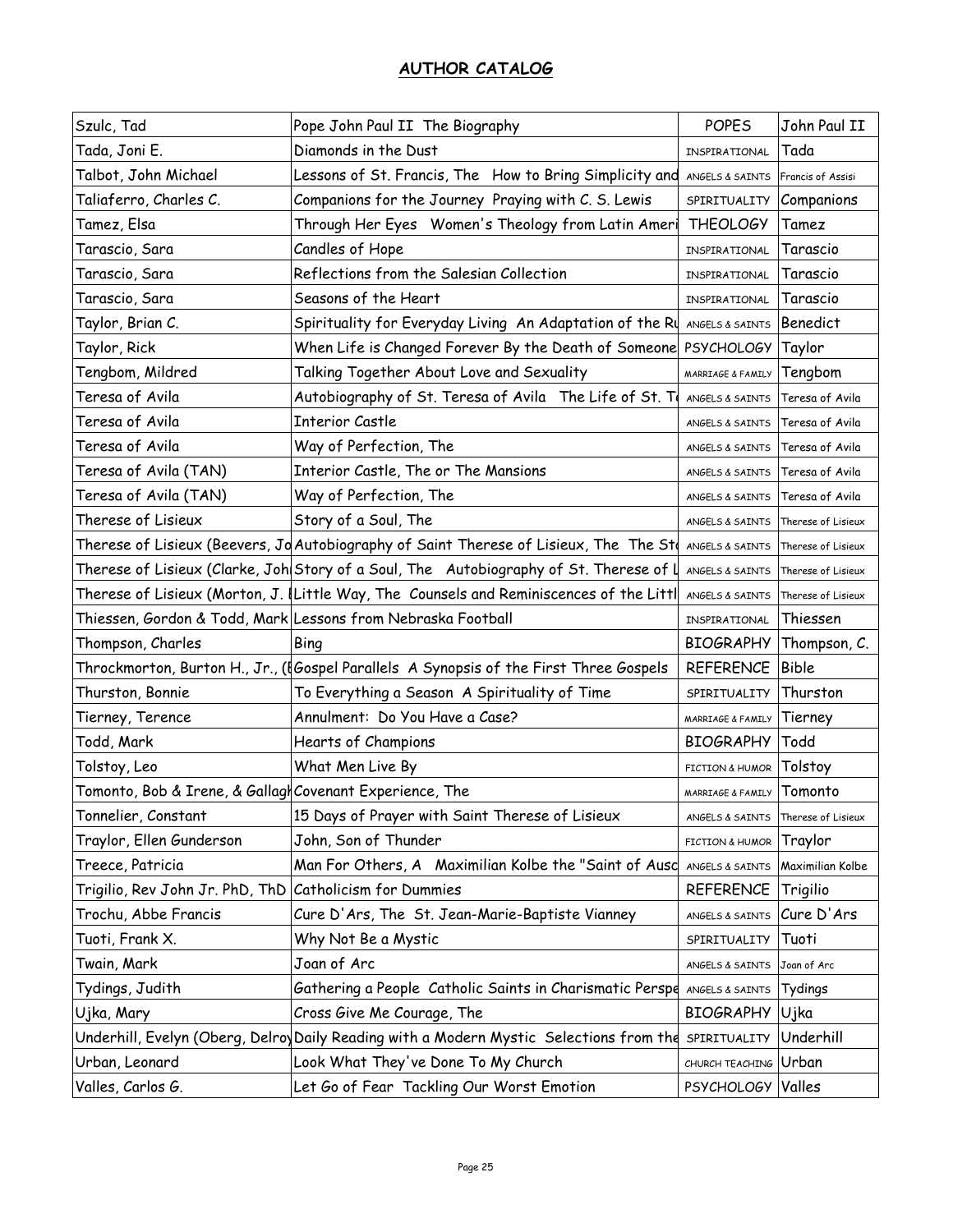| van Breeman, Peter, S.J.          | God Who Won't Let Go, The                                                                           | SPIRITUALITY                  | van Breemen         |
|-----------------------------------|-----------------------------------------------------------------------------------------------------|-------------------------------|---------------------|
| van Kaam, Adrian                  | Woman at the Well, The                                                                              | SPIRITUALITY                  | van Kaam            |
| Vaney, Neil, SM                   | Christ in a Grain of Sand An Ecological Journey witht th                                            | SPIRITUALITY                  | Vaney               |
| Vanier, Jean                      | <b>Becoming Human</b>                                                                               | SOCIAL JUSTICE                | Vanier              |
| Vanier, Jean                      | Jesus, The Gift of Love                                                                             | <b>JESUS</b>                  | Vanier              |
| Vanier, Jean                      | Seeing Beyond Depression                                                                            | <b>PSYCHOLOGY</b>             | Vanier              |
| Vannoy, Steven W.                 | 10 Greatest Gifts I Give My Children, The                                                           | MARRIAGE & FAMILY             | Vannoy              |
| Vinje, Patricia Mary              | Companions for the Journey Praying with Catherine of S                                              | SPIRITUALITY                  | Companions          |
| Vlasic, Fr. Tomislav              | Open Your Hearts to Mary Queen of Peace                                                             | <b>MARY</b>                   | Vlasic              |
| Vogl, Adalbert Albert             | Therese Neumann Mystic and Stigmatist 1898-1962                                                     | <b>BIOGRAPHY</b>              | Vogl                |
| Vogt, Robert L                    | Death of a Wife, The Reflections for a Grieving Husbar                                              | INSPIRATIONAL                 | Vogt                |
| Vredevelt, Pam                    | Angel Behind the Rocking Chair Stories of Hope in Une INSPIRATIONAL                                 |                               | Vredevelt           |
| Waldron, Robert G.                | Thomas Merton in Search of His Soul A Jungian Persped                                               | SPIRITUALITY                  | Waldron             |
| Walker, Lisa                      | Women in Ministry                                                                                   | MINISTRY & MISSION            | Walker              |
| Wall, A. E. P.                    | Spirit of Cardinal Bernardin, The                                                                   | <b>BIOGRAPHY</b>              | Wall                |
| Walley, Dean                      | This is God's World                                                                                 | INSPIRATIONAL                 | Walley              |
| Walsh, Michael                    | Dictionary of Catholic Devotions                                                                    | <b>REFERENCE</b>              | Dictionary          |
| Walzer, Sr. Mary Theresa          | Two Hands Open Ready To Give The Life and Work of B                                                 | ANGELS & SAINTS               | Mary Theresa Ledoch |
| Webb, Eugene J.                   | Lord, You Must Be Joking! Bible Stories that Tell Your S                                            | <b>THEOLOGY</b>               | Webb                |
| Weber, Fr. Gerard & Killgallon, I | Life in Christ A Catechism for Adult Catholics                                                      | <b>REFERENCE</b>              | Catechism           |
| Weber, Gerard P.                  | Capital Sins, The                                                                                   | CHURCH TEACHING               | Weber               |
| Weible, Wayne                     | Final Harvest, The                                                                                  | <b>MARY</b>                   | Weible              |
| Weible, Wayne                     | Letters from Medjugorje                                                                             | <b>MARY</b>                   | Weible              |
| Weidner, Halbert                  | Companions for the Journey Praying with John Cardinal                                               | SPIRITUALITY                  | Companions          |
| Weigel, George                    | Witness to Hope The Biography of Pope John Paul II                                                  | <b>POPES</b>                  | John Paul II        |
| Weinandy, Thomas                  | Be Reconciled to God A Family Guide to Confession                                                   | <b>SACRAMENTS</b>             | Weinandy            |
| Wellman, Sam                      | David Livingstone Missionary and Explorer (Heroes of                                                | <b>BIOGRAPHY</b>              | Heroes              |
| Westley, Dick                     | Redemptive Intimacy A New Perspective for the Journe                                                | SPIRITUALITY                  | Westley             |
| Whaley, Harold                    | God Is Everywhere                                                                                   | INSPIRATIONAL                 | Whaley              |
| Whitehead, Evelyn Eaton           | Parish Community and Ministry, The                                                                  | <b>MINISTRY &amp; MISSION</b> | Whitehead           |
|                                   | Whitehead, Evelyn Eaton & Jam Marrying Well Stages on the Journey of Christian Marr                 | MARRIAGE & FAMILY             | Whitehead           |
|                                   | Whitehead, Evelyn Eaton & Whi Psychological Challenges and Religious Invitations of Adu  PSYCHOLOGY |                               | Whitehead           |
|                                   | Whiteman, Thomas & Barr, Debl When Your Son or Daughter is Going Through a Divorce                  | MARRIAGE & FAMILY             | Whiteman            |
| Whitfield, Charles L.             | Healing the Child Within                                                                            | MARRIAGE & FAMILY             | Whitfield           |
| Wicks, Robert J.                  | Availability The Problem and the Gift                                                               | SPIRITUALITY                  | Wicks               |
| Wicks, Robert J.                  | Everyday Simplicity A Practical Guide for Spiritual Gro                                             | SPIRITUALITY                  | Wicks               |
| Wicks, Robert J.                  | Seeds of Sensitivity Deepening Your Spiritual Life                                                  | SPIRITUALITY                  | Wicks               |
| Wilcox, Robert K.                 | Shroud                                                                                              | <b>JESUS</b>                  | Wilcox              |
| Wilder, E. James                  | Rite of Passage                                                                                     | MARRIAGE & FAMILY             | Wilder              |
| Wilhelm, Anthony                  | Christ Among Us                                                                                     | CHURCH TEACHING Wilhelm       |                     |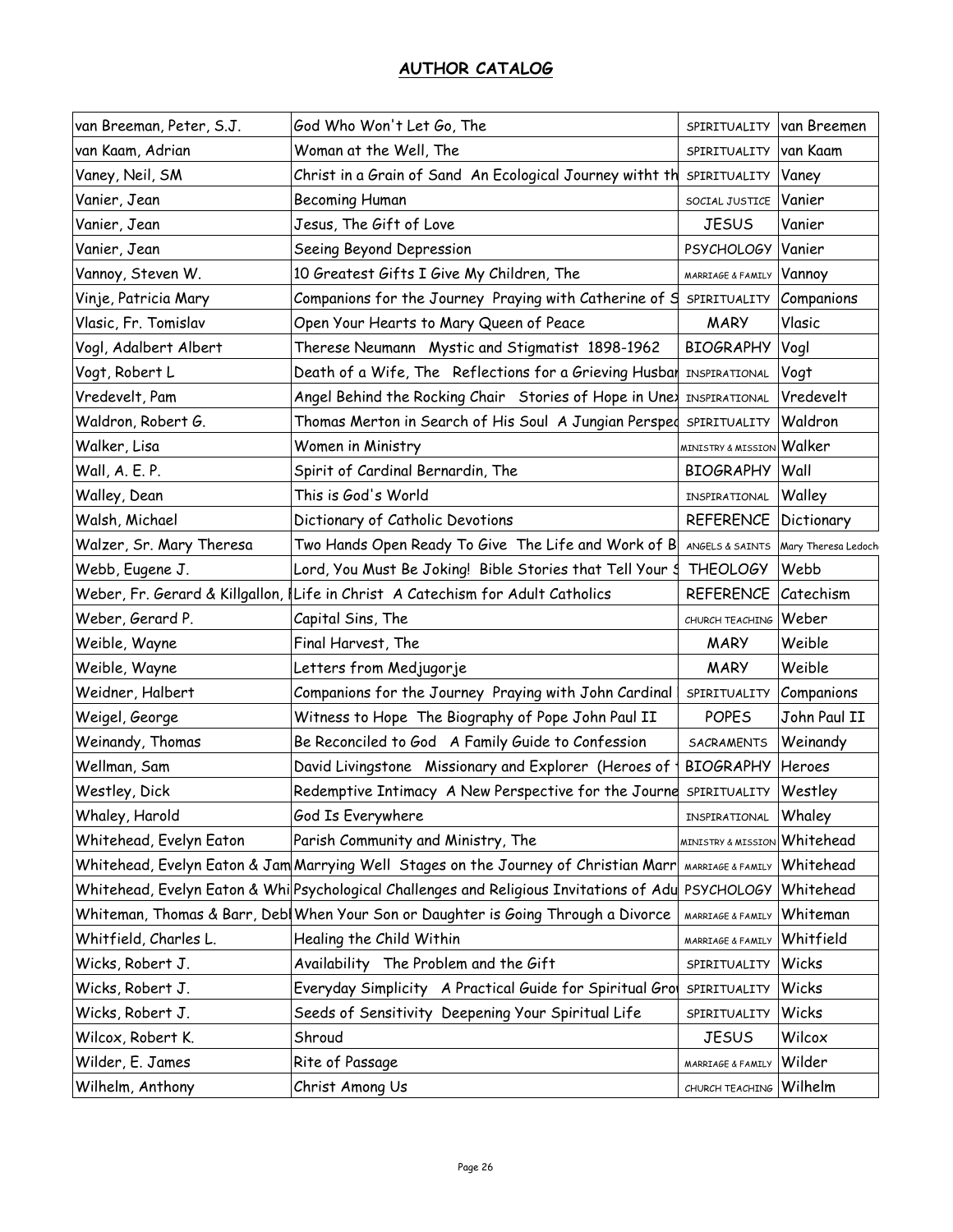| Wilkes, Peter          | Overcoming Anger and Other Dragons of the Soul                                       | SPIRITUALITY                | Wilkes              |
|------------------------|--------------------------------------------------------------------------------------|-----------------------------|---------------------|
| Williams, Derek (ed.)  | New Concise Bible Dictionary                                                         | <b>REFERENCE</b>            | Dictionary          |
| Williams, Kate         | Parent's Guide for Suicidal and Depressed Teens, A                                   | MARRIAGE & FAMILY           | Williams, K         |
| Williams, Paul L. PhD. | Complete Idiot's Guide to the Lives of the Saints                                    | ANGELS & SAINTS             | Williams, P         |
| Williamson, Marianne   | Return to Love, A                                                                    | SPIRITUALITY                | Williamson          |
| Willmington, H. L.     | Book of Bible Lists                                                                  | <b>REFERENCE</b>            | Willmington         |
| Wilmes, David J.       | Parenting for Prevention                                                             | MARRIAGE & FAMILY           | Wilmes              |
| Wilson, Dorothy Clark  | Brother, The                                                                         | FICTION & HUMOR             | Wilson, DC          |
| Windeatt, Mary Fabyan  | Saint Benedict The Story of the Father of the Westerr                                | ANGELS & SAINTS             | <b>Benedict</b>     |
| Windeatt, Mary Fabyan  | St. Louis De Montfort                                                                | ANGELS & SAINTS             | Louis De Monfort    |
| Windsor, Linda         | Hi Honey, I'm Home                                                                   | FICTION & HUMOR             | Windsor             |
| Winowska, Maria        | Go Out to the Whole World The call of Mary Theresa L                                 | ANGELS & SAINTS             | Mary Theresa Ledoch |
| Winter, Miriam         | Woman Wisdom A Feminist Lectionary & Psalter Part 1                                  | <b>THEOLOGY</b>             | Winter              |
| Winter, Miriam         | Woman Witness A Feminist Lectionary & Psalter Part 2                                 | <b>THEOLOGY</b>             | Winter              |
| Witherup, Ronald D.    | Biblical Fundamentalism What Every Catholic Should Kn                                | <b>THEOLOGY</b>             | Witherup            |
|                        | Wogan-Browne, Jocelyn & Burge Virgin Lives and Holy Deaths Two Exemplary Biographies | ANGELS & SAINTS             | Wogan-Browne        |
| Wojtyla, Karol         | Easter Vigil and Other Poems                                                         | <b>POPES</b>                | John Paul II        |
| Wolff, Hanna           | Jesus the Therapist                                                                  | <b>JESUS</b>                | Wolff               |
| Wolter, Dwight Lee     | Life Worth Waiting For, A! Messages from a survivor                                  | <b>PSYCHOLOGY</b>           | Wolter              |
| Wood, Ralph C.,        | Gospel According to Tolkien Visions of the Kingdom of M                              | SPIRITUALITY                | Wood                |
| Wright, Cathy, Isj     | Charles de Foucauld Journey of the Spirit                                            | ANGELS & SAINTS             | Charles de Foucauld |
| Wright, Harold Bell    | Shepherd of the Hills, The                                                           | FICTION & HUMOR             | <b>Oke</b>          |
| Wright, Wendy M.       | Francis de Sales, Jane de Chantal & Aelred of Rievaulx                               | ANGELS & SAINTS             | Francis de Sales    |
| Wright, Wendy M.       | Rising, The Living the Mysteries of Lent, Easter, and Pel                            | SPIRITUALITY                | Wright              |
| Wright, Wendy M.       | Sacred Dwelling A Spirituality of Family Life                                        | SPIRITUALITY                | Wright              |
| Wright, Wendy M.       | Sacred Dwelling A Spirituality of Family Life                                        | SPIRITUALITY                | Wright              |
| Wright, Wendy M.       | Vigil, The Keeping Watch in the Season of Christ's Comi                              | SPIRITUALITY                | Advent              |
| Yadin, Yigael          | Masada Herod's Fortress and the Zealots' Last Stand                                  | <b>REFERENCE</b>            | Yadin               |
| Yancey, Philip         | Where is God When it Hurts                                                           | SPIRITUALITY                | Yancey              |
| Yancey, Philip         | What's So Amazing About Grace?                                                       | SPIRITUALITY                | Yancey              |
| Yanos, Susan           | Woman, You Are Free A Spirituality for Women in Luke                                 | SPIRITUALITY                | Yanos               |
| Zelenka, Linda         | Untimely Loss, An A Passage to the Gentle Side of Grie                               | INSPIRATIONAL               | Zelenka             |
| Zwack, Joseph P.       | Annulment Your Chance to Remarry Within the Catholic                                 | MARRIAGE & FAMILY           | Zwack               |
|                        | Archdiocese of Omaha Media Center Catalog                                            | <b>REFERENCE</b>            | Archdiocese         |
|                        | Buena Vista Resource Book, The                                                       | <b>REFERENCE</b>            | Buena               |
|                        | Catechism of the Catholic Church                                                     | REFERENCE                   | Catechism           |
|                        | Catechism of the Catholic Church (Image 1995)                                        | <b>REFERENCE</b>            | Catechism           |
|                        | Catechism of the Catholic Church, 2nd edition                                        | REFERENCE                   | Catechism           |
|                        | Catholic Study Bible, The NAB                                                        | REFERENCE                   | Bible               |
|                        | Companion Dictionary of the Bible                                                    | <b>REFERENCE Dictionary</b> |                     |